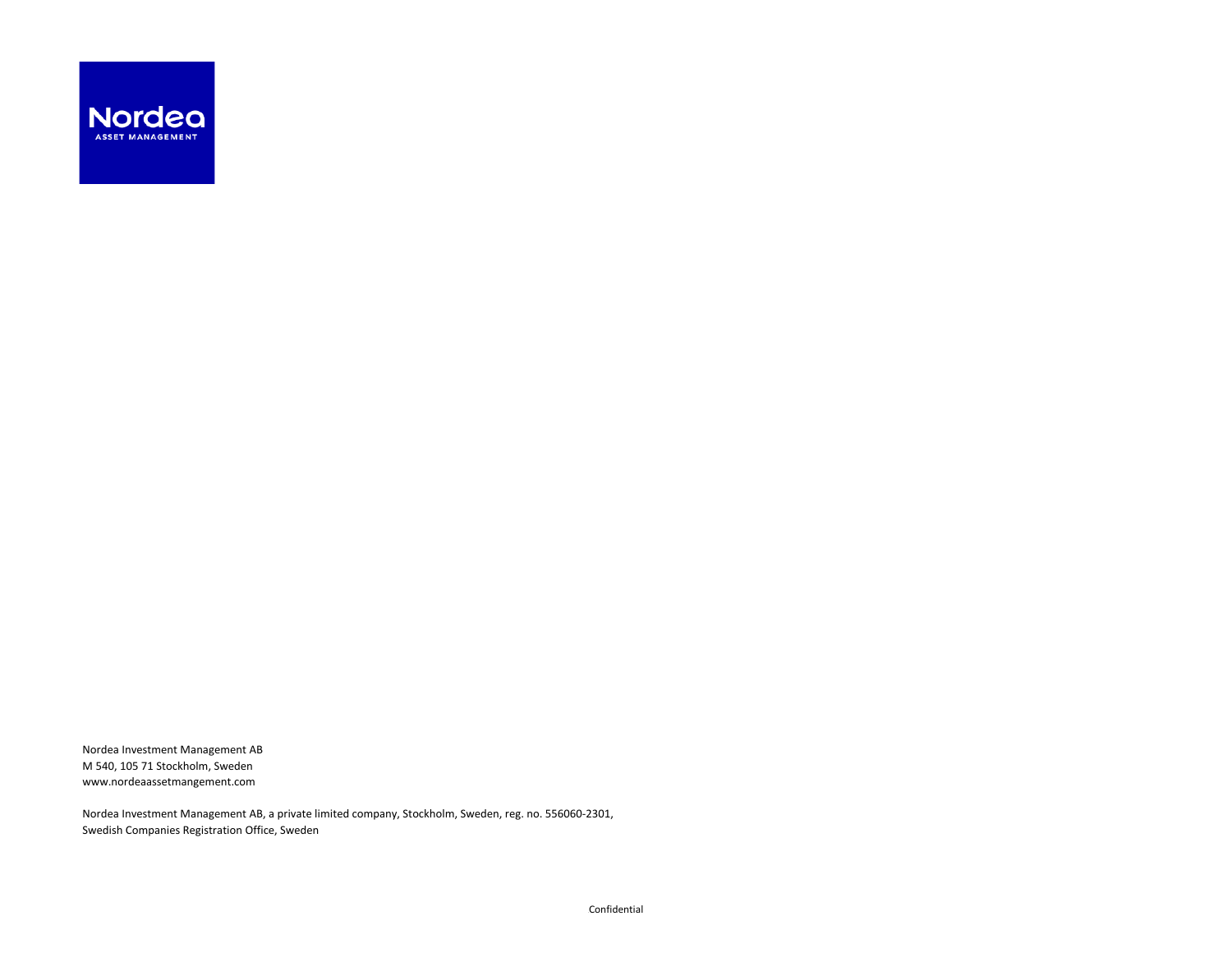| <b>Investment Service - Portfolio Management/Reception and Transmission</b>                                 |                                                    |                     |                |               |                 |
|-------------------------------------------------------------------------------------------------------------|----------------------------------------------------|---------------------|----------------|---------------|-----------------|
| Art - 65.6                                                                                                  |                                                    |                     |                |               |                 |
| <b>Class of Instrument</b>                                                                                  | <b>Equities - Shares &amp; Depositary Receipts</b> |                     |                |               |                 |
| Notification if <1 average trade per business day in the previous year                                      |                                                    |                     |                |               |                 |
| Top five execution venues ranked in terms of trading volumes (descending Proportion of volume Proportion of |                                                    |                     | Percentage of  | Percentage of | Percentage of   |
| order)                                                                                                      | traded as a                                        | lorders executed    | Passive orders | Aggressive    | Directed orders |
|                                                                                                             | percentage of total in as percentage of            |                     |                | <b>orders</b> |                 |
|                                                                                                             | that class                                         | total in that class |                |               |                 |
| J.P. Morgan AG 549300ZK53CNGEEI6A29                                                                         | 30,11%                                             | 24,93%              | N/A            | N/A           | N/A             |
| Morgan Stanley Europe SE 54930056FHWP7GIWYY08                                                               | 14,33%                                             | 16,87%              | N/A            | N/A           | N/A             |
| Goldman Sachs Bank Europe SE BREXIT 8IBZUGJ7JPLH368JE346                                                    | 9,57%                                              | 11,55%              | N/A            | N/A           | N/A             |
| UBS Europe SE 5299007QVIQ7IO64NX37                                                                          | 9,53%                                              | 7,96%               | N/A            | N/A           | N/A             |
| Credit Suisse Securities, Sociedad de Valores S.A BREXIT 959800TMGPWX7I                                     | 6,53%                                              | 6,96%               | N/A            | N/A           | N/A             |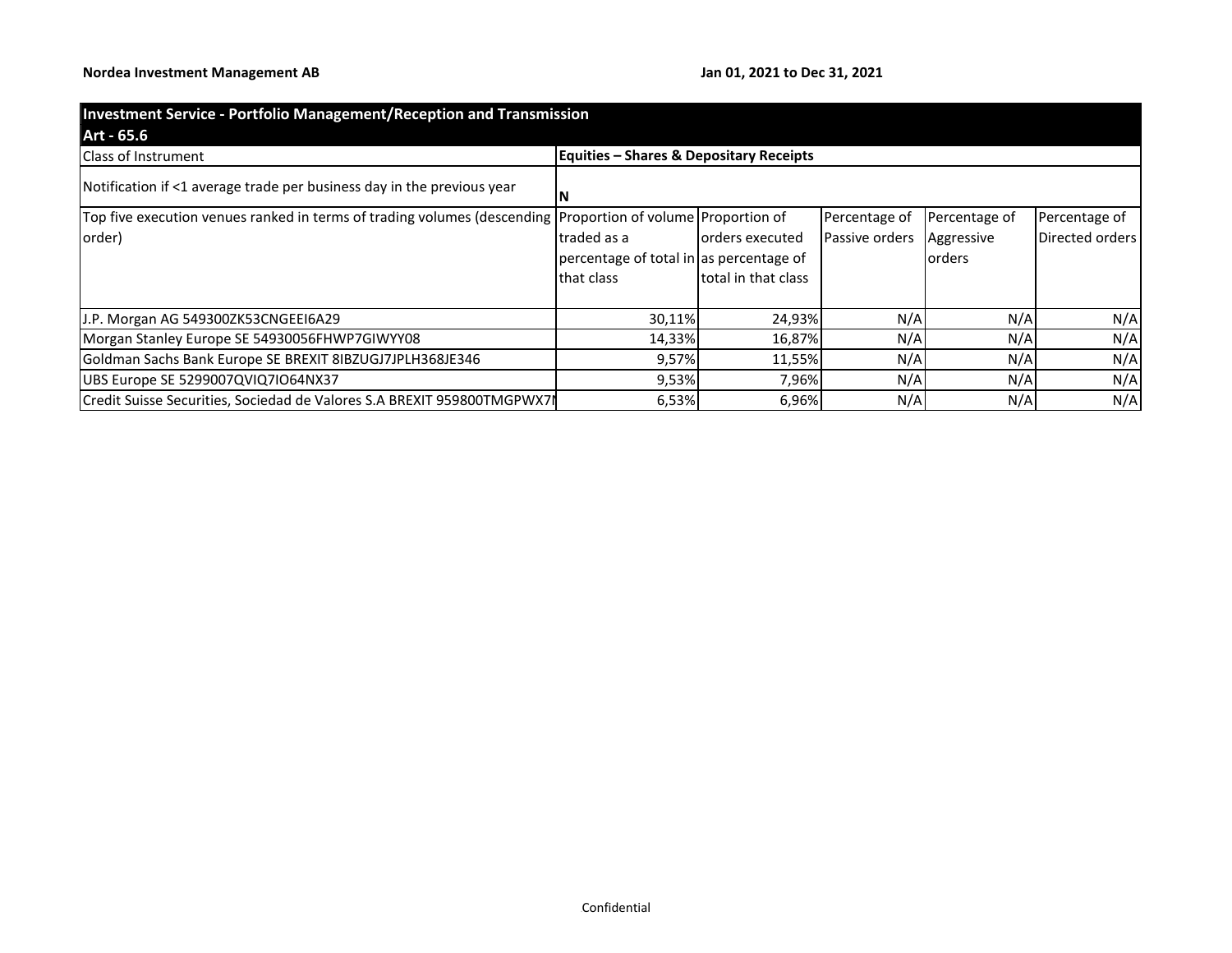| Questions                                                                                      | <b>Answers</b>                                                                                                                                                                                                                                                          |
|------------------------------------------------------------------------------------------------|-------------------------------------------------------------------------------------------------------------------------------------------------------------------------------------------------------------------------------------------------------------------------|
| Explanation of the relative importance the firm                                                | For professional clients within Equities. NIM will prioritize as follows: price, costs, speed, likelihood of execution and settlement, size, market impact and price risk and nature of the order or any other consideration<br>relevant to the execution of the order. |
| gave to the execution factors of price, costs,<br>speed, likelihood of execution, or any other |                                                                                                                                                                                                                                                                         |
| consideration.                                                                                 |                                                                                                                                                                                                                                                                         |
| Description of any close links, conflicts of                                                   | NIM does execute transactions with Nordea Bank Abp which is an affiliated entity. NIM regularly monitors the arrangements described above to ensure potential conflicts of interest are appropriately managed and                                                       |
| interest, and common ownerships with respect to                                                | mitigated.                                                                                                                                                                                                                                                              |
| any trading venues used.                                                                       |                                                                                                                                                                                                                                                                         |
| Explanation of any specific arrangements with                                                  | NIM does not receive any remuneration, discount or non-monetary benefit for routing clients orders to broker or execution venue which would infringe the requirements on conflict of interest or inducements. This                                                      |
| any execution venues regarding payments made                                                   | would be regarded as a prohibited practice in NIM.                                                                                                                                                                                                                      |
| or received, discounts, rebates, or non-monetary<br>benefits received.                         |                                                                                                                                                                                                                                                                         |
| Explanation of factors that led to a change in the                                             |                                                                                                                                                                                                                                                                         |
| list of execution venues listed in the firm's                                                  | The factors relevant for selecting/changing brokers and counterparties can be grouped into either the soundness or the service level of brokers and counterparties and include the following:<br>Soundness of broker/counterparty                                       |
| execution policy.                                                                              | * Reputation, financial strength and stability;                                                                                                                                                                                                                         |
|                                                                                                | * Access to primary and/or secondary markets; and                                                                                                                                                                                                                       |
|                                                                                                | * Ongoing reliability.                                                                                                                                                                                                                                                  |
|                                                                                                | Service level of broker/counterparty                                                                                                                                                                                                                                    |
|                                                                                                | * Overall costs of a trade including commissions, mark-ups, markdowns or spreads;                                                                                                                                                                                       |
|                                                                                                | * Market share:                                                                                                                                                                                                                                                         |
|                                                                                                | * Electronic connectivity;<br>* Block trading and block positioning capabilities;                                                                                                                                                                                       |
|                                                                                                | * Willingness to execute difficult transactions;                                                                                                                                                                                                                        |
|                                                                                                | * Willingness and ability to locate and/or commit capital to complete trades; and                                                                                                                                                                                       |
|                                                                                                | * Anonymity of trading activity.                                                                                                                                                                                                                                        |
|                                                                                                | In addition, the following conditions must be met before brokers and counterparties can be approved:                                                                                                                                                                    |
|                                                                                                | * Accurate and timely execution, settlement, clearance and error/dispute resolution processes;                                                                                                                                                                          |
|                                                                                                | * Licensed, as required, to execute the type of transaction; and                                                                                                                                                                                                        |
|                                                                                                | * Supervision by national authorities.<br>* Brexit has had a significant impact on the list of execution venues listed. this occurred when a number of counterparties transferred their EU business out of the UK to corresponding entities based in the EU.            |
|                                                                                                |                                                                                                                                                                                                                                                                         |
| Explanation of how order execution differs                                                     | All Clients are catogorized as professional so all order execution is treated the same.                                                                                                                                                                                 |
| according to client categorization.                                                            |                                                                                                                                                                                                                                                                         |
| Explanation of whether other criteria were given                                               | All Clients are catogorized as professional so this question is not applicable.                                                                                                                                                                                         |
| precedence over immediate price and cost when                                                  |                                                                                                                                                                                                                                                                         |
| executing retail client orders.                                                                |                                                                                                                                                                                                                                                                         |
| Explanation of how the investment firm has used                                                | When executing orders NIM will check the fairness of the price proposed to the client by analysing market data used in the estimation of the price of such product and, where possible, by comparison with relevant                                                     |
| any data or tools relating to the quality of                                                   | products.                                                                                                                                                                                                                                                               |
| execution.                                                                                     | As a basis for our selection and in order to evaluate and compare execution venues, we review quarterly execution quality reports published by the venues. In addition, we review our own transaction data at least                                                     |
|                                                                                                | quarterly.                                                                                                                                                                                                                                                              |
|                                                                                                | Furthermore, post-trade monitoring of execution quality is based on transaction cost analysis (TCA) and outlier reports. TCA reports are produced in-house and monitor the quality of executed transactions by                                                          |
|                                                                                                | comparing these against relevant benchmarks. Outlier reports compare transactions against relevant reference prices and lists trades with larger deviations as outliers.                                                                                                |
| Explanation of how the investment firm has used                                                | We are currently not using a consolidated tape provider so this question is not applicable.                                                                                                                                                                             |
| output of a consolidated tape provider.                                                        |                                                                                                                                                                                                                                                                         |
|                                                                                                |                                                                                                                                                                                                                                                                         |
|                                                                                                | <b>Disclaimer</b>                                                                                                                                                                                                                                                       |
|                                                                                                | This RTS 28 Compliance report has been prepared by Nordea Investment Management AB and the information contained herein has, in good faith, been produced with the purpose of being reliable. However, this                                                             |

document may contain errors and neither Nordea Investment Management AB (and any of its branches, subsidiaries and/or affiliated companies) nor any other person, guarantee the accuracy or completeness of the information contained herein.

Nordea Investment Management AB (and any of its branches, subsidiaries and/or affiliated companies) does not assume any responsibility and cannot be held responsible for the information contained in this RTS 28 Compliance report. Similarly, Nordea Investment Management AB (and any of its branches, subsidiaries and/or affiliated companies) cannot be held liable for any effects caused by using any part of the information in this RTS 28 Compliance report.

Reference to trading venues, companies or investments mentioned within this RTS 28 Compliance report should not be construed as a recommendation to the investor to buy or sell, but is included for information only. In no event will entities of the Nordea Investment Management AB (and any of its branches, subsidiaries and/or affiliated companies) be liable for direct, indirect or incidental, special or consequential damages resulting from the information in this RTS 28 Compliance report.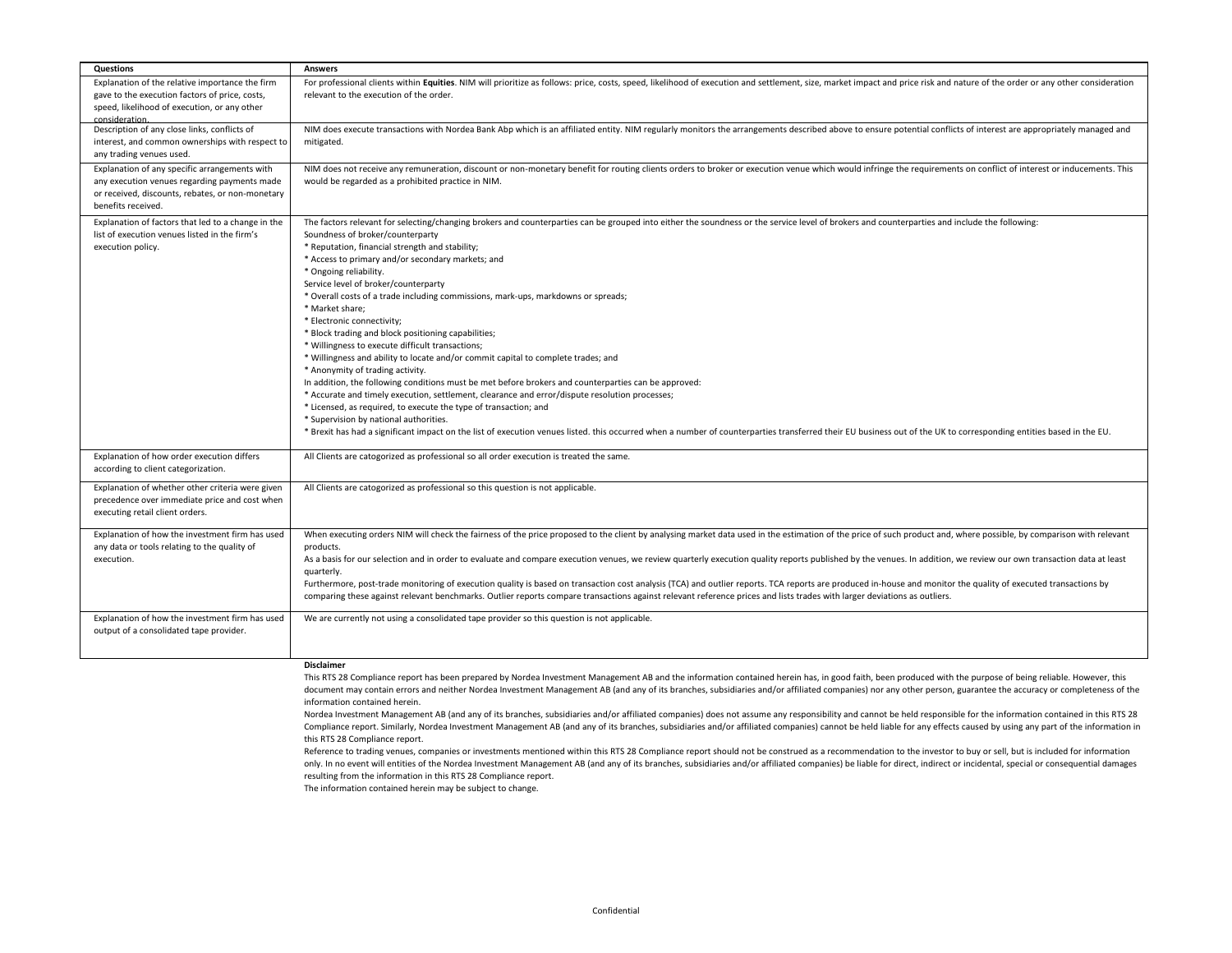| <b>Investment Service - Portfolio Management/Execution</b> |                               |                     |               |                           |            |
|------------------------------------------------------------|-------------------------------|---------------------|---------------|---------------------------|------------|
| <b>Professional Clients - RTS 28</b>                       |                               |                     |               |                           |            |
| <b>Class of Instrument</b>                                 | <b>Debt instruments Bonds</b> |                     |               |                           |            |
| Notification if <1 average trade per business day in the   |                               |                     |               |                           |            |
| previous year                                              | N                             |                     |               |                           |            |
| Top five execution venues ranked in terms of trading       | Proportion of                 | Proportion of       | Percentage    | Percentage                | Percentage |
| volumes (descending order)                                 | volume traded as              | lorders executed    | lof Passive   | of Aggressive of Directed |            |
|                                                            | a percentage of               | as percentage of    | <b>orders</b> | orders                    | orders     |
|                                                            | total in that class           | total in that class |               |                           |            |
| <b>Bloomberg Trading Facility B.V. BTFE</b>                | 59,66%                        | 41,78%              | N/A           | N/A                       | N/A        |
| Tradeweb EU B.V TWEM                                       | 12,92%                        | 32,97%              | N/A           | N/A                       | N/A        |
| MarketAxess NL B.V. MANL                                   | 2,68%                         | 12,24%              | N/A           | N/A                       | N/A        |
| Nordea Bank Abp 529900ODI3047E2LIV03                       | 2,32%                         | 0,66%               | N/A           | N/A                       | N/A        |
| Skandinaviska Enskilda Banken AB (publ) F3JS33DEI6XQ4ZBP   | 1,91%                         | 0,96%               | N/A           | N/A                       | N/A        |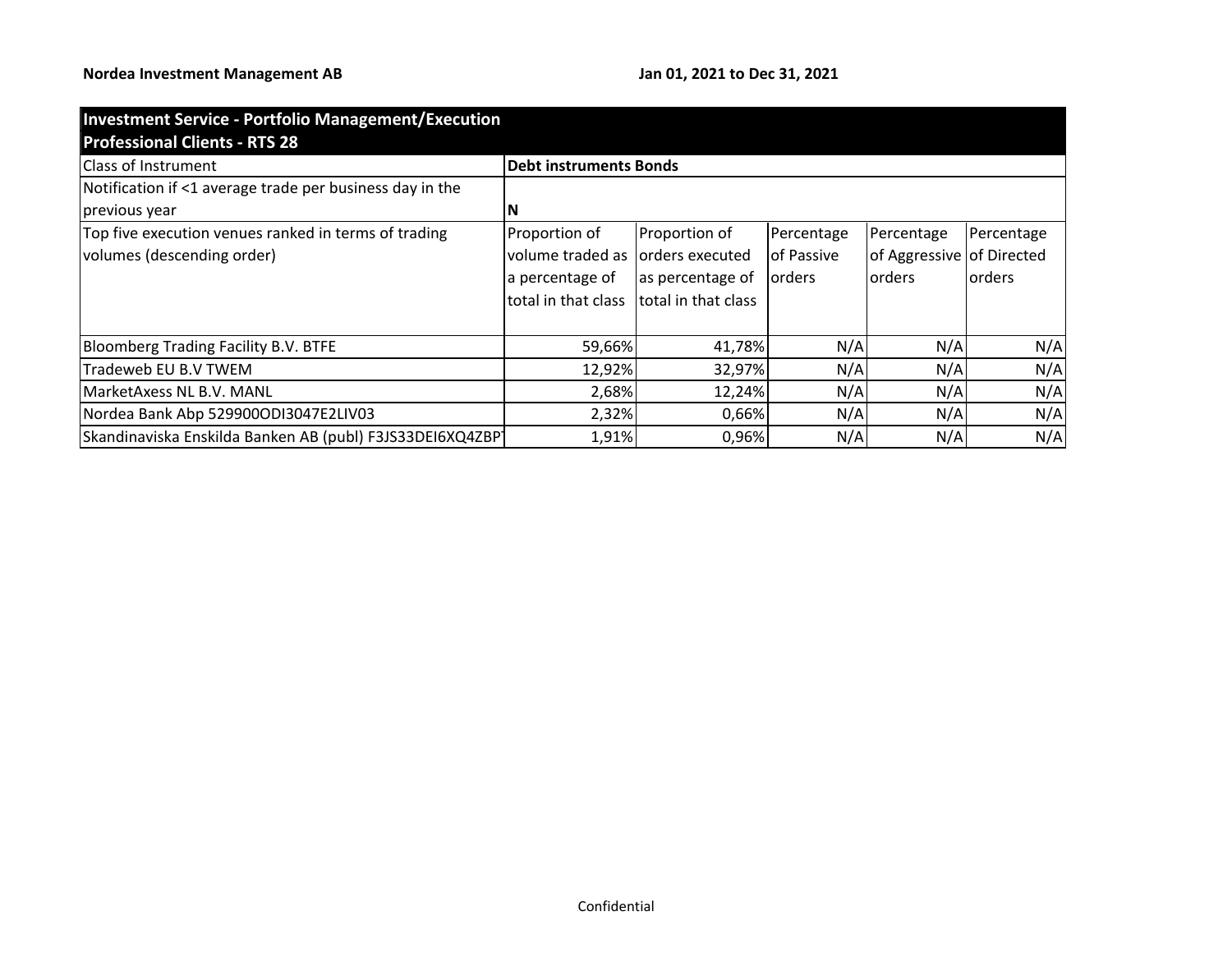| <b>Questions</b>                                   | <b>Answers</b>                                                                                                                                                                                                               |
|----------------------------------------------------|------------------------------------------------------------------------------------------------------------------------------------------------------------------------------------------------------------------------------|
| Explanation of the relative importance the firm    | For professional clients within Debt Instruments: category Bonds, NIM will prioritize as follows: price, costs, speed, likelihood of execution and settlement, size, market impact and price risk and nature of the order or |
| gave to the execution factors of price, costs,     | any other consideration relevant to the execution of the order. NIM will assess the orders primarily in the context of liquidity and price sensitivity. The Execution Factors:                                               |
| speed, likelihood of execution, or any other       | . Order size: the order size will be examined in the context of the prevailing market liquidity;                                                                                                                             |
| consideration.                                     | • Liquidity: Is the instrument classified as liquid or illiquid according to ESMA;                                                                                                                                           |
|                                                    | • Venue and counterparty characteristics: Can the instrument only be traded OTC or over a trading venue;                                                                                                                     |
|                                                    | • Costs: What is the most cost-effective trading option in terms of total costs;                                                                                                                                             |
|                                                    | . Optimal time of execution: When is the optimal time to execute the order; and                                                                                                                                              |
|                                                    | . Other factors to determine the order's complexity.                                                                                                                                                                         |
|                                                    | In addition, factors not directly pertaining to the instrument are considered, for example sector risk, political risk and inclusion or exclusion from indices.                                                              |
| Description of any close links, conflicts of       | NIM does execute transactions with Nordea Bank Abp which is an affiliated entity. NIM regularly monitors the arrangements described above to ensure potential conflicts of interest are appropriately managed and            |
| interest, and common ownerships with respect to    | mitigated.                                                                                                                                                                                                                   |
| any trading venues used.                           |                                                                                                                                                                                                                              |
| Explanation of any specific arrangements with      | NIM does not receive any remuneration, discount or non-monetary benefit for routing clients orders to broker or execution venue which would infringe the requirements on conflict of interest or inducements. This           |
| any execution venues regarding payments made       | would be regarded as a prohibited practice in NIM.                                                                                                                                                                           |
| or received, discounts, rebates, or non-monetary   |                                                                                                                                                                                                                              |
| benefits received.                                 |                                                                                                                                                                                                                              |
| Explanation of factors that led to a change in the | The factors relevant for selecting/changing brokers and counterparties can be grouped into either the soundness or the service level of brokers and counterparties and include the following:                                |
| list of execution venues listed in the firm's      | Soundness of broker/counterparty                                                                                                                                                                                             |
| execution policy.                                  | * Reputation, financial strength and stability;                                                                                                                                                                              |
|                                                    | * Access to primary and/or secondary markets; and                                                                                                                                                                            |
|                                                    | * Ongoing reliability.                                                                                                                                                                                                       |
|                                                    | Service level of broker/counterparty                                                                                                                                                                                         |
|                                                    | * Overall costs of a trade including commissions, mark-ups, markdowns or spreads;                                                                                                                                            |
|                                                    | * Market share;                                                                                                                                                                                                              |
|                                                    | * Electronic connectivity;                                                                                                                                                                                                   |
|                                                    | * Block trading and block positioning capabilities;                                                                                                                                                                          |
|                                                    | * Willingness to execute difficult transactions;                                                                                                                                                                             |
|                                                    | * Willingness and ability to locate and/or commit capital to complete trades; and                                                                                                                                            |
|                                                    | * Anonymity of trading activity.                                                                                                                                                                                             |
|                                                    | In addition, the following conditions must be met before brokers and counterparties can be approved:                                                                                                                         |
|                                                    | * Accurate and timely execution, settlement, clearance and error/dispute resolution processes;                                                                                                                               |
|                                                    | * Licensed, as required, to execute the type of transaction; and                                                                                                                                                             |
|                                                    | * Supervision by national authorities.                                                                                                                                                                                       |
|                                                    | * Brexit has had a significant impact on the list of execution venues listed. this occurred when a number of counterparties transferred their EU business out of the UK to corresponding entities based in the EU.           |
|                                                    |                                                                                                                                                                                                                              |
| Explanation of how order execution differs         | All Clients are catogorized as professional thus all order execution is treated the same.                                                                                                                                    |
| according to client categorization.                |                                                                                                                                                                                                                              |
| Explanation of whether other criteria were given   | All Clients are catogorized as professional so this question is not applicable.                                                                                                                                              |
| precedence over immediate price and cost when      |                                                                                                                                                                                                                              |
| executing retail client orders.                    |                                                                                                                                                                                                                              |
| Explanation of how the investment firm has used    | When executing orders NIM will check the fairness of the price proposed to the client by analysing market data used in the estimation of the price of such product and, where possible, by comparison with relevant          |
| any data or tools relating to the quality of       | products.                                                                                                                                                                                                                    |
| execution.                                         | As a basis for our selection and in order to evaluate and compare execution venues, we review quarterly execution quality reports published by the venues. In addition, we review our own transaction data at least          |
|                                                    | quarterly.                                                                                                                                                                                                                   |
|                                                    | Furthermore, post-trade monitoring of execution quality is based on transaction cost analysis (TCA) and outlier reports. TCA reports are produced in-house and monitor the quality of executed transactions by               |
|                                                    | comparing these against relevant benchmarks. Outlier reports compare transactions against relevant reference prices and lists trades with larger deviations as outliers.                                                     |
|                                                    |                                                                                                                                                                                                                              |
| Explanation of how the investment firm has used    | We are currently not using a consolidated tape provider so this question is not applicable.                                                                                                                                  |
| output of a consolidated tape provider.            |                                                                                                                                                                                                                              |
|                                                    |                                                                                                                                                                                                                              |
|                                                    | <b>Disclaimer</b>                                                                                                                                                                                                            |
|                                                    | This RTS 28 Compliance report has been prepared by Nordea Investment Management AB and the information contained herein has, in good faith, been produced with the purpose of being reliable. However, this                  |
|                                                    | document may contain errors and neither Nordea Investment Management AB (and any of its branches, subsidiaries and/or affiliated companies) nor any other person, guarantee the accuracy or completeness of the              |

Nordea Investment Management AB (and any of its branches, subsidiaries and/or affiliated companies) does not assume any responsibility and cannot be held responsible for the information contained in this RTS 28 Compliance report. Similarly, Nordea Investment Management AB (and any of its branches, subsidiaries and/or affiliated companies) cannot be held liable for any effects caused by using any part of the information in this RTS 28 Compliance report.

Reference to trading venues, companies or investments mentioned within this RTS 28 Compliance report should not be construed as a recommendation to the investor to buy or sell, but is included for information only. In no event will entities of the Nordea Investment Management AB (and any of its branches, subsidiaries and/or affiliated companies) be liable for direct, indirect or incidental, special or consequential damages resulting from the information in this RTS 28 Compliance report.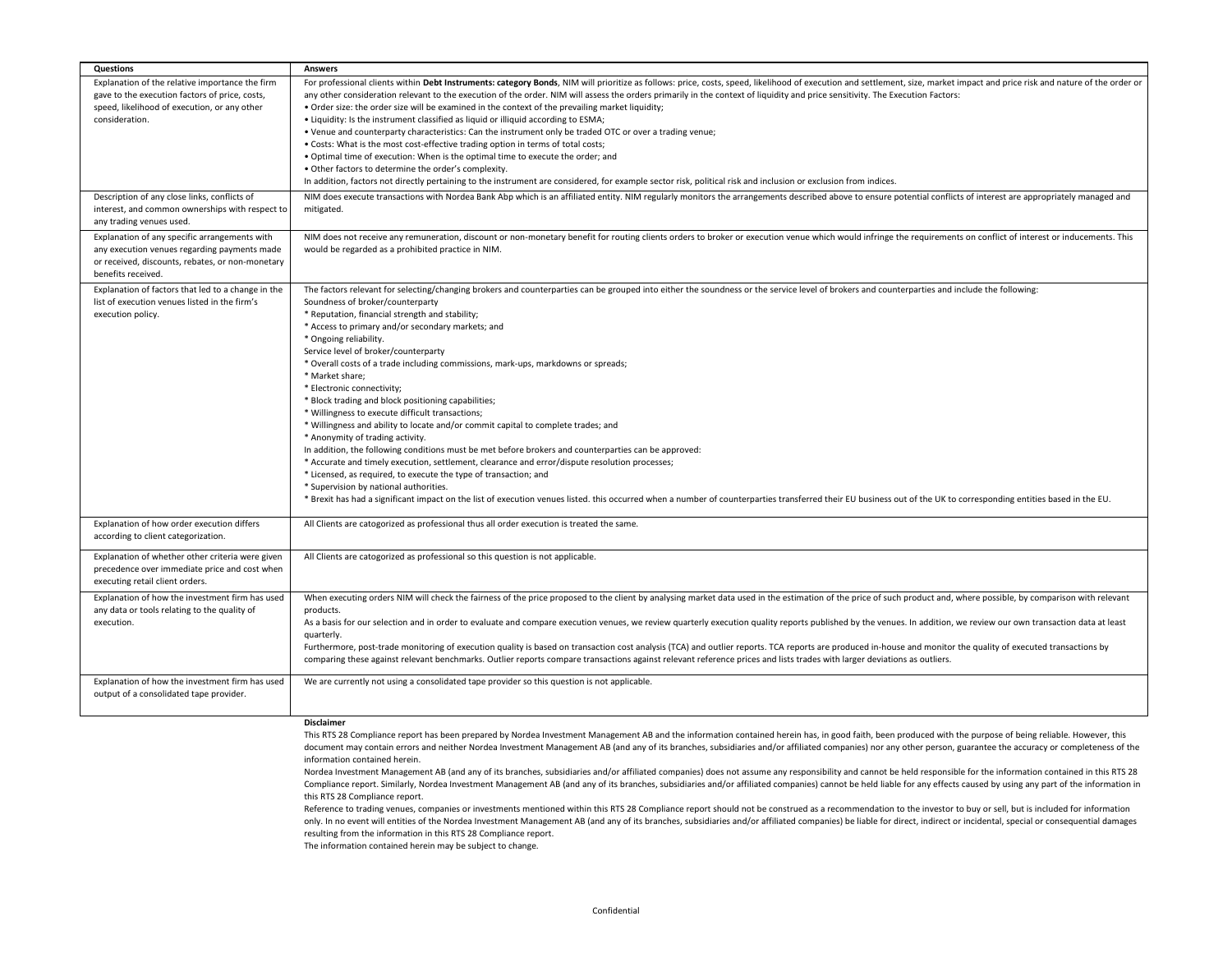| <b>Investment Service - Portfolio Management/Execution</b> |                                            |                     |               |                           |                |
|------------------------------------------------------------|--------------------------------------------|---------------------|---------------|---------------------------|----------------|
| <b>Professional Clients - RTS 28</b>                       |                                            |                     |               |                           |                |
| <b>Class of Instrument</b>                                 | Debt instruments Money markets instruments |                     |               |                           |                |
| Notification if <1 average trade per business day in the   |                                            |                     |               |                           |                |
| previous year                                              |                                            |                     |               |                           |                |
| Top five execution venues ranked in terms of trading       | Proportion of                              | Proportion of       | Percentage    | Percentage                | Percentage     |
| volumes (descending order)                                 | volume traded as                           | orders executed     | of Passive    | of Aggressive of Directed |                |
|                                                            | a percentage of                            | as percentage of    | <b>orders</b> | lorders                   | <b>lorders</b> |
|                                                            | total in that class                        | total in that class |               |                           |                |
| <b>Bloomberg Trading Facility B.V. BTFE</b>                | 40,96%                                     | 44,25%              | N/A           | N/A                       | N/A            |
| Nordea Bank Abp 529900ODI3047E2LIV03                       | 20,20%                                     | 18,14%              | N/A           | N/A                       | N/A            |
| Danske Bank AS MAES062Z21O4RZ2U7M96                        | 11,10%                                     | 13,72%              | N/A           | N/A                       | N/A            |
| Skandinaviska Enskilda Banken AB (publ) F3JS33DEI6XQ4ZBP1  | 9,47%                                      | 7,08%               | N/A           | N/A                       | N/A            |
| Svenska Handelsbanken AB Publ NHBDILHZTYCNBV5UYZ31         | 6,82%                                      | 4,87%               | N/A           | N/A                       | N/A            |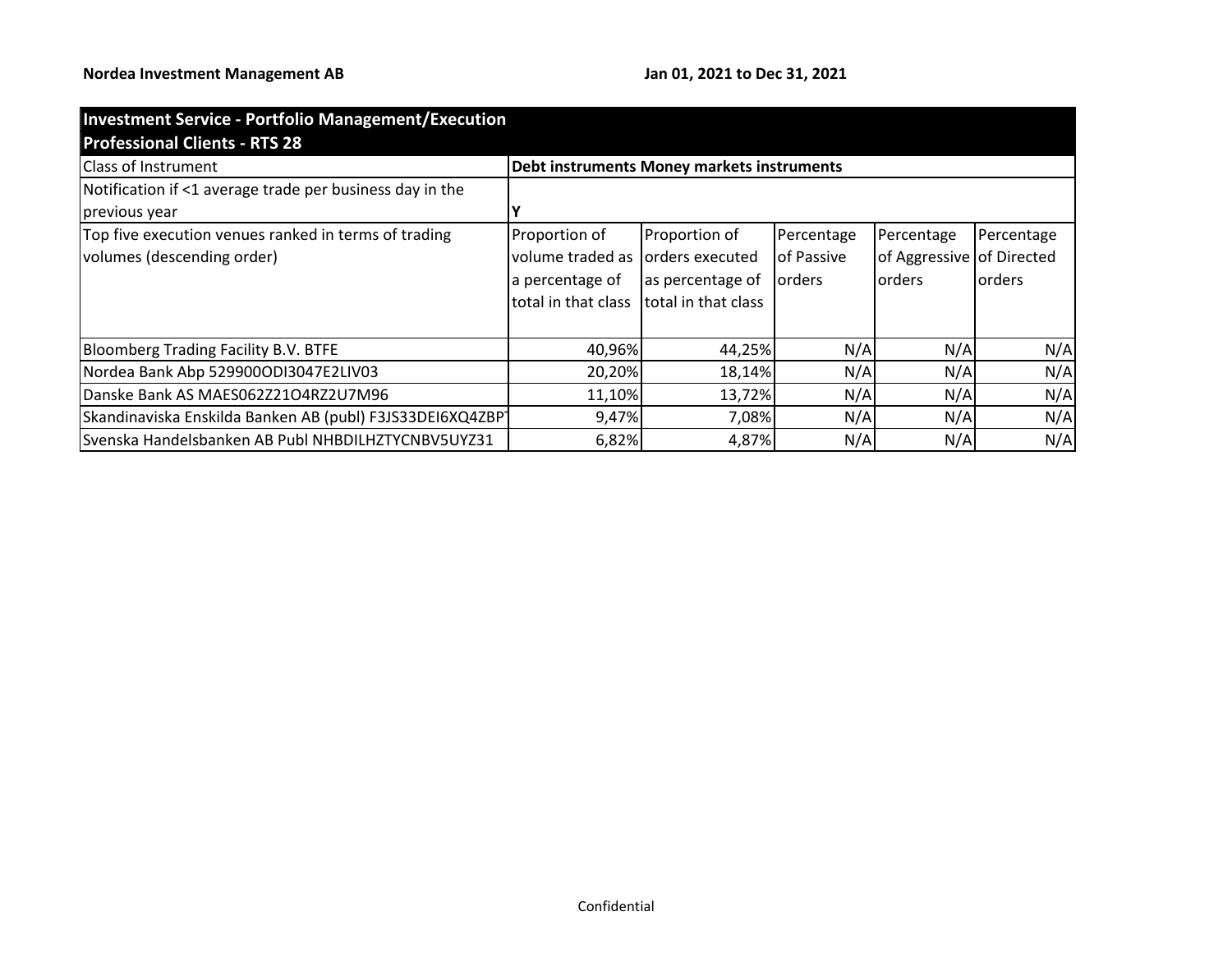| Questions                                                                                                                                                               | <b>Answers</b>                                                                                                                                                                                                                                                                                                                                                                                                                                                                                                                                                                                                                                                                                                                                                                                                                                                                                                                                                                                                                                                                                                                                                                                                                                                                                                                      |
|-------------------------------------------------------------------------------------------------------------------------------------------------------------------------|-------------------------------------------------------------------------------------------------------------------------------------------------------------------------------------------------------------------------------------------------------------------------------------------------------------------------------------------------------------------------------------------------------------------------------------------------------------------------------------------------------------------------------------------------------------------------------------------------------------------------------------------------------------------------------------------------------------------------------------------------------------------------------------------------------------------------------------------------------------------------------------------------------------------------------------------------------------------------------------------------------------------------------------------------------------------------------------------------------------------------------------------------------------------------------------------------------------------------------------------------------------------------------------------------------------------------------------|
| Explanation of the relative importance the firm<br>gave to the execution factors of price, costs,<br>speed, likelihood of execution, or any other<br>consideration.     | For professional clients within Debt Instruments: category Money Market Instruments. NIM will prioritize as follows: price, costs, speed, likelihood of execution and settlement, size, market impact and price risk and<br>nature of the order or any other consideration relevant to the execution of the order. NIM will assess the order primarily in the context of liquidity and price sensitivity. The Execution Factors:<br>. Order size: the order size will be examined in the context of the prevailing market liquidity;<br>. Liquidity: Is the instrument classified as liquid or illiquid according to ESMA;<br>. Venue and counterparty characteristics: Can the instrument only be traded OTC or over a trading venue;<br>. Costs: What is the most cost-effective trading option in terms of total costs;<br>. Optimal time of execution: When is the optimal time to execute the order; and<br>. Other factors to determine the order's complexity.<br>In addition, factors not directly pertaining to the instrument are considered, for example sector risk, political risk and inclusion or exclusion from indices.                                                                                                                                                                                            |
| Description of any close links, conflicts of<br>interest, and common ownerships with respect to<br>any trading venues used.                                             | NIM does execute transactions with Nordea Bank Abp which is an affiliated entity. NIM regularly monitors the arrangements described above to ensure potential conflicts of interest are appropriately managed and<br>mitigated.                                                                                                                                                                                                                                                                                                                                                                                                                                                                                                                                                                                                                                                                                                                                                                                                                                                                                                                                                                                                                                                                                                     |
| Explanation of any specific arrangements with<br>any execution venues regarding payments made<br>or received, discounts, rebates, or non-monetary<br>benefits received. | NIM does not receive any remuneration, discount or non-monetary benefit for routing clients orders to broker or execution venue which would infringe the requirements on conflict of interest or inducements. This<br>would be regarded as a prohibited practice in NIM.                                                                                                                                                                                                                                                                                                                                                                                                                                                                                                                                                                                                                                                                                                                                                                                                                                                                                                                                                                                                                                                            |
| Explanation of factors that led to a change in the<br>list of execution venues listed in the firm's<br>execution policy.                                                | The factors relevant for selecting/changing brokers and counterparties can be grouped into either the soundness or the service level of brokers and counterparties and include the following:<br>Soundness of broker/counterparty<br>* Reputation, financial strength and stability;<br>* Access to primary and/or secondary markets; and<br>* Ongoing reliability.<br>Service level of broker/counterparty<br>* Overall costs of a trade including commissions, mark-ups, markdowns or spreads;<br>* Market share:<br>* Electronic connectivity;<br>* Block trading and block positioning capabilities;<br>* Willingness to execute difficult transactions;<br>* Willingness and ability to locate and/or commit capital to complete trades; and<br>* Anonymity of trading activity.<br>In addition, the following conditions must be met before brokers and counterparties can be approved:<br>* Accurate and timely execution, settlement, clearance and error/dispute resolution processes;<br>* Licensed, as required, to execute the type of transaction; and<br>* Supervision by national authorities.<br>* Brexit has had a significant impact on the list of execution venues listed. this occurred when a number of counterparties transferred their EU business out of the UK to corresponding entities based in the EU. |
| Explanation of how order execution differs<br>according to client categorization.                                                                                       | All Clients are catogorized as professional thus all order execution is treated the same.                                                                                                                                                                                                                                                                                                                                                                                                                                                                                                                                                                                                                                                                                                                                                                                                                                                                                                                                                                                                                                                                                                                                                                                                                                           |
| Explanation of whether other criteria were given<br>precedence over immediate price and cost when<br>executing retail client orders.                                    | All Clients are catogorized as professional so this question is not applicable.                                                                                                                                                                                                                                                                                                                                                                                                                                                                                                                                                                                                                                                                                                                                                                                                                                                                                                                                                                                                                                                                                                                                                                                                                                                     |
| Explanation of how the investment firm has used<br>any data or tools relating to the quality of<br>execution.                                                           | When executing orders NIM will check the fairness of the price proposed to the client by analysing market data used in the estimation of the price of such product and, where possible, by comparison with relevant<br>products.<br>As a basis for our selection and in order to evaluate and compare execution venues, we review quarterly execution quality reports published by the venues. In addition, we review our own transaction data at least<br>quarterly.<br>Furthermore, post-trade monitoring of execution quality is based on transaction cost analysis (TCA) and outlier reports. TCA reports are produced in-house and monitor the quality of executed transactions by<br>comparing these against relevant benchmarks. Outlier reports compare transactions against relevant reference prices and lists trades with larger deviations as outliers.                                                                                                                                                                                                                                                                                                                                                                                                                                                                 |
| Explanation of how the investment firm has used<br>output of a consolidated tape provider.                                                                              | We are currently not using a consolidated tape provider so this question is not applicable.<br><b>Disclaimer</b>                                                                                                                                                                                                                                                                                                                                                                                                                                                                                                                                                                                                                                                                                                                                                                                                                                                                                                                                                                                                                                                                                                                                                                                                                    |
|                                                                                                                                                                         | TL: F                                                                                                                                                                                                                                                                                                                                                                                                                                                                                                                                                                                                                                                                                                                                                                                                                                                                                                                                                                                                                                                                                                                                                                                                                                                                                                                               |

This RTS 28 Compliance report has been prepared by Nordea Investment Management AB and the information contained herein has, in good faith, been produced with the purpose of being reliable. However, this document may contain errors and neither Nordea Investment Management AB (and any of its branches, subsidiaries and/or affiliated companies) nor any other person, guarantee the accuracy or completeness of the information contained herein.

Nordea Investment Management AB (and any of its branches, subsidiaries and/or affiliated companies) does not assume any responsibility and cannot be held responsible for the information contained in this RTS 28 Compliance report. Similarly, Nordea Investment Management AB (and any of its branches, subsidiaries and/or affiliated companies) cannot be held liable for any effects caused by using any part of the information in this RTS 28 Compliance report.

Reference to trading venues, companies or investments mentioned within this RTS 28 Compliance report should not be construed as a recommendation to the investor to buy or sell, but is included for information only. In no event will entities of the Nordea Investment Management AB (and any of its branches, subsidiaries and/or affiliated companies) be liable for direct, indirect or incidental, special or consequential damages resulting from the information in this RTS 28 Compliance report.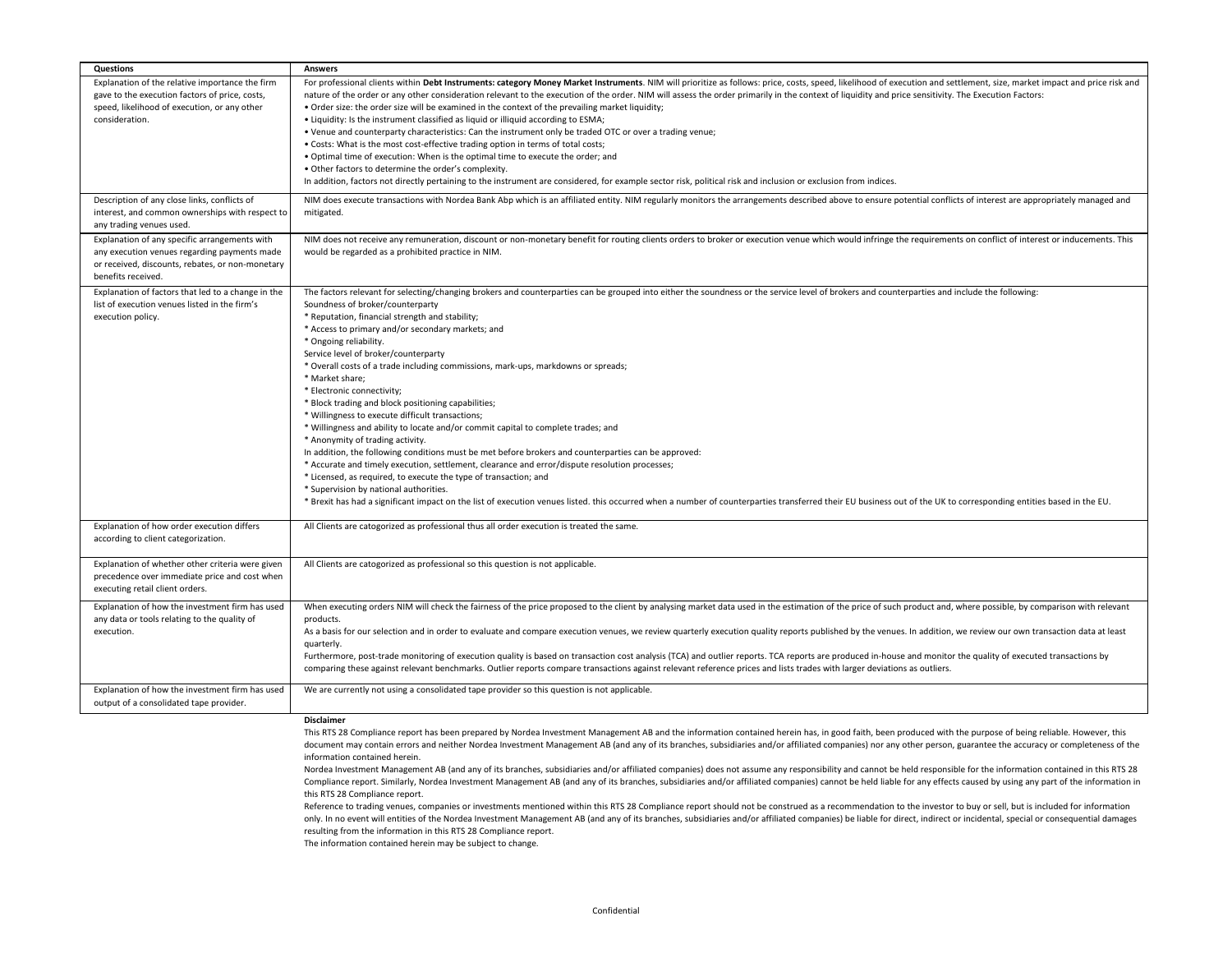| <b>Investment Service - Portfolio Management/Execution</b> |                     |                     |                |                |                                                                                       |
|------------------------------------------------------------|---------------------|---------------------|----------------|----------------|---------------------------------------------------------------------------------------|
| Art - 65.6                                                 |                     |                     |                |                |                                                                                       |
| <b>Class of Instrument</b>                                 |                     |                     |                |                | Interest rates derivatives Futures and options admitted to trading on a trading venue |
| Notification if <1 average trade per business day in the   |                     |                     |                |                |                                                                                       |
| previous year                                              |                     |                     |                |                |                                                                                       |
| Top five execution venues ranked in terms of trading       | Proportion of       | Proportion of       | Percentage     | Percentage of  | Percentage of                                                                         |
| volumes (descending order)                                 | volume traded as    | orders executed     | of Passive     | Aggressive     | Directed orders                                                                       |
|                                                            | a percentage of     | as percentage of    | <b>lorders</b> | <b>lorders</b> |                                                                                       |
|                                                            | total in that class | total in that class |                |                |                                                                                       |
|                                                            |                     |                     |                |                |                                                                                       |
| Morgan Stanley Europe SE 54930056FHWP7GIWYY08              | 100,00%             | 100,00%             | N/A            | N/A            | N/A                                                                                   |
|                                                            |                     |                     |                |                |                                                                                       |
|                                                            |                     |                     |                |                |                                                                                       |
|                                                            |                     |                     |                |                |                                                                                       |
|                                                            |                     |                     |                |                |                                                                                       |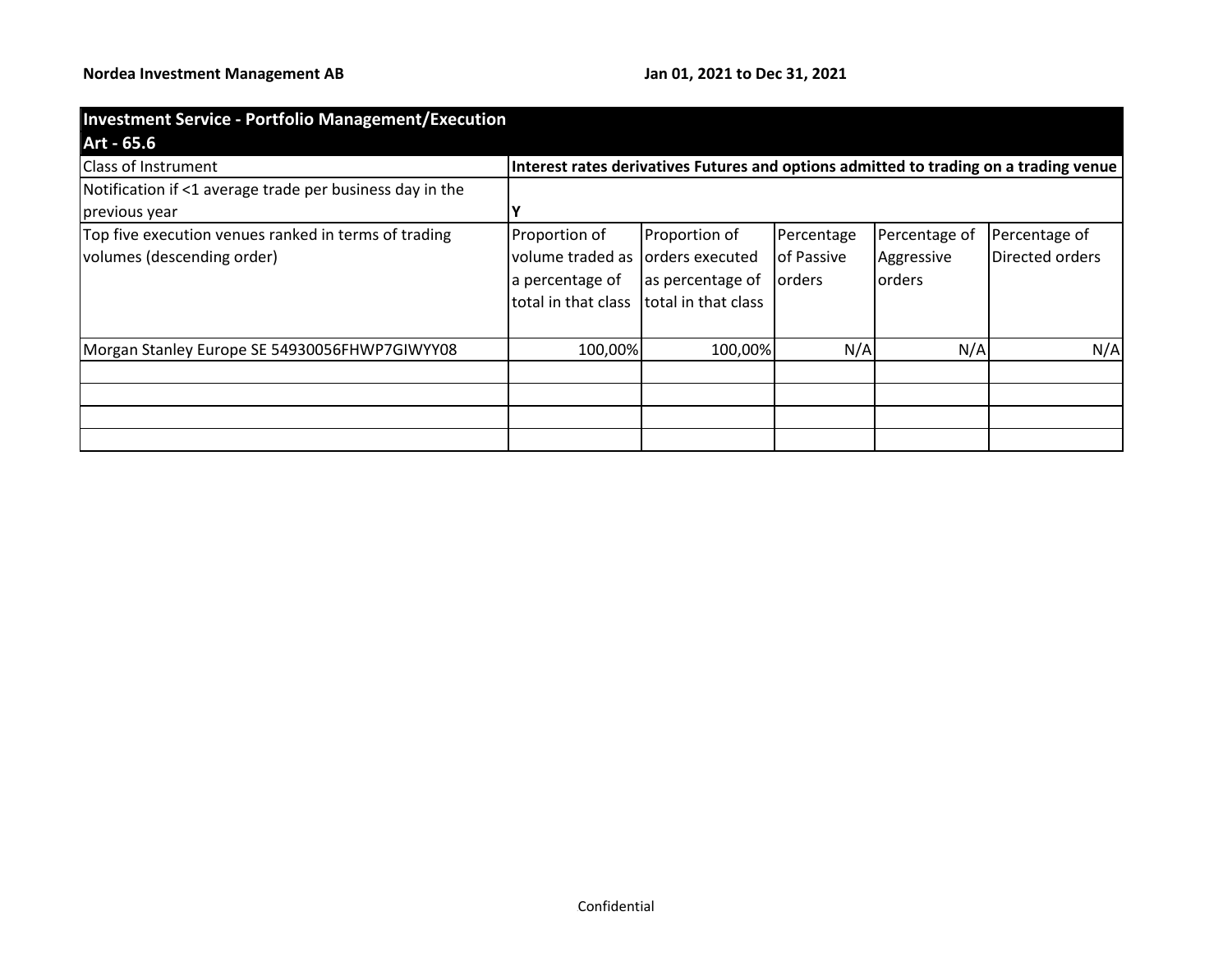| <b>Questions</b>                                                                  | <b>Answers</b>                                                                                                                                                                                                      |
|-----------------------------------------------------------------------------------|---------------------------------------------------------------------------------------------------------------------------------------------------------------------------------------------------------------------|
| Explanation of the relative importance the firm                                   | For professional clients within Interest Rate Derivatives: category Futures and options admitted to trading on a trading venue. NIM will prioritize as follows: price, costs, speed, likelihood of execution and    |
| gave to the execution factors of price, costs,                                    | settlement, size, market impact and price risk and nature of the order or any other consideration relevant to the execution of the order. NIM will assess the order primarily in the context of liquidity and price |
| speed, likelihood of execution, or any other                                      | sensitivity. The Execution Factors:                                                                                                                                                                                 |
| consideration.                                                                    | . Order size: the order size will be examined in the context of the prevailing market liquidity;                                                                                                                    |
|                                                                                   | . Liquidity: Is the instrument classified as liquid or illiquid according to ESMA;                                                                                                                                  |
|                                                                                   | . Venue and counterparty characteristics: Can the instrument only be traded OTC or over a trading venue;                                                                                                            |
|                                                                                   | . Costs: What is the most cost-effective trading option in terms of total costs;                                                                                                                                    |
|                                                                                   | . Optimal time of execution: When is the optimal time to execute the order; and                                                                                                                                     |
|                                                                                   | . Other factors to determine the order's complexity.                                                                                                                                                                |
|                                                                                   |                                                                                                                                                                                                                     |
| Description of any close links, conflicts of                                      | NIM regularly monitors the arrangements described above to ensure potential conflicts of interest are appropriately managed and mitigated                                                                           |
| interest, and common ownerships with respect to                                   |                                                                                                                                                                                                                     |
| any trading venues used.                                                          |                                                                                                                                                                                                                     |
| Explanation of any specific arrangements with                                     | NIM does not receive any remuneration, discount or non-monetary benefit for routing clients orders to broker or execution venue which would infringe the requirements on conflict of interest or inducements. This  |
| any execution venues regarding payments made                                      | would be regarded as a prohibited practice in NIM.                                                                                                                                                                  |
| or received, discounts, rebates, or non-monetary                                  |                                                                                                                                                                                                                     |
| benefits received.                                                                |                                                                                                                                                                                                                     |
| Explanation of factors that led to a change in the                                | The factors relevant for selecting/changing brokers and counterparties can be grouped into either the soundness or the service level of brokers and counterparties and include the following:                       |
| list of execution venues listed in the firm's                                     | Soundness of broker/counterparty                                                                                                                                                                                    |
| execution policy.                                                                 | * Reputation, financial strength and stability;                                                                                                                                                                     |
|                                                                                   | * Access to primary and/or secondary markets; and                                                                                                                                                                   |
|                                                                                   | * Ongoing reliability.                                                                                                                                                                                              |
|                                                                                   |                                                                                                                                                                                                                     |
|                                                                                   | Service level of broker/counterparty                                                                                                                                                                                |
|                                                                                   | * Overall costs of a trade including commissions, mark-ups, markdowns or spreads;                                                                                                                                   |
|                                                                                   | * Market share;                                                                                                                                                                                                     |
|                                                                                   | * Electronic connectivity;                                                                                                                                                                                          |
|                                                                                   | * Block trading and block positioning capabilities;                                                                                                                                                                 |
|                                                                                   | * Willingness to execute difficult transactions;                                                                                                                                                                    |
|                                                                                   | * Willingness and ability to locate and/or commit capital to complete trades; and                                                                                                                                   |
|                                                                                   | * Anonymity of trading activity.                                                                                                                                                                                    |
|                                                                                   | In addition, the following conditions must be met before brokers and counterparties can be approved:                                                                                                                |
|                                                                                   | * Accurate and timely execution, settlement, clearance and error/dispute resolution processes;                                                                                                                      |
|                                                                                   | * Licensed, as required, to execute the type of transaction; and                                                                                                                                                    |
|                                                                                   | * Supervision by national authorities.                                                                                                                                                                              |
|                                                                                   | * Brexit has had a significant impact on the list of execution venues listed. this occurred when a number of counterparties transferred their EU business out of the UK to corresponding entities based in the EU.  |
|                                                                                   |                                                                                                                                                                                                                     |
| Explanation of how order execution differs                                        | All Clients are catogorized as professional thus all order execution is treated the same.                                                                                                                           |
| according to client categorization.                                               |                                                                                                                                                                                                                     |
| Explanation of whether other criteria were given                                  | All Clients are catogorized as professional so this question is not applicable.                                                                                                                                     |
| precedence over immediate price and cost when                                     |                                                                                                                                                                                                                     |
| executing retail client orders<br>Explanation of how the investment firm has used | When executing orders NIM will check the fairness of the price proposed to the client by analysing market data used in the estimation of the price of such product and, where possible, by comparison with relevant |
|                                                                                   | products.                                                                                                                                                                                                           |
| any data or tools relating to the quality of<br>execution.                        | As a basis for our selection and in order to evaluate and compare execution venues, we review quarterly execution quality reports published by the venues. In addition, we review our own transaction data at least |
|                                                                                   |                                                                                                                                                                                                                     |
|                                                                                   | quarterly.                                                                                                                                                                                                          |
|                                                                                   | Furthermore, post-trade monitoring of execution quality is based on transaction cost analysis (TCA) and outlier reports. TCA reports are produced in-house and monitor the quality of executed transactions by      |
|                                                                                   | comparing these against relevant benchmarks. Outlier reports compare transactions against relevant reference prices and lists trades with larger deviations as outliers.                                            |
| Explanation of how the investment firm has used                                   | We are currently not using a consolidated tape provider so this question is not applicable.                                                                                                                         |
| output of a consolidated tape provider.                                           |                                                                                                                                                                                                                     |
|                                                                                   | <b>Disclaimer</b>                                                                                                                                                                                                   |
|                                                                                   | This RTS 28 Compliance report has been prepared by Nordea Investment Management AB and the information contained herein has, in good faith, been produced with the purpose of being reliable. However, this         |
|                                                                                   | document may contain errors and neither Nordea Investment Management AB (and any of its branches, subsidiaries and/or affiliated companies) nor any other person, guarantee the accuracy or completeness of the     |

Nordea Investment Management AB (and any of its branches, subsidiaries and/or affiliated companies) does not assume any responsibility and cannot be held responsible for the information contained in this RTS 28 Compliance report. Similarly, Nordea Investment Management AB (and any of its branches, subsidiaries and/or affiliated companies) cannot be held liable for any effects caused by using any part of the information in this RTS 28 Compliance report.

Reference to trading venues, companies or investments mentioned within this RTS 28 Compliance report should not be construed as a recommendation to the investor to buy or sell, but is included for information only. In no event will entities of the Nordea Investment Management AB (and any of its branches, subsidiaries and/or affiliated companies) be liable for direct, indirect or incidental, special or consequential damages resulting from the information in this RTS 28 Compliance report.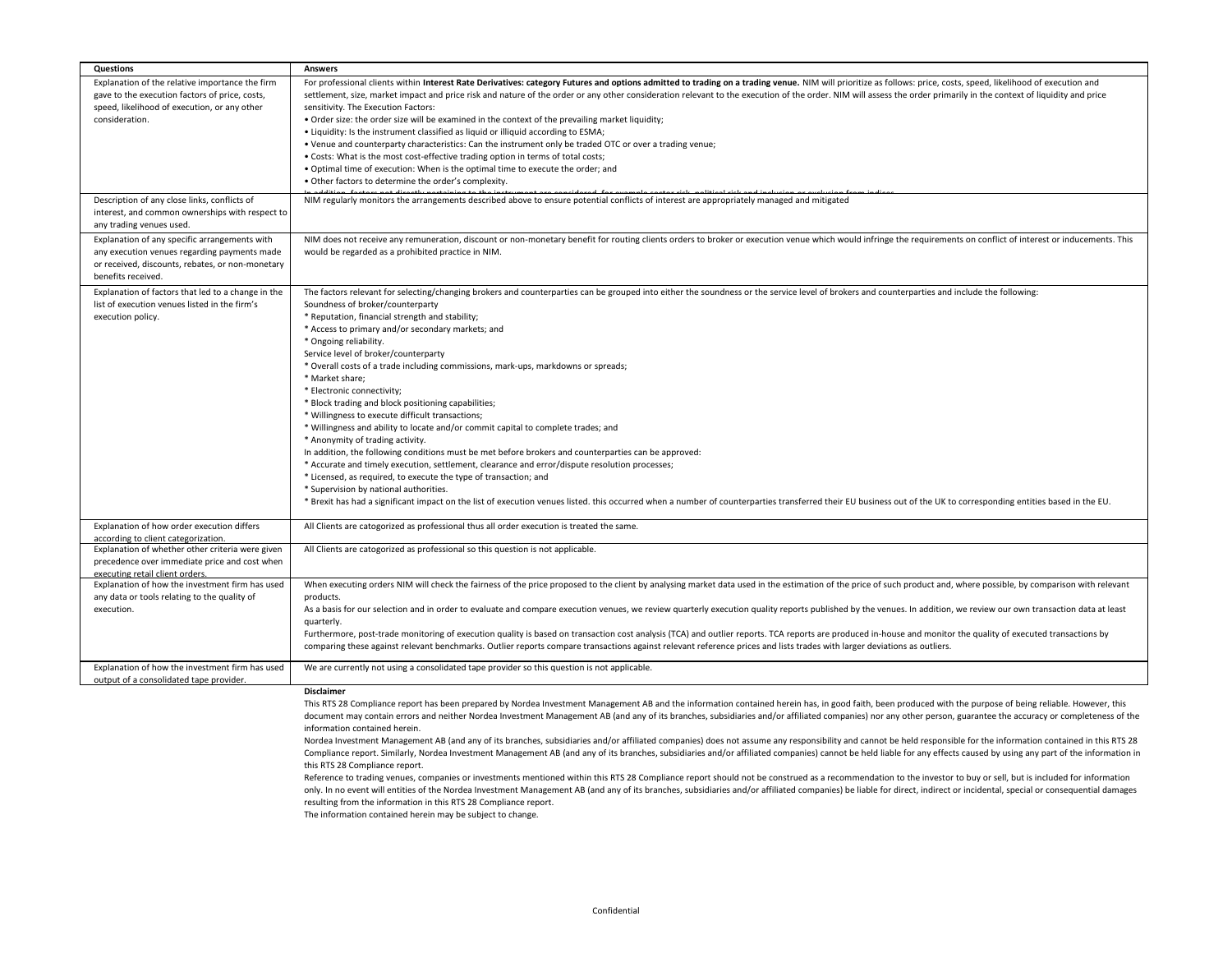| <b>Investment Service - Portfolio Management/Execution</b> |                                                                                  |                     |            |                |                 |
|------------------------------------------------------------|----------------------------------------------------------------------------------|---------------------|------------|----------------|-----------------|
| <b>Professional Clients - RTS 28</b>                       |                                                                                  |                     |            |                |                 |
| <b>Class of Instrument</b>                                 | Interest rates derivatives Swaps, forwards, and other interest rates derivatives |                     |            |                |                 |
| Notification if <1 average trade per business day in the   |                                                                                  |                     |            |                |                 |
| previous year                                              |                                                                                  |                     |            |                |                 |
| Top five execution venues ranked in terms of trading       | Proportion of                                                                    | Proportion of       | Percentage | Percentage of  | Percentage of   |
| volumes (descending order)                                 | volume traded as                                                                 | orders executed     | of Passive | Aggressive     | Directed orders |
|                                                            | a percentage of                                                                  | as percentage of    | orders     | <b>lorders</b> |                 |
|                                                            | total in that class                                                              | total in that class |            |                |                 |
|                                                            |                                                                                  |                     |            |                |                 |
| BofA Securities Europe SA 549300FH0WJAPEHTIQ77             | 24,22%                                                                           | 22,15%              | N/A        | N/A            | N/A             |
| Goldman Sachs Bank Europe SE BREXIT 8IBZUGJ7JPLH368JE3     | 20,36%                                                                           | 16,26%              | N/A        | N/A            | N/A             |
| Morgan Stanley Europe SE 54930056FHWP7GIWYY08              | 16,25%                                                                           | 15,69%              | N/A        | N/A            | N/A             |
| Deutsche Bank AG 7LTWFZYICNSX8D621K86                      | 16,03%                                                                           | 12,23%              | N/A        | N/A            | N/A             |
| <b>IBNP Paribas SA ROMUWSFPU8MPRO8K5P83</b>                | 7,48%                                                                            | 8,07%               | N/A        | N/A            | N/A             |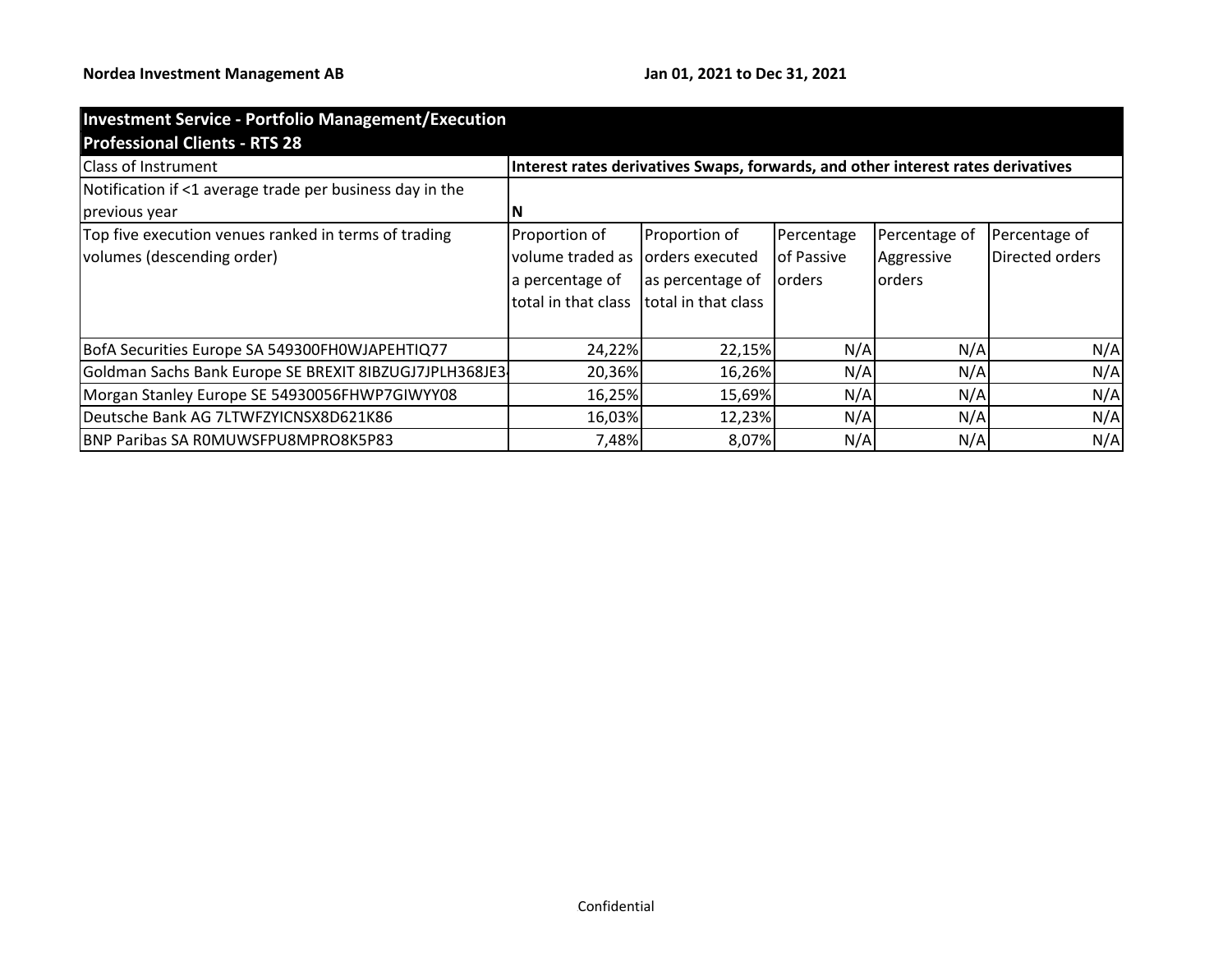| Questions                                                                                                                                                               | <b>Answers</b>                                                                                                                                                                                                                                                                                                                                                                                                                                                                                                                                                                                                                                                                                                                                                                                                                                                                                                                                                                                                                                                                                                                                                                                                                                                                                                                      |
|-------------------------------------------------------------------------------------------------------------------------------------------------------------------------|-------------------------------------------------------------------------------------------------------------------------------------------------------------------------------------------------------------------------------------------------------------------------------------------------------------------------------------------------------------------------------------------------------------------------------------------------------------------------------------------------------------------------------------------------------------------------------------------------------------------------------------------------------------------------------------------------------------------------------------------------------------------------------------------------------------------------------------------------------------------------------------------------------------------------------------------------------------------------------------------------------------------------------------------------------------------------------------------------------------------------------------------------------------------------------------------------------------------------------------------------------------------------------------------------------------------------------------|
| Explanation of the relative importance the firm<br>gave to the execution factors of price, costs,<br>speed, likelihood of execution, or any other<br>consideration.     | For professional clients within Interest Rate Derivatives: category Swaps, forwards, and other. NIM will prioritize as follows: price, costs, speed, likelihood of execution and settlement, size, market impact and price<br>risk and nature of the order or any other consideration relevant to the execution of the order. NIM will assess the order primarily in the context of liquidity and price sensitivity. The Execution Factors:<br>. Order size: the order size will be examined in the context of the prevailing market liquidity;<br>• Liquidity: Is the instrument classified as liquid or illiquid according to ESMA;<br>. Venue and counterparty characteristics: Can the instrument only be traded OTC or over a trading venue;<br>. Costs: What is the most cost-effective trading option in terms of total costs;<br>. Optimal time of execution: When is the optimal time to execute the order; and<br>. Other factors to determine the order's complexity.<br>In addition, factors not directly pertaining to the instrument are considered, for example sector risk, political risk and inclusion or exclusion from indices.                                                                                                                                                                                 |
| Description of any close links, conflicts of<br>interest, and common ownerships with respect to<br>any trading venues used.                                             | NIM does execute transactions with Nordea Bank Abp which is an affiliated entity. NIM regularly monitors the arrangements described above to ensure potential conflicts of interest are appropriately managed and<br>mitigated.                                                                                                                                                                                                                                                                                                                                                                                                                                                                                                                                                                                                                                                                                                                                                                                                                                                                                                                                                                                                                                                                                                     |
| Explanation of any specific arrangements with<br>any execution venues regarding payments made<br>or received, discounts, rebates, or non-monetary<br>benefits received. | NIM does not receive any remuneration, discount or non-monetary benefit for routing clients orders to broker or execution venue which would infringe the requirements on conflict of interest or inducements. This<br>would be regarded as a prohibited practice in NIM.                                                                                                                                                                                                                                                                                                                                                                                                                                                                                                                                                                                                                                                                                                                                                                                                                                                                                                                                                                                                                                                            |
| Explanation of factors that led to a change in the<br>list of execution venues listed in the firm's<br>execution policy.                                                | The factors relevant for selecting/changing brokers and counterparties can be grouped into either the soundness or the service level of brokers and counterparties and include the following:<br>Soundness of broker/counterparty<br>* Reputation, financial strength and stability;<br>* Access to primary and/or secondary markets; and<br>* Ongoing reliability.<br>Service level of broker/counterparty<br>* Overall costs of a trade including commissions, mark-ups, markdowns or spreads;<br>* Market share;<br>* Electronic connectivity;<br>* Block trading and block positioning capabilities;<br>* Willingness to execute difficult transactions;<br>* Willingness and ability to locate and/or commit capital to complete trades; and<br>* Anonymity of trading activity.<br>In addition, the following conditions must be met before brokers and counterparties can be approved:<br>* Accurate and timely execution, settlement, clearance and error/dispute resolution processes;<br>* Licensed, as required, to execute the type of transaction; and<br>* Supervision by national authorities.<br>* Brexit has had a significant impact on the list of execution venues listed. this occurred when a number of counterparties transferred their EU business out of the UK to corresponding entities based in the EU. |
| Explanation of how order execution differs<br>according to client categorization.                                                                                       | All Clients are catogorized as professional thus all order execution is treated the same.                                                                                                                                                                                                                                                                                                                                                                                                                                                                                                                                                                                                                                                                                                                                                                                                                                                                                                                                                                                                                                                                                                                                                                                                                                           |
| Explanation of whether other criteria were given<br>precedence over immediate price and cost when<br>executing retail client orders.                                    | All Clients are catogorized as professional so this question is not applicable.                                                                                                                                                                                                                                                                                                                                                                                                                                                                                                                                                                                                                                                                                                                                                                                                                                                                                                                                                                                                                                                                                                                                                                                                                                                     |
| Explanation of how the investment firm has used                                                                                                                         | When executing orders NIM will check the fairness of the price proposed to the client by analysing market data used in the estimation of the price of such product and, where possible, by comparison with relevant                                                                                                                                                                                                                                                                                                                                                                                                                                                                                                                                                                                                                                                                                                                                                                                                                                                                                                                                                                                                                                                                                                                 |
| any data or tools relating to the quality of<br>execution.                                                                                                              | products.<br>As a basis for our selection and in order to evaluate and compare execution venues, we review quarterly execution quality reports published by the venues. In addition, we review our own transaction data at least<br>quarterly.<br>Furthermore, post-trade monitoring of execution quality is based on transaction cost analysis (TCA) and outlier reports. TCA reports are produced in-house and monitor the quality of executed transactions by<br>comparing these against relevant benchmarks. Outlier reports compare transactions against relevant reference prices and lists trades with larger deviations as outliers.                                                                                                                                                                                                                                                                                                                                                                                                                                                                                                                                                                                                                                                                                        |
| Explanation of how the investment firm has used<br>output of a consolidated tape provider.                                                                              | We are currently not using a consolidated tape provider so this question is not applicable.                                                                                                                                                                                                                                                                                                                                                                                                                                                                                                                                                                                                                                                                                                                                                                                                                                                                                                                                                                                                                                                                                                                                                                                                                                         |
|                                                                                                                                                                         | Disclaimer<br>This RTS 28 Compliance report has been prepared by Nordea Investment Management AB and the information contained herein has, in good faith, been produced with the purpose of being reliable. However, this                                                                                                                                                                                                                                                                                                                                                                                                                                                                                                                                                                                                                                                                                                                                                                                                                                                                                                                                                                                                                                                                                                           |

document may contain errors and neither Nordea Investment Management AB (and any of its branches, subsidiaries and/or affiliated companies) nor any other person, guarantee the accuracy or completeness of the information contained herein.

Nordea Investment Management AB (and any of its branches, subsidiaries and/or affiliated companies) does not assume any responsibility and cannot be held responsible for the information contained in this RTS 28 Compliance report. Similarly, Nordea Investment Management AB (and any of its branches, subsidiaries and/or affiliated companies) cannot be held liable for any effects caused by using any part of the information in this RTS 28 Compliance report.

Reference to trading venues, companies or investments mentioned within this RTS 28 Compliance report should not be construed as a recommendation to the investor to buy or sell, but is included for information only. In no event will entities of the Nordea Investment Management AB (and any of its branches, subsidiaries and/or affiliated companies) be liable for direct, indirect or incidental, special or consequential damages resulting from the information in this RTS 28 Compliance report.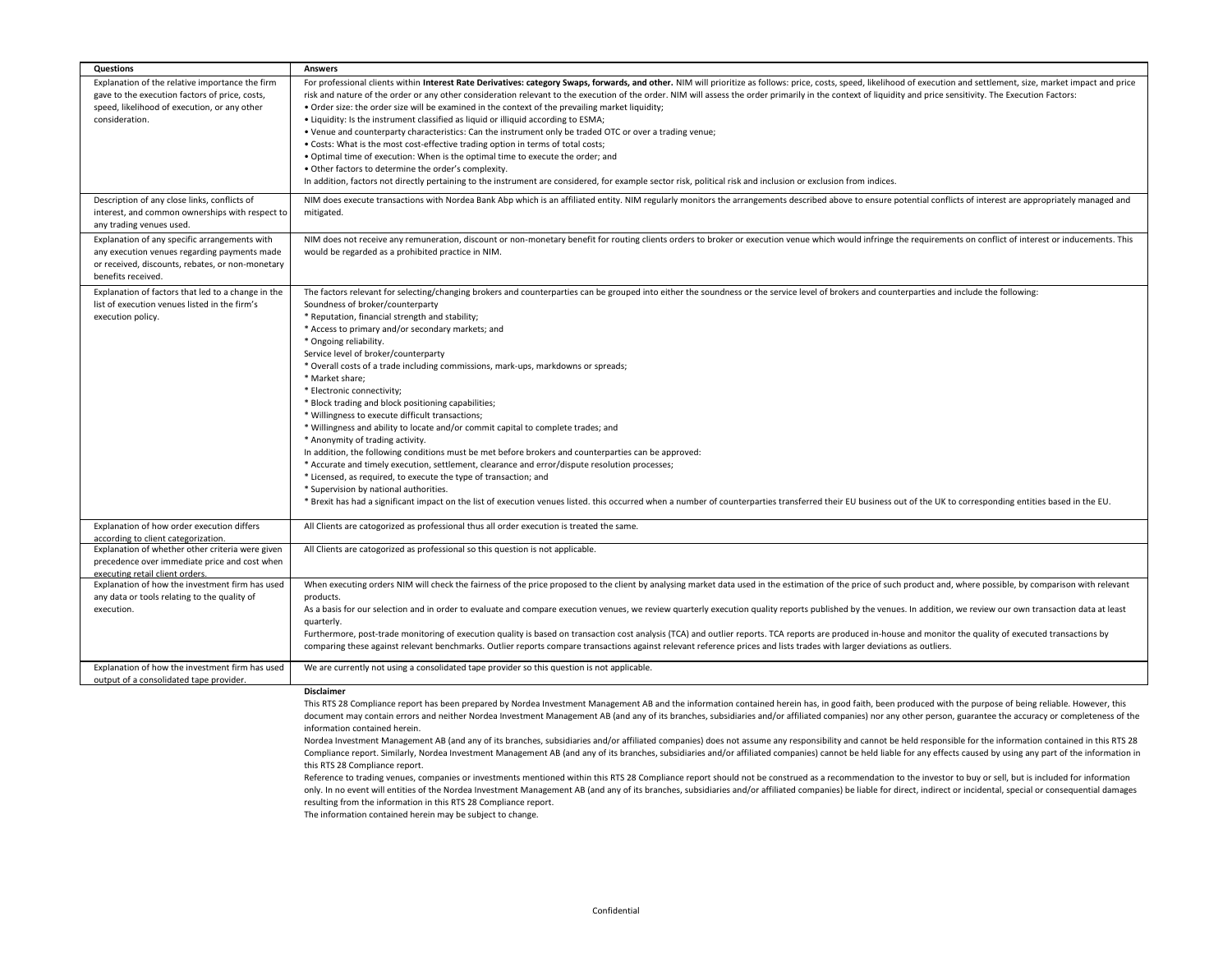| <b>Investment Service - Portfolio Management/Reception and Transmission</b> |                                                                               |                     |                |               |                 |
|-----------------------------------------------------------------------------|-------------------------------------------------------------------------------|---------------------|----------------|---------------|-----------------|
| Art - 65.6                                                                  |                                                                               |                     |                |               |                 |
| Class of Instrument                                                         | Credit derivatives Futures and options admitted to trading on a trading venue |                     |                |               |                 |
| Notification if <1 average trade per business day in the                    |                                                                               |                     |                |               |                 |
| previous year                                                               |                                                                               |                     |                |               |                 |
| Top five execution venues ranked in terms of trading                        | Proportion of                                                                 | Proportion of       | Percentage     | Percentage of | Percentage of   |
| volumes (descending order)                                                  | volume traded as                                                              | orders executed     | of Passive     | Aggressive    | Directed orders |
|                                                                             | a percentage of                                                               | as percentage of    | <b>lorders</b> | lorders       |                 |
|                                                                             | total in that class                                                           | total in that class |                |               |                 |
|                                                                             |                                                                               |                     |                |               |                 |
| Deutsche Bank AG 7LTWFZYICNSX8D621K86                                       | 21,37%                                                                        | 16,00%              | N/A            | N/A           | N/A             |
| Barclays Bank Ireland plc 2G5BKIC2CB69PRJH1W31                              | 18,21%                                                                        | 22,15%              | N/A            | N/A           | N/A             |
| <b>BNP Paribas SA ROMUWSFPU8MPRO8K5P83</b>                                  | 17,42%                                                                        | 25,49%              | N/A            | N/A           | N/A             |
| Goldman Sachs Bank Europe SE BREXIT 8IBZUGJ7JPLH368JE3                      | 11,79%                                                                        | 8,57%               | N/A            | N/A           | N/A             |
| BofA Securities Europe SA 549300FH0WJAPEHTIQ77                              | 10,12%                                                                        | 7,76%               | N/A            | N/A           | N/A             |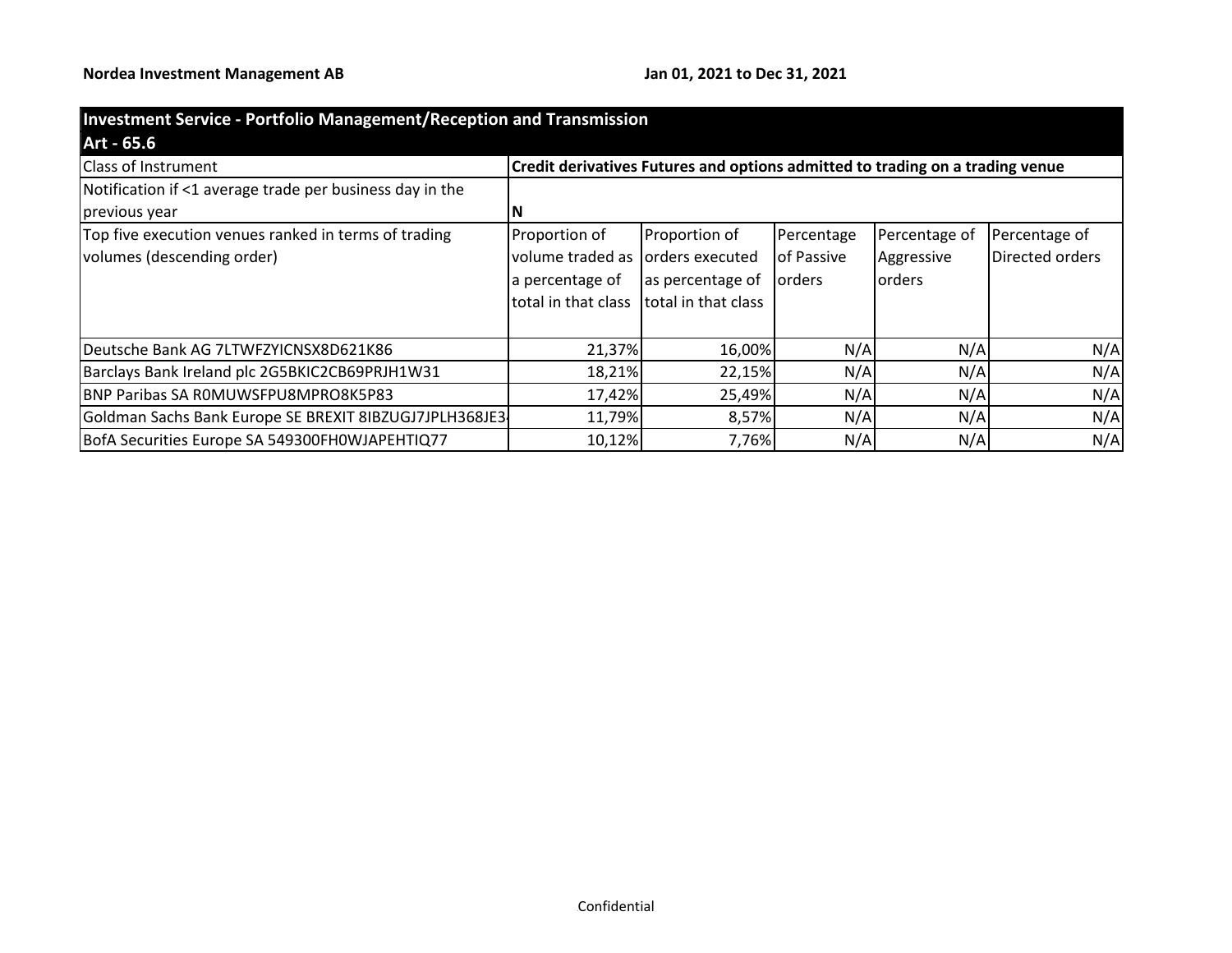| <b>Questions</b>                                   | <b>Answers</b>                                                                                                                                                                                                               |
|----------------------------------------------------|------------------------------------------------------------------------------------------------------------------------------------------------------------------------------------------------------------------------------|
| Explanation of the relative importance the firm    | For professional clients within Credit Derivatives: category Futures and Options. NIM will prioritize as follows: price, costs, speed, likelihood of execution and settlement, size, market impact and price risk and nature |
| gave to the execution factors of price, costs,     | of the order or any other consideration relevant to the execution of the order. NIM will assess the order primarily in the context of liquidity and price sensitivity. The Execution Factors:                                |
| speed, likelihood of execution, or any other       | . Order size: the order size will be examined in the context of the prevailing market liquidity;                                                                                                                             |
| consideration.                                     | . Liquidity: Is the instrument classified as liquid or illiquid according to ESMA;                                                                                                                                           |
|                                                    | . Venue and counterparty characteristics: Can the instrument only be traded OTC or over a trading venue;                                                                                                                     |
|                                                    | • Costs: What is the most cost-effective trading option in terms of total costs;                                                                                                                                             |
|                                                    | . Optimal time of execution: When is the optimal time to execute the order; and                                                                                                                                              |
|                                                    | . Other factors to determine the order's complexity.                                                                                                                                                                         |
|                                                    | In addition, factors not directly pertaining to the instrument are considered, for example sector risk, political risk and inclusion or exclusion from indices.                                                              |
| Description of any close links, conflicts of       | NIM does execute transactions with Nordea Bank Abp which is an affiliated entity. NIM regularly monitors the arrangements described above to ensure potential conflicts of interest are appropriately managed and            |
| interest, and common ownerships with respect to    | mitigated.                                                                                                                                                                                                                   |
| any trading venues used.                           |                                                                                                                                                                                                                              |
| Explanation of any specific arrangements with      | NIM does not receive any remuneration, discount or non-monetary benefit for routing clients orders to broker or execution venue which would infringe the requirements on conflict of interest or inducements. This           |
| any execution venues regarding payments made       | would be regarded as a prohibited practice in NIM.                                                                                                                                                                           |
| or received, discounts, rebates, or non-monetary   |                                                                                                                                                                                                                              |
| benefits received.                                 |                                                                                                                                                                                                                              |
| Explanation of factors that led to a change in the | The factors relevant for selecting/changing brokers and counterparties can be grouped into either the soundness or the service level of brokers and counterparties and include the following:                                |
| list of execution venues listed in the firm's      | Soundness of broker/counterparty                                                                                                                                                                                             |
| execution policy.                                  | * Reputation, financial strength and stability;                                                                                                                                                                              |
|                                                    | * Access to primary and/or secondary markets; and                                                                                                                                                                            |
|                                                    | * Ongoing reliability.                                                                                                                                                                                                       |
|                                                    | Service level of broker/counterparty                                                                                                                                                                                         |
|                                                    | * Overall costs of a trade including commissions, mark-ups, markdowns or spreads;                                                                                                                                            |
|                                                    | * Market share:                                                                                                                                                                                                              |
|                                                    | * Electronic connectivity;                                                                                                                                                                                                   |
|                                                    | * Block trading and block positioning capabilities;                                                                                                                                                                          |
|                                                    | * Willingness to execute difficult transactions;                                                                                                                                                                             |
|                                                    | * Willingness and ability to locate and/or commit capital to complete trades; and                                                                                                                                            |
|                                                    | * Anonymity of trading activity.                                                                                                                                                                                             |
|                                                    | In addition, the following conditions must be met before brokers and counterparties can be approved:                                                                                                                         |
|                                                    | * Accurate and timely execution, settlement, clearance and error/dispute resolution processes;                                                                                                                               |
|                                                    | * Licensed, as required, to execute the type of transaction; and                                                                                                                                                             |
|                                                    | * Supervision by national authorities.                                                                                                                                                                                       |
|                                                    | * Brexit has had a significant impact on the list of execution venues listed. this occurred when a number of counterparties transferred their EU business out of the UK to corresponding entities based in the EU.           |
| Explanation of how order execution differs         | All Clients are catogorized as professional thus all order execution is treated the same.                                                                                                                                    |
| according to client categorization.                |                                                                                                                                                                                                                              |
| Explanation of whether other criteria were given   | All Clients are catogorized as professional so this question is not applicable.                                                                                                                                              |
| precedence over immediate price and cost when      |                                                                                                                                                                                                                              |
| executing retail client orders.                    |                                                                                                                                                                                                                              |
| Explanation of how the investment firm has used    | When executing orders NIM will check the fairness of the price proposed to the client by analysing market data used in the estimation of the price of such product and, where possible, by comparison with relevant          |
| any data or tools relating to the quality of       | products.                                                                                                                                                                                                                    |
| execution.                                         | As a basis for our selection and in order to evaluate and compare execution venues, we review quarterly execution quality reports published by the venues. In addition, we review our own transaction data at least          |
|                                                    | quarterly.                                                                                                                                                                                                                   |
|                                                    | Furthermore, post-trade monitoring of execution quality is based on transaction cost analysis (TCA) and outlier reports. TCA reports are produced in-house and monitor the quality of executed transactions by               |
|                                                    | comparing these against relevant benchmarks. Outlier reports compare transactions against relevant reference prices and lists trades with larger deviations as outliers.                                                     |
| Explanation of how the investment firm has used    | We are currently not using a consolidated tape provider so this question is not applicable.                                                                                                                                  |
| output of a consolidated tape provider.            |                                                                                                                                                                                                                              |
|                                                    |                                                                                                                                                                                                                              |
|                                                    | <b>Disclaimer</b>                                                                                                                                                                                                            |
|                                                    | This RTS 28 Compliance report has been prepared by Nordea Investment Management AB and the information contained herein has, in good faith, been produced with the purpose of being reliable. However, this                  |

document may contain errors and neither Nordea Investment Management AB (and any of its branches, subsidiaries and/or affiliated companies) nor any other person, guarantee the accuracy or completeness of the information contained herein.

Nordea Investment Management AB (and any of its branches, subsidiaries and/or affiliated companies) does not assume any responsibility and cannot be held responsible for the information contained in this RTS 28 Compliance report. Similarly, Nordea Investment Management AB (and any of its branches, subsidiaries and/or affiliated companies) cannot be held liable for any effects caused by using any part of the information in this RTS 28 Compliance report.

Reference to trading venues, companies or investments mentioned within this RTS 28 Compliance report should not be construed as a recommendation to the investor to buy or sell, but is included for information only. In no event will entities of the Nordea Investment Management AB (and any of its branches, subsidiaries and/or affiliated companies) be liable for direct, indirect or incidental, special or consequential damages resulting from the information in this RTS 28 Compliance report.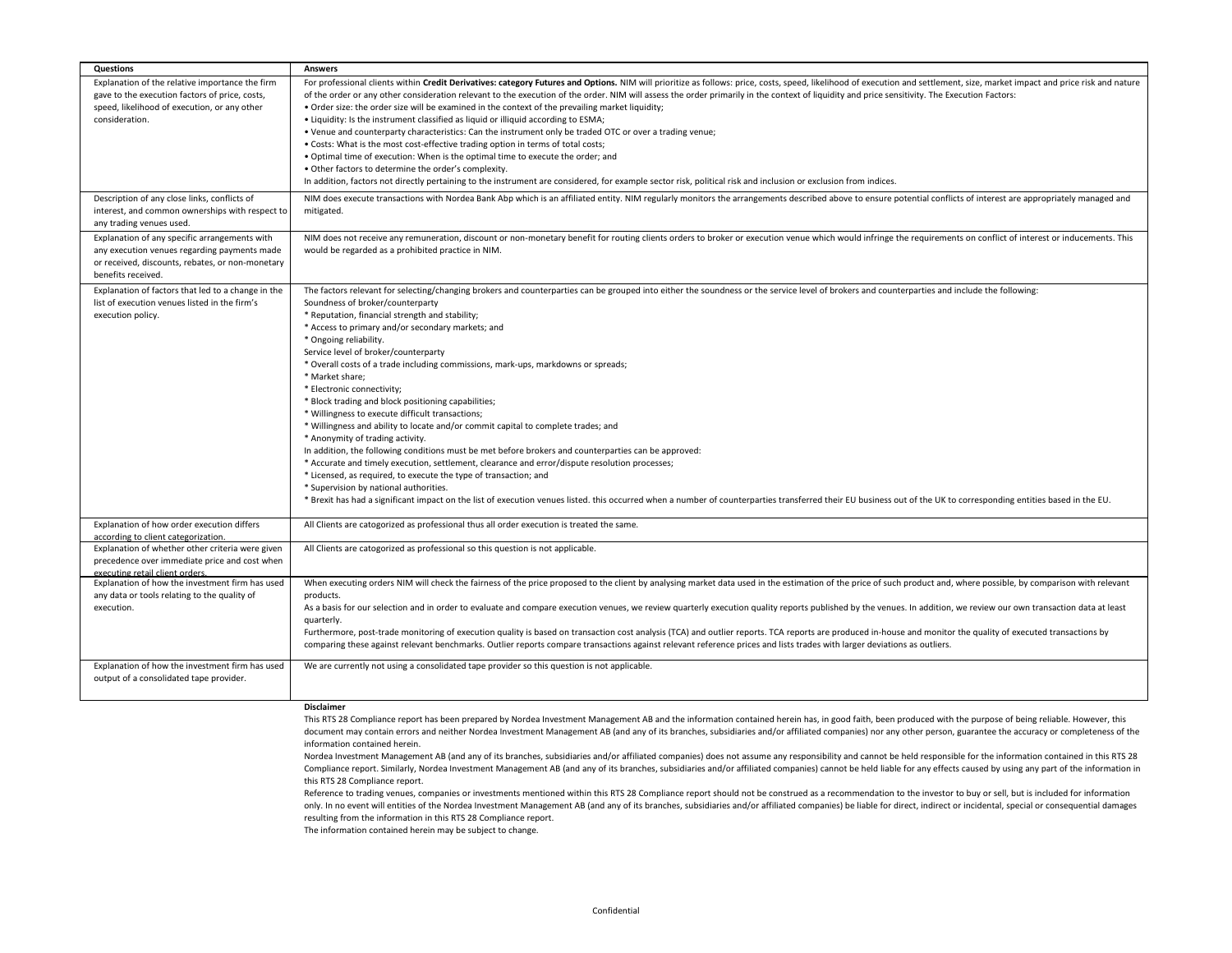| <b>Investment Service - Portfolio Management/Execution</b> |                     |                                                    |               |                           |                |  |  |
|------------------------------------------------------------|---------------------|----------------------------------------------------|---------------|---------------------------|----------------|--|--|
| <b>Professional Clients - RTS 28</b>                       |                     |                                                    |               |                           |                |  |  |
| <b>Class of Instrument</b>                                 |                     | <b>Credit derivatives Other credit derivatives</b> |               |                           |                |  |  |
| Notification if <1 average trade per business day in the   |                     |                                                    |               |                           |                |  |  |
| previous year                                              |                     |                                                    |               |                           |                |  |  |
| Top five execution venues ranked in terms of trading       | Proportion of       | Proportion of                                      | Percentage    | Percentage                | Percentage     |  |  |
| volumes (descending order)                                 | volume traded as    | orders executed                                    | of Passive    | of Aggressive of Directed |                |  |  |
|                                                            | a percentage of     | as percentage of                                   | <b>orders</b> | lorders                   | <b>lorders</b> |  |  |
|                                                            | total in that class | Itotal in that class                               |               |                           |                |  |  |
|                                                            |                     |                                                    |               |                           |                |  |  |
| J.P. Morgan AG 549300ZK53CNGEEI6A29                        | 31,29%              | 32,31%                                             | N/A           | N/A                       | N/A            |  |  |
| BofA Securities Europe SA 549300FH0WJAPEHTIQ77             | 23,66%              | 30,81%                                             | N/A           | N/A                       | N/A            |  |  |
| Morgan Stanley Europe SE 54930056FHWP7GIWYY08              | 15,26%              | 14,94%                                             | N/A           | N/A                       | N/A            |  |  |
| Citigroup Global Markets Europe AG BREXIT 6TJCK1B7E7UTX    | 10,73%              | 6,02%                                              | N/A           | N/A                       | N/A            |  |  |
| Goldman Sachs Bank Europe SE BREXIT 8IBZUGJ7JPLH368JE3     | 9,26%               | 10,91%                                             | N/A           | N/A                       | N/A            |  |  |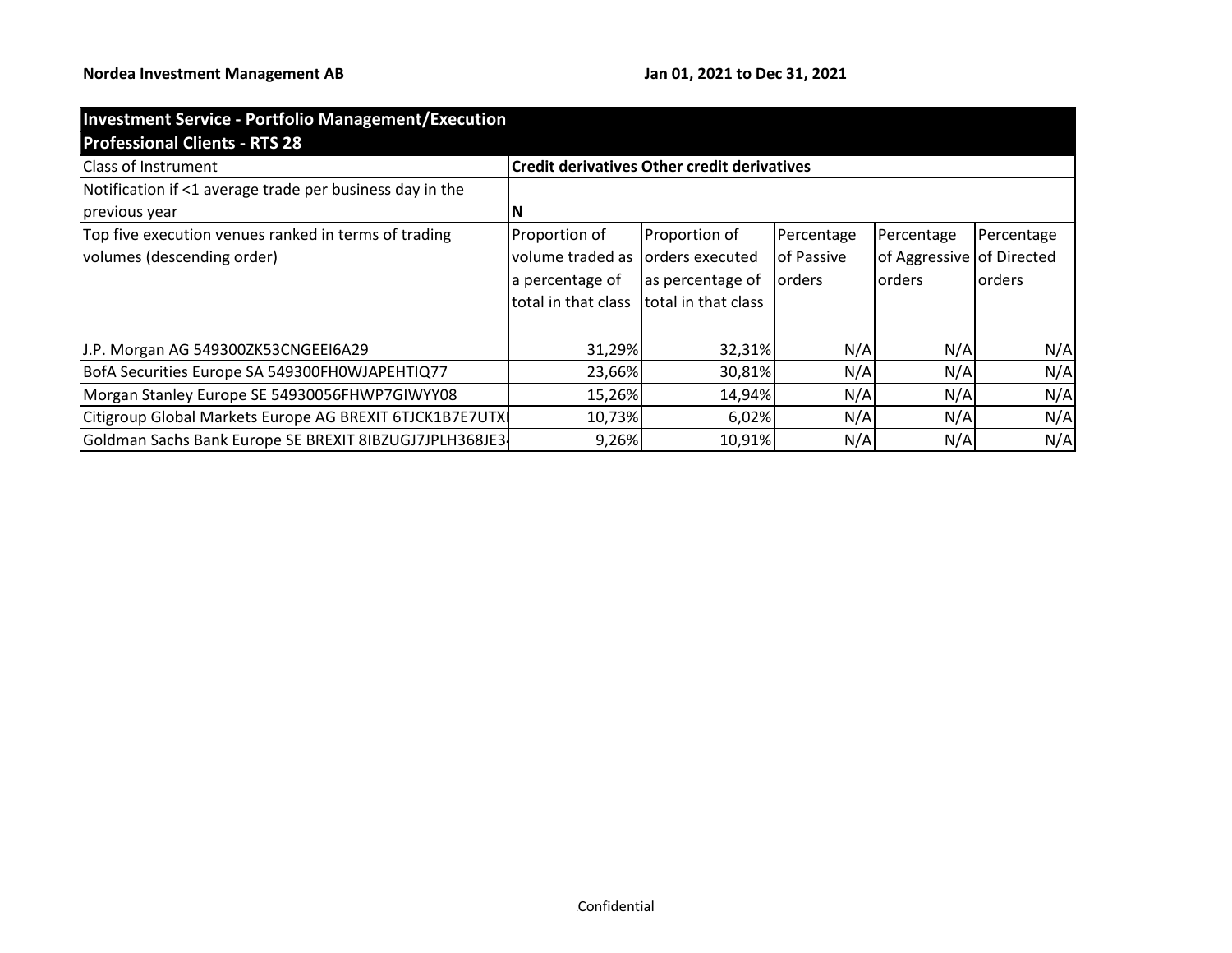| <b>Questions</b>                                                                                                                                                        | <b>Answers</b>                                                                                                                                                                                                                                                                                                                                                                                                                                                                                                                                                                                                                                                                                                                                                                                                                                                                                                                                                                                                                                                                                                                                                                                                                                                                                                                      |
|-------------------------------------------------------------------------------------------------------------------------------------------------------------------------|-------------------------------------------------------------------------------------------------------------------------------------------------------------------------------------------------------------------------------------------------------------------------------------------------------------------------------------------------------------------------------------------------------------------------------------------------------------------------------------------------------------------------------------------------------------------------------------------------------------------------------------------------------------------------------------------------------------------------------------------------------------------------------------------------------------------------------------------------------------------------------------------------------------------------------------------------------------------------------------------------------------------------------------------------------------------------------------------------------------------------------------------------------------------------------------------------------------------------------------------------------------------------------------------------------------------------------------|
| Explanation of the relative importance the firm<br>gave to the execution factors of price, costs,<br>speed, likelihood of execution, or any other<br>consideration.     | For professional clients within Credit Derivatives: category Other Credit Derivatives. NIM will prioritize as follows: price, costs, speed, likelihood of execution and settlement, size, market impact and price risk and<br>nature of the order or any other consideration relevant to the execution of the order. NIM will assess the order primarily in the context of liquidity and price sensitivity. The Execution Factors:<br>. Order size: the order size will be examined in the context of the prevailing market liquidity;<br>. Liquidity: Is the instrument classified as liquid or illiquid according to ESMA;<br>. Venue and counterparty characteristics: Can the instrument only be traded OTC or over a trading venue;<br>. Costs: What is the most cost-effective trading option in terms of total costs;<br>. Optimal time of execution: When is the optimal time to execute the order; and<br>. Other factors to determine the order's complexity.<br>In addition, factors not directly pertaining to the instrument are considered, for example sector risk, political risk and inclusion or exclusion from indices.                                                                                                                                                                                          |
| Description of any close links, conflicts of<br>interest, and common ownerships with respect to<br>any trading venues used.                                             | NIM does execute transactions with Nordea Bank Abp which is an affiliated entity. NIM regularly monitors the arrangements described above to ensure potential conflicts of interest are appropriately managed and<br>mitigated.                                                                                                                                                                                                                                                                                                                                                                                                                                                                                                                                                                                                                                                                                                                                                                                                                                                                                                                                                                                                                                                                                                     |
| Explanation of any specific arrangements with<br>any execution venues regarding payments made<br>or received, discounts, rebates, or non-monetary<br>benefits received. | NIM does not receive any remuneration, discount or non-monetary benefit for routing clients orders to broker or execution venue which would infringe the requirements on conflict of interest or inducements. This<br>would be regarded as a prohibited practice in NIM.                                                                                                                                                                                                                                                                                                                                                                                                                                                                                                                                                                                                                                                                                                                                                                                                                                                                                                                                                                                                                                                            |
| Explanation of factors that led to a change in the<br>list of execution venues listed in the firm's<br>execution policy.                                                | The factors relevant for selecting/changing brokers and counterparties can be grouped into either the soundness or the service level of brokers and counterparties and include the following:<br>Soundness of broker/counterparty<br>* Reputation, financial strength and stability;<br>* Access to primary and/or secondary markets; and<br>* Ongoing reliability.<br>Service level of broker/counterparty<br>* Overall costs of a trade including commissions, mark-ups, markdowns or spreads;<br>* Market share;<br>* Electronic connectivity;<br>* Block trading and block positioning capabilities;<br>* Willingness to execute difficult transactions;<br>* Willingness and ability to locate and/or commit capital to complete trades; and<br>* Anonymity of trading activity.<br>In addition, the following conditions must be met before brokers and counterparties can be approved:<br>* Accurate and timely execution, settlement, clearance and error/dispute resolution processes;<br>* Licensed, as required, to execute the type of transaction; and<br>* Supervision by national authorities.<br>* Brexit has had a significant impact on the list of execution venues listed. this occurred when a number of counterparties transferred their EU business out of the UK to corresponding entities based in the EU. |
| Explanation of how order execution differs<br>according to client categorization.<br>Explanation of whether other criteria were given                                   | All Clients are catogorized as professional thus all order execution is treated the same.<br>All Clients are catogorized as professional so this question is not applicable.                                                                                                                                                                                                                                                                                                                                                                                                                                                                                                                                                                                                                                                                                                                                                                                                                                                                                                                                                                                                                                                                                                                                                        |
| precedence over immediate price and cost when<br>executing retail client orders.                                                                                        |                                                                                                                                                                                                                                                                                                                                                                                                                                                                                                                                                                                                                                                                                                                                                                                                                                                                                                                                                                                                                                                                                                                                                                                                                                                                                                                                     |
| Explanation of how the investment firm has used<br>any data or tools relating to the quality of<br>execution.                                                           | When executing orders NIM will check the fairness of the price proposed to the client by analysing market data used in the estimation of the price of such product and, where possible, by comparison with relevant<br>products.<br>As a basis for our selection and in order to evaluate and compare execution venues, we review quarterly execution quality reports published by the venues. In addition, we review our own transaction data at least<br>quarterly.<br>Furthermore, post-trade monitoring of execution quality is based on transaction cost analysis (TCA) and outlier reports. TCA reports are produced in-house and monitor the quality of executed transactions by<br>comparing these against relevant benchmarks. Outlier reports compare transactions against relevant reference prices and lists trades with larger deviations as outliers.                                                                                                                                                                                                                                                                                                                                                                                                                                                                 |
| Explanation of how the investment firm has used<br>output of a consolidated tape provider.                                                                              | We are currently not using a consolidated tape provider so this question is not applicable.<br><b>Disclaimer</b>                                                                                                                                                                                                                                                                                                                                                                                                                                                                                                                                                                                                                                                                                                                                                                                                                                                                                                                                                                                                                                                                                                                                                                                                                    |

This RTS 28 Compliance report has been prepared by Nordea Investment Management AB and the information contained herein has, in good faith, been produced with the purpose of being reliable. However, this document may contain errors and neither Nordea Investment Management AB (and any of its branches, subsidiaries and/or affiliated companies) nor any other person, guarantee the accuracy or completeness of the information contained herein.

Nordea Investment Management AB (and any of its branches, subsidiaries and/or affiliated companies) does not assume any responsibility and cannot be held responsible for the information contained in this RTS 28 Compliance report. Similarly, Nordea Investment Management AB (and any of its branches, subsidiaries and/or affiliated companies) cannot be held liable for any effects caused by using any part of the information in this RTS 28 Compliance report.

Reference to trading venues, companies or investments mentioned within this RTS 28 Compliance report should not be construed as a recommendation to the investor to buy or sell, but is included for information only. In no event will entities of the Nordea Investment Management AB (and any of its branches, subsidiaries and/or affiliated companies) be liable for direct, indirect or incidental, special or consequential damages resulting from the information in this RTS 28 Compliance report.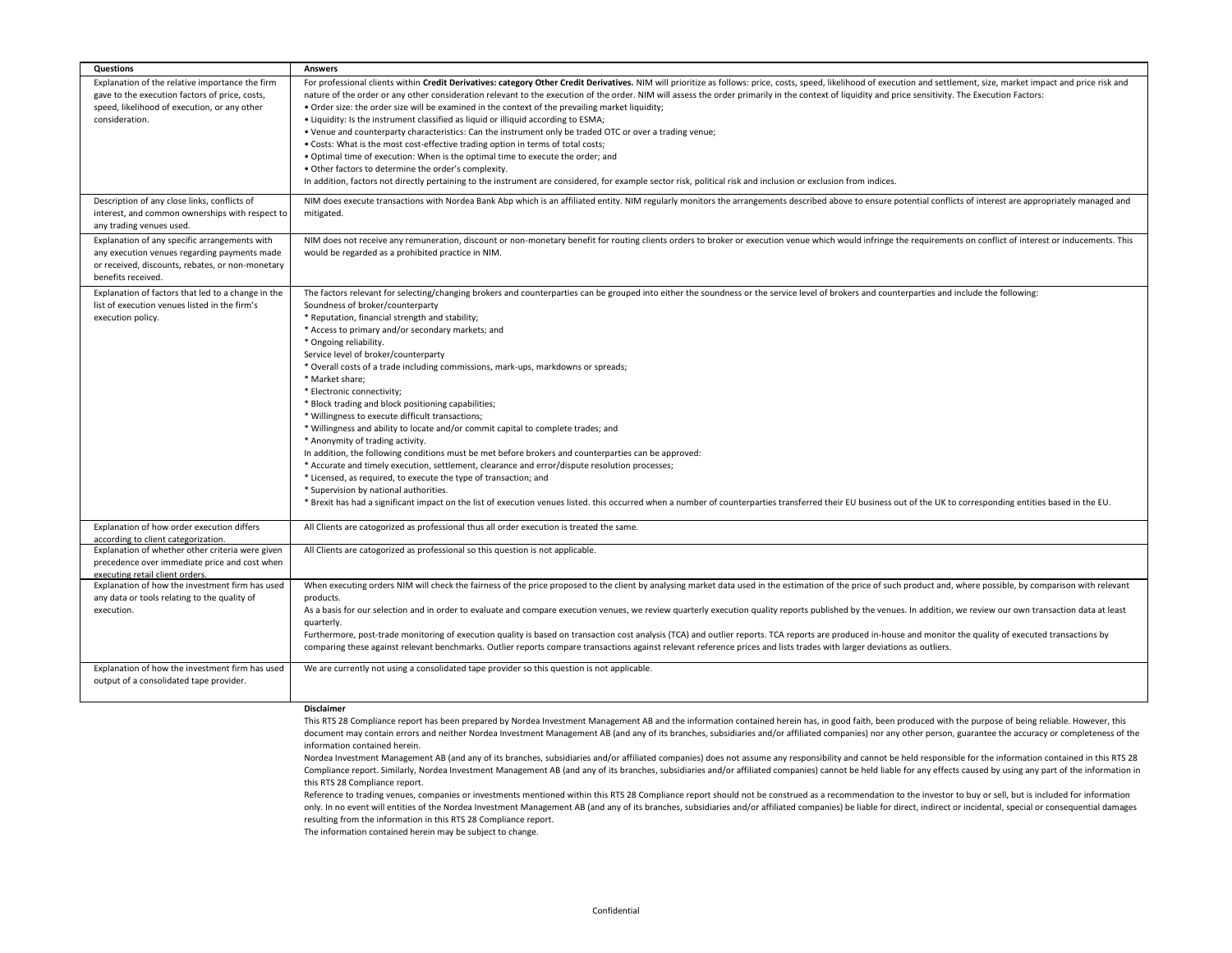| <b>Investment Service - Portfolio Management/Execution</b> |                                                                      |                     |                |                           |            |  |  |
|------------------------------------------------------------|----------------------------------------------------------------------|---------------------|----------------|---------------------------|------------|--|--|
| <b>Professional Clients - RTS 28</b>                       |                                                                      |                     |                |                           |            |  |  |
| <b>Class of Instrument</b>                                 | Currency derivatives Swaps, forwards, and other currency derivatives |                     |                |                           |            |  |  |
| Notification if <1 average trade per business day in the   |                                                                      |                     |                |                           |            |  |  |
| previous year                                              |                                                                      |                     |                |                           |            |  |  |
| Top five execution venues ranked in terms of trading       | Proportion of                                                        | Proportion of       | Percentage     | Percentage                | Percentage |  |  |
| volumes (descending order)                                 | volume traded as                                                     | orders executed     | of Passive     | of Aggressive of Directed |            |  |  |
|                                                            | a percentage of                                                      | as percentage of    | <b>lorders</b> | lorders                   | lorders    |  |  |
|                                                            | total in that class                                                  | total in that class |                |                           |            |  |  |
|                                                            |                                                                      |                     |                |                           |            |  |  |
| BofA Securities Europe SA 549300FH0WJAPEHTIQ77             | 26,50%                                                               | 13,73%              | N/A            | N/A                       | N/A        |  |  |
| Nordea Bank Abp 529900ODI3047E2LIV03                       | 15,24%                                                               | 6,79%               | N/A            | N/A                       | N/A        |  |  |
| Goldman Sachs Bank Europe SE BREXIT 8IBZUGJ7JPLH368JE3     | 14,98%                                                               | 18,33%              | N/A            | N/A                       | N/A        |  |  |
| BNP Paribas SA ROMUWSFPU8MPRO8K5P83                        | 12,59%                                                               | 17,16%              | N/A            | N/A                       | N/A        |  |  |
| Citibank Europe Public Limited Company BREXIT N1FBEDJ5J4   | 9,84%                                                                | 9,95%               | N/A            | N/A                       | N/A        |  |  |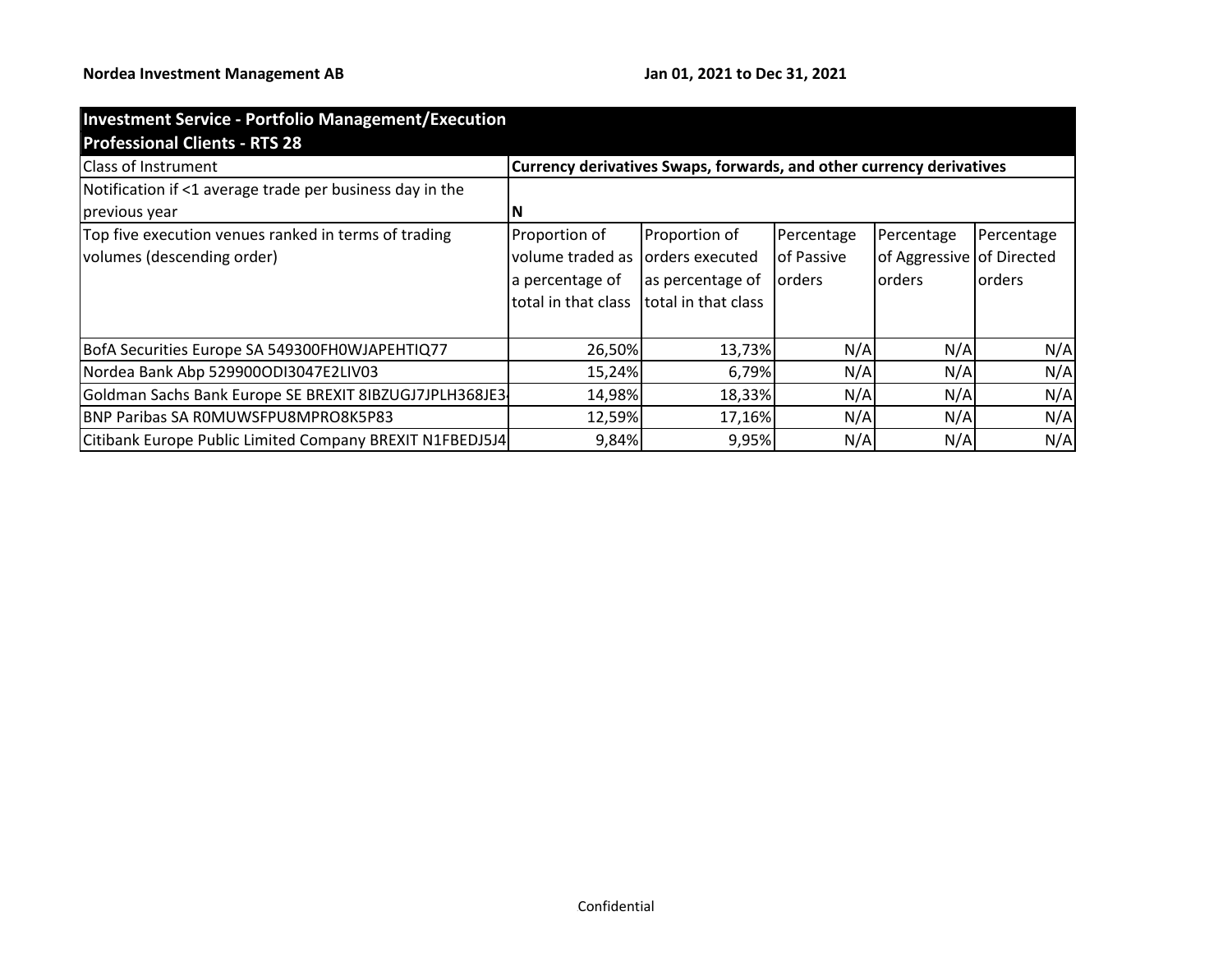| Questions                                                                                                                                                               | <b>Answers</b>                                                                                                                                                                                                                                                                                                                                                                                                                                                                                                                                                                                                                                                                                                                                                                                                                                                                                                                                                                                                                                                                                                                                                                                                                                                                                                                      |
|-------------------------------------------------------------------------------------------------------------------------------------------------------------------------|-------------------------------------------------------------------------------------------------------------------------------------------------------------------------------------------------------------------------------------------------------------------------------------------------------------------------------------------------------------------------------------------------------------------------------------------------------------------------------------------------------------------------------------------------------------------------------------------------------------------------------------------------------------------------------------------------------------------------------------------------------------------------------------------------------------------------------------------------------------------------------------------------------------------------------------------------------------------------------------------------------------------------------------------------------------------------------------------------------------------------------------------------------------------------------------------------------------------------------------------------------------------------------------------------------------------------------------|
| Explanation of the relative importance the firm<br>gave to the execution factors of price, costs,<br>speed, likelihood of execution, or any other<br>consideration.     | For professional clients within Currency Derivatives; category Swaps, forwards and other. NIM will prioritize as follows: price, costs, speed, likelihood of execution and settlement, size, market impact and price risk<br>and nature of the order or any other consideration relevant to the execution of the order.<br>FX forwards are traded as either RFQ or via algorithms. FX swaps and NDFs are traded in competition as RFQ. In RFQs, NIM selects the broker for execution based mainly on the Execution Factors of price and costs.<br>Algorithmic trades are typically used for larger orders. In algorithmic trades, NIM will select the best broker for execution based on the outcome of a pre-trade analysis on expected total costs of trading and expected<br>time of order completion.                                                                                                                                                                                                                                                                                                                                                                                                                                                                                                                           |
| Description of any close links, conflicts of<br>interest, and common ownerships with respect to<br>any trading venues used.                                             | NIM does execute transactions with Nordea Bank Abp which is an affiliated entity. NIM regularly monitors the arrangements described above to ensure potential conflicts of interest are appropriately managed and<br>mitigated.                                                                                                                                                                                                                                                                                                                                                                                                                                                                                                                                                                                                                                                                                                                                                                                                                                                                                                                                                                                                                                                                                                     |
| Explanation of any specific arrangements with<br>any execution venues regarding payments made<br>or received, discounts, rebates, or non-monetary<br>benefits received. | NIM does not receive any remuneration, discount or non-monetary benefit for routing clients orders to broker or execution venue which would infringe the requirements on conflict of interest or inducements. This<br>would be regarded as a prohibited practice in NIM.                                                                                                                                                                                                                                                                                                                                                                                                                                                                                                                                                                                                                                                                                                                                                                                                                                                                                                                                                                                                                                                            |
| Explanation of factors that led to a change in the<br>list of execution venues listed in the firm's<br>execution policy.                                                | The factors relevant for selecting/changing brokers and counterparties can be grouped into either the soundness or the service level of brokers and counterparties and include the following:<br>Soundness of broker/counterparty<br>* Reputation, financial strength and stability;<br>* Access to primary and/or secondary markets; and<br>* Ongoing reliability.<br>Service level of broker/counterparty<br>* Overall costs of a trade including commissions, mark-ups, markdowns or spreads;<br>* Market share;<br>* Electronic connectivity;<br>* Block trading and block positioning capabilities;<br>* Willingness to execute difficult transactions;<br>* Willingness and ability to locate and/or commit capital to complete trades; and<br>* Anonymity of trading activity.<br>In addition, the following conditions must be met before brokers and counterparties can be approved:<br>* Accurate and timely execution, settlement, clearance and error/dispute resolution processes;<br>* Licensed, as required, to execute the type of transaction; and<br>* Supervision by national authorities.<br>* Brexit has had a significant impact on the list of execution venues listed. this occurred when a number of counterparties transferred their EU business out of the UK to corresponding entities based in the EU. |
| Explanation of how order execution differs<br>according to client categorization.                                                                                       | All Clients are catogorized as professional thus all order execution is treated the same.                                                                                                                                                                                                                                                                                                                                                                                                                                                                                                                                                                                                                                                                                                                                                                                                                                                                                                                                                                                                                                                                                                                                                                                                                                           |
| Explanation of whether other criteria were given<br>precedence over immediate price and cost when<br>executing retail client orders.                                    | All Clients are catogorized as professional so this question is not applicable.                                                                                                                                                                                                                                                                                                                                                                                                                                                                                                                                                                                                                                                                                                                                                                                                                                                                                                                                                                                                                                                                                                                                                                                                                                                     |
| Explanation of how the investment firm has used<br>any data or tools relating to the quality of<br>execution.                                                           | When executing orders NIM will check the fairness of the price proposed to the client by analysing market data used in the estimation of the price of such product and, where possible, by comparison with relevant<br>products.<br>As a basis for our selection and in order to evaluate and compare execution venues, we review quarterly execution quality reports published by the venues. In addition, we review our own transaction data at least<br>quarterly.<br>Furthermore, post-trade monitoring of execution quality is based on transaction cost analysis (TCA) and outlier reports. TCA reports are produced in-house and monitor the quality of executed transactions by<br>comparing these against relevant benchmarks. Outlier reports compare transactions against relevant reference prices and lists trades with larger deviations as outliers.                                                                                                                                                                                                                                                                                                                                                                                                                                                                 |
| Explanation of how the investment firm has used<br>output of a consolidated tape provider.                                                                              | We are currently not using a consolidated tape provider so this question is not applicable.                                                                                                                                                                                                                                                                                                                                                                                                                                                                                                                                                                                                                                                                                                                                                                                                                                                                                                                                                                                                                                                                                                                                                                                                                                         |
|                                                                                                                                                                         | Disclaimer<br>This RTS 28 Compliance report has been prepared by Nordea Investment Management AB and the information contained herein has, in good faith, been produced with the purpose of being reliable. However, this<br>document may contain errors and neither Nordea Investment Management AB (and any of its branches, subsidiaries and/or affiliated companies) nor any other person, guarantee the accuracy or completeness of the                                                                                                                                                                                                                                                                                                                                                                                                                                                                                                                                                                                                                                                                                                                                                                                                                                                                                        |

Nordea Investment Management AB (and any of its branches, subsidiaries and/or affiliated companies) does not assume any responsibility and cannot be held responsible for the information contained in this RTS 28 Compliance report. Similarly, Nordea Investment Management AB (and any of its branches, subsidiaries and/or affiliated companies) cannot be held liable for any effects caused by using any part of the information in this RTS 28 Compliance report.

Reference to trading venues, companies or investments mentioned within this RTS 28 Compliance report should not be construed as a recommendation to the investor to buy or sell, but is included for information only. In no event will entities of the Nordea Investment Management AB (and any of its branches, subsidiaries and/or affiliated companies) be liable for direct, indirect or incidental, special or consequential damages resulting from the information in this RTS 28 Compliance report.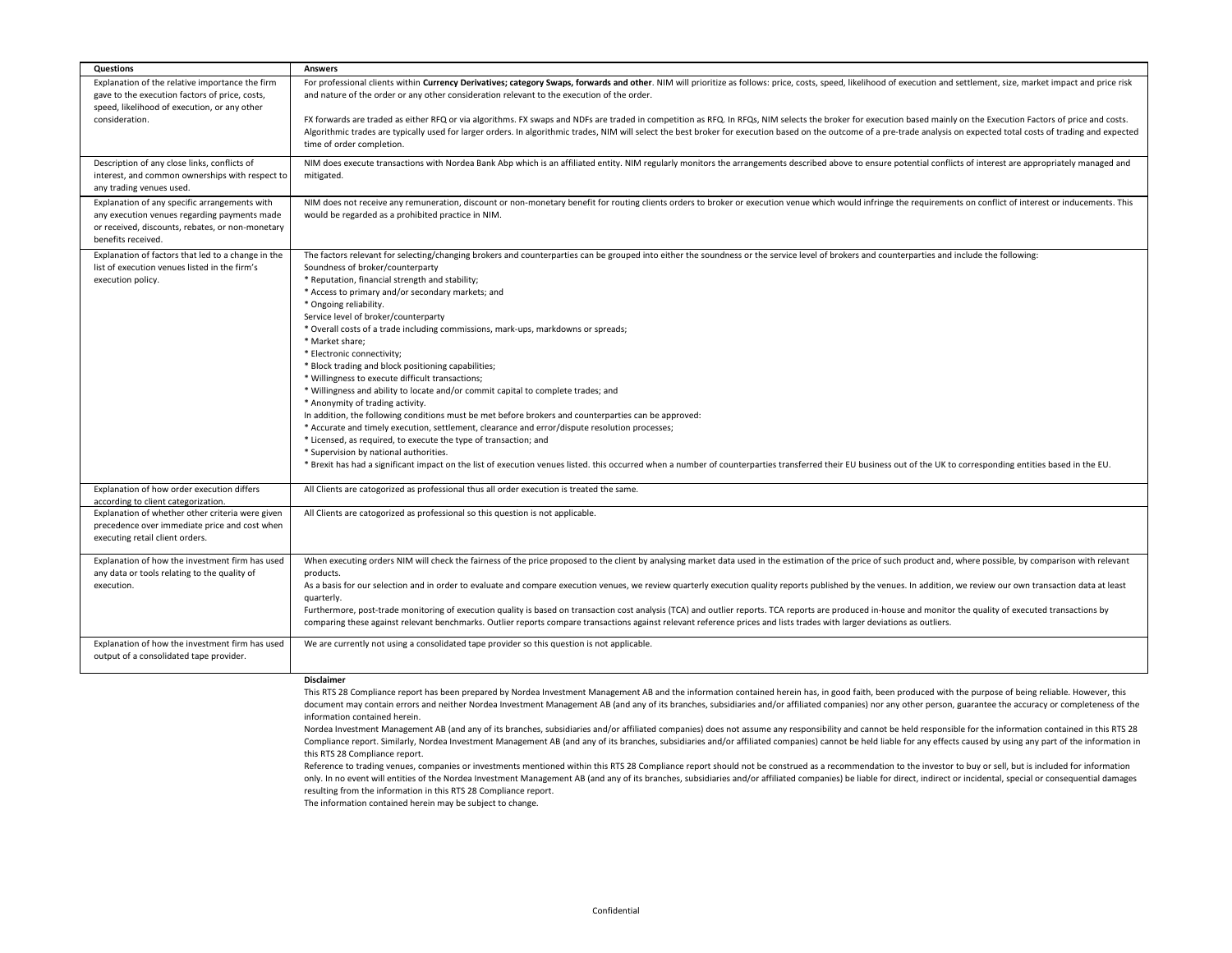| <b>Investment Service - Portfolio Management/Reception and Transmission</b> |                                                                               |                |            |                           |            |  |  |  |
|-----------------------------------------------------------------------------|-------------------------------------------------------------------------------|----------------|------------|---------------------------|------------|--|--|--|
| Art - 65.6                                                                  |                                                                               |                |            |                           |            |  |  |  |
| <b>Class of Instrument</b>                                                  | Equity Derivatives Options and Futures admitted to trading on a trading venue |                |            |                           |            |  |  |  |
| Notification if <1 average trade per business day in the previous           |                                                                               |                |            |                           |            |  |  |  |
| lyear                                                                       |                                                                               |                |            |                           |            |  |  |  |
| Top five execution venues ranked in terms of trading volumes                | Proportion of                                                                 | Proportion of  | Percentage | Percentage                | Percentage |  |  |  |
| (descending order)                                                          | volume traded as a orders executed as of Passive                              |                |            | of Aggressive of Directed |            |  |  |  |
|                                                                             | percentage of total percentage of total orders                                |                |            | lorders                   | lorders    |  |  |  |
|                                                                             | in that class                                                                 | lin that class |            |                           |            |  |  |  |
|                                                                             |                                                                               |                |            |                           |            |  |  |  |
| Morgan Stanley Europe SE 54930056FHWP7GIWYY08                               | 52,09%                                                                        | 41,40%         | N/A        | N/A                       | N/A        |  |  |  |
| Goldman Sachs Bank Europe SE BREXIT 8IBZUGJ7JPLH368JE346                    | 15,44%                                                                        | 12,53%         | N/A        | N/A                       | N/A        |  |  |  |
| BofA Securities Europe SA 549300FH0WJAPEHTIQ77                              | 11,29%                                                                        | 14,83%         | N/A        | N/A                       | N/A        |  |  |  |
| J.P. Morgan AG 549300ZK53CNGEEI6A29                                         | 7,99%                                                                         | 12,19%         | N/A        | N/A                       | N/A        |  |  |  |
| Citigroup Global Markets Europe AG BREXIT 6TJCK1B7E7UTXP528Y                | 6,90%                                                                         | 13,89%         | N/A        | N/A                       | N/A        |  |  |  |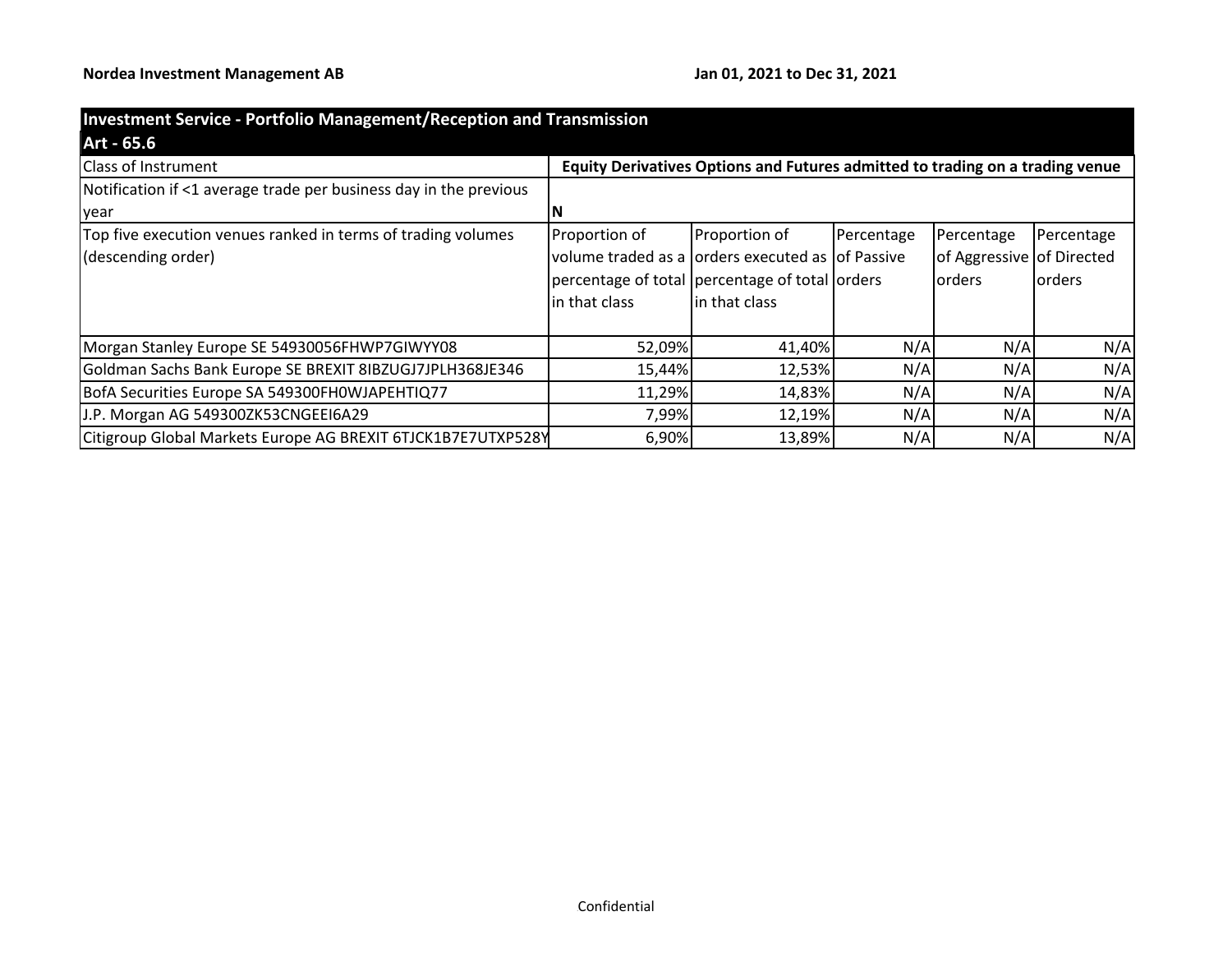| Questions                                                                                                                                                               | <b>Answers</b>                                                                                                                                                                                                                                                                                                                                                                                                                                                                                                                                                                                                                                                                                                                                                                                                                                                                                                                                                                                                                                                                                                                                                                                                                                                                                                                      |
|-------------------------------------------------------------------------------------------------------------------------------------------------------------------------|-------------------------------------------------------------------------------------------------------------------------------------------------------------------------------------------------------------------------------------------------------------------------------------------------------------------------------------------------------------------------------------------------------------------------------------------------------------------------------------------------------------------------------------------------------------------------------------------------------------------------------------------------------------------------------------------------------------------------------------------------------------------------------------------------------------------------------------------------------------------------------------------------------------------------------------------------------------------------------------------------------------------------------------------------------------------------------------------------------------------------------------------------------------------------------------------------------------------------------------------------------------------------------------------------------------------------------------|
| Explanation of the relative importance the firm<br>gave to the execution factors of price, costs,<br>speed, likelihood of execution, or any other<br>consideration.     | For professional clients within Equity Derivatives: category Options and futures. NIM will prioritize as follows: price, costs, speed, likelihood of execution and settlement, size, market impact and price risk and nature<br>of the order or any other consideration relevant to the execution of the order. NIM will assess the order primarily in the context of liquidity and price sensitivity. The Execution Factors:<br>. Order size: the order size will be examined in the context of the prevailing market liquidity;<br>. Liquidity: Is the instrument classified as liquid or illiquid according to ESMA;<br>• Venue and counterparty characteristics: Can the instrument only be traded OTC or over a trading venue;                                                                                                                                                                                                                                                                                                                                                                                                                                                                                                                                                                                                 |
|                                                                                                                                                                         | . Costs: What is the most cost-effective trading option in terms of total costs;<br>. Optimal time of execution: When is the optimal time to execute the order; and<br>. Other factors to determine the order's complexity.<br>In addition, factors not directly pertaining to the instrument are considered, for example sector risk, political risk and inclusion or exclusion from indices.                                                                                                                                                                                                                                                                                                                                                                                                                                                                                                                                                                                                                                                                                                                                                                                                                                                                                                                                      |
| Description of any close links, conflicts of<br>interest, and common ownerships with respect to<br>any trading venues used.                                             | NIM does execute transactions with Nordea Bank Abp which is an affiliated entity. NIM regularly monitors the arrangements described above to ensure potential conflicts of interest are appropriately managed and<br>mitigated.                                                                                                                                                                                                                                                                                                                                                                                                                                                                                                                                                                                                                                                                                                                                                                                                                                                                                                                                                                                                                                                                                                     |
| Explanation of any specific arrangements with<br>any execution venues regarding payments made<br>or received, discounts, rebates, or non-monetary<br>benefits received. | NIM does not receive any remuneration, discount or non-monetary benefit for routing clients orders to broker or execution venue which would infringe the requirements on conflict of interest or inducements. This<br>would be regarded as a prohibited practice in NIM.                                                                                                                                                                                                                                                                                                                                                                                                                                                                                                                                                                                                                                                                                                                                                                                                                                                                                                                                                                                                                                                            |
| Explanation of factors that led to a change in the<br>list of execution venues listed in the firm's<br>execution policy.                                                | The factors relevant for selecting/changing brokers and counterparties can be grouped into either the soundness or the service level of brokers and counterparties and include the following:<br>Soundness of broker/counterparty<br>* Reputation, financial strength and stability;<br>* Access to primary and/or secondary markets; and<br>* Ongoing reliability.<br>Service level of broker/counterparty<br>* Overall costs of a trade including commissions, mark-ups, markdowns or spreads;<br>* Market share:<br>* Electronic connectivity;<br>* Block trading and block positioning capabilities;<br>* Willingness to execute difficult transactions;<br>* Willingness and ability to locate and/or commit capital to complete trades; and<br>* Anonymity of trading activity.<br>In addition, the following conditions must be met before brokers and counterparties can be approved:<br>* Accurate and timely execution, settlement, clearance and error/dispute resolution processes;<br>* Licensed, as required, to execute the type of transaction; and<br>* Supervision by national authorities.<br>* Brexit has had a significant impact on the list of execution venues listed. this occurred when a number of counterparties transferred their EU business out of the UK to corresponding entities based in the EU. |
| Explanation of how order execution differs<br>according to client categorization.                                                                                       | All Clients are catogorized as professional thus all order execution is treated the same.                                                                                                                                                                                                                                                                                                                                                                                                                                                                                                                                                                                                                                                                                                                                                                                                                                                                                                                                                                                                                                                                                                                                                                                                                                           |
| Explanation of whether other criteria were given<br>precedence over immediate price and cost when<br>executing retail client orders.                                    | All Clients are catogorized as professional so this question is not applicable.                                                                                                                                                                                                                                                                                                                                                                                                                                                                                                                                                                                                                                                                                                                                                                                                                                                                                                                                                                                                                                                                                                                                                                                                                                                     |
| Explanation of how the investment firm has used<br>any data or tools relating to the quality of<br>execution.                                                           | When executing orders NIM will check the fairness of the price proposed to the client by analysing market data used in the estimation of the price of such product and, where possible, by comparison with relevant<br>products.<br>As a basis for our selection and in order to evaluate and compare execution venues, we review quarterly execution quality reports published by the venues. In addition, we review our own transaction data at least<br>quarterly.<br>Furthermore, post-trade monitoring of execution quality is based on transaction cost analysis (TCA) and outlier reports. TCA reports are produced in-house and monitor the quality of executed transactions by<br>comparing these against relevant benchmarks. Outlier reports compare transactions against relevant reference prices and lists trades with larger deviations as outliers.                                                                                                                                                                                                                                                                                                                                                                                                                                                                 |
| Explanation of how the investment firm has used<br>output of a consolidated tape provider                                                                               | We are currently not using a consolidated tape provider so this question is not applicable.<br><b>Disclaimer</b>                                                                                                                                                                                                                                                                                                                                                                                                                                                                                                                                                                                                                                                                                                                                                                                                                                                                                                                                                                                                                                                                                                                                                                                                                    |
|                                                                                                                                                                         | This RTS 28 Compliance report has been prepared by Nordea Investment Management AB and the information contained herein has, in good faith, been produced with the purpose of being reliable. However, this<br>document may contain errors and neither Nordea Investment Management AB (and any of its branches, subsidiaries and/or affiliated companies) nor any other person, guarantee the accuracy or completeness of the                                                                                                                                                                                                                                                                                                                                                                                                                                                                                                                                                                                                                                                                                                                                                                                                                                                                                                      |

Nordea Investment Management AB (and any of its branches, subsidiaries and/or affiliated companies) does not assume any responsibility and cannot be held responsible for the information contained in this RTS 28 Compliance report. Similarly, Nordea Investment Management AB (and any of its branches, subsidiaries and/or affiliated companies) cannot be held liable for any effects caused by using any part of the information in this RTS 28 Compliance report.

Reference to trading venues, companies or investments mentioned within this RTS 28 Compliance report should not be construed as a recommendation to the investor to buy or sell, but is included for information only. In no event will entities of the Nordea Investment Management AB (and any of its branches, subsidiaries and/or affiliated companies) be liable for direct, indirect or incidental, special or consequential damages resulting from the information in this RTS 28 Compliance report.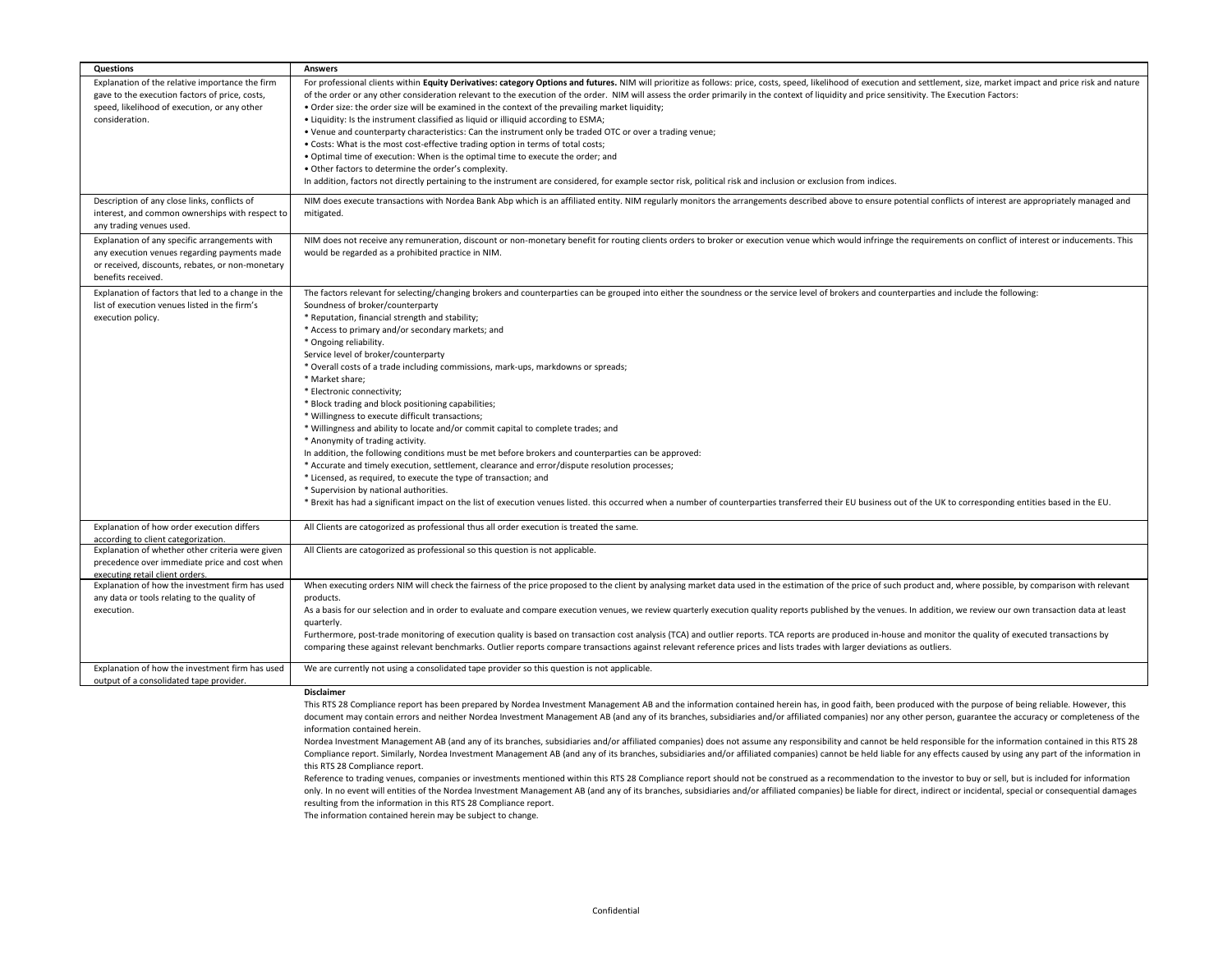| <b>Investment Service - Portfolio Management/Execution</b>        |                                                              |                     |            |                           |                 |  |  |  |
|-------------------------------------------------------------------|--------------------------------------------------------------|---------------------|------------|---------------------------|-----------------|--|--|--|
| <b>Professional Clients - RTS 28</b>                              |                                                              |                     |            |                           |                 |  |  |  |
| Class of Instrument                                               | <b>Equity Derivatives Swaps and other equity derivatives</b> |                     |            |                           |                 |  |  |  |
| Notification if <1 average trade per business day in the previous |                                                              |                     |            |                           |                 |  |  |  |
| year                                                              | ΙN                                                           |                     |            |                           |                 |  |  |  |
| Top five execution venues ranked in terms of trading volumes      | Proportion of                                                | Proportion of       | Percentage | Percentage                | Percentage      |  |  |  |
| (descending order)                                                | volume traded as                                             | orders executed     | of Passive | of Aggressive of Directed |                 |  |  |  |
|                                                                   | a percentage of                                              | as percentage of    | orders     | <b>lorders</b>            | <b>l</b> orders |  |  |  |
|                                                                   | total in that class                                          | total in that class |            |                           |                 |  |  |  |
| Barclays Bank Ireland plc 2G5BKIC2CB69PRJH1W31                    | 60,35%                                                       | 51,78%              | N/A        | N/A                       | N/A             |  |  |  |
| BofA Securities Europe SA 549300FH0WJAPEHTIQ77                    | 39,65%                                                       | 48,22%              | N/A        | N/A                       | N/A             |  |  |  |
| N/A                                                               | N/A                                                          | N/A                 | N/A        | N/A                       | N/A             |  |  |  |
| N/A                                                               | N/A                                                          | N/A                 | N/A        | N/A                       | N/A             |  |  |  |
| N/A                                                               | N/A                                                          | N/A                 | N/A        | N/A                       | N/A             |  |  |  |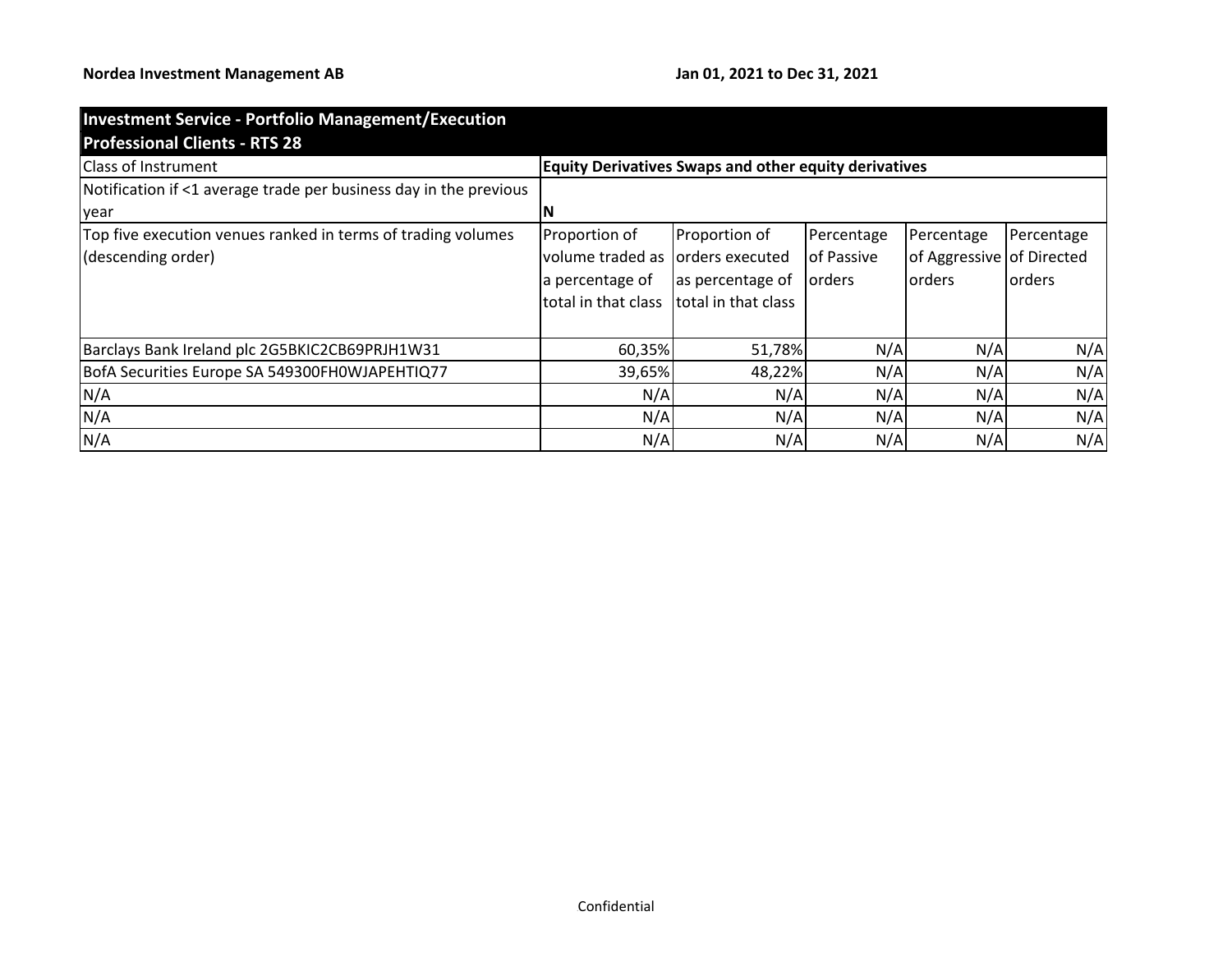| Explanation of the relative importance the firm<br>For professional clients within Equity Derivatives: category Swaps and other. NIM will prioritize as follows: price, costs, speed, likelihood of execution and settlement, size, market impact and price risk and nature of<br>gave to the execution factors of price, costs,<br>the order or any other consideration relevant to the execution of the order. NIM will assess the order primarily in the context of liquidity and price sensitivity. The Execution Factors:<br>speed, likelihood of execution, or any other<br>. Order size: the order size will be examined in the context of the prevailing market liquidity;<br>• Liquidity: Is the instrument classified as liquid or illiquid according to ESMA;<br>consideration.<br>. Venue and counterparty characteristics: Can the instrument only be traded OTC or over a trading venue;<br>• Costs: What is the most cost-effective trading option in terms of total costs;<br>. Optimal time of execution: When is the optimal time to execute the order; and<br>. Other factors to determine the order's complexity.<br>In addition, factors not directly pertaining to the instrument are considered, for example sector risk, political risk and inclusion or exclusion from indices.<br>NIM regularly monitors the arrangements described above to ensure potential conflicts of interest are appropriately managed and mitigated<br>Description of any close links, conflicts of<br>interest, and common ownerships with respect to<br>any trading venues used.<br>Explanation of any specific arrangements with<br>NIM does not receive any remuneration, discount or non-monetary benefit for routing clients orders to broker or execution venue which would infringe the requirements on conflict of interest or inducements. This<br>any execution venues regarding payments made<br>would be regarded as a prohibited practice in NIM.<br>or received, discounts, rebates, or non-monetary<br>benefits received.<br>Explanation of factors that led to a change in the<br>The factors relevant for selecting/changing brokers and counterparties can be grouped into either the soundness or the service level of brokers and counterparties and include the following:<br>list of execution venues listed in the firm's<br>Soundness of broker/counterparty<br>execution policy.<br>* Reputation, financial strength and stability;<br>* Access to primary and/or secondary markets; and<br>* Ongoing reliability.<br>Service level of broker/counterparty<br>* Overall costs of a trade including commissions, mark-ups, markdowns or spreads;<br>* Market share;<br>* Electronic connectivity;<br>* Block trading and block positioning capabilities;<br>* Willingness to execute difficult transactions;<br>* Willingness and ability to locate and/or commit capital to complete trades; and<br>* Anonymity of trading activity.<br>In addition, the following conditions must be met before brokers and counterparties can be approved:<br>* Accurate and timely execution, settlement, clearance and error/dispute resolution processes;<br>* Licensed, as required, to execute the type of transaction; and<br>* Supervision by national authorities.<br>* Brexit has had a significant impact on the list of execution venues listed. this occurred when a number of counterparties transferred their EU business out of the UK to corresponding entities based in the EU.<br>Explanation of how order execution differs<br>All Clients are catogorized as professional thus all order execution is treated the same.<br>according to client categorization.<br>Explanation of whether other criteria were given<br>All Clients are catogorized as professional so this question is not applicable.<br>precedence over immediate price and cost when<br>executing retail client orders.<br>When executing orders NIM will check the fairness of the price proposed to the client by analysing market data used in the estimation of the price of such product and, where possible, by comparison with relevant<br>Explanation of how the investment firm has used<br>any data or tools relating to the quality of<br>products.<br>As a basis for our selection and in order to evaluate and compare execution venues, we review quarterly execution quality reports published by the venues. In addition, we review our own transaction data at least<br>execution.<br>quarterly.<br>Furthermore, post-trade monitoring of execution quality is based on transaction cost analysis (TCA) and outlier reports. TCA reports are produced in-house and monitor the quality of executed transactions by<br>comparing these against relevant benchmarks. Outlier reports compare transactions against relevant reference prices and lists trades with larger deviations as outliers.<br>Explanation of how the investment firm has used<br>We are currently not using a consolidated tape provider so this question is not applicable. | Questions                               | <b>Answers</b> |
|-----------------------------------------------------------------------------------------------------------------------------------------------------------------------------------------------------------------------------------------------------------------------------------------------------------------------------------------------------------------------------------------------------------------------------------------------------------------------------------------------------------------------------------------------------------------------------------------------------------------------------------------------------------------------------------------------------------------------------------------------------------------------------------------------------------------------------------------------------------------------------------------------------------------------------------------------------------------------------------------------------------------------------------------------------------------------------------------------------------------------------------------------------------------------------------------------------------------------------------------------------------------------------------------------------------------------------------------------------------------------------------------------------------------------------------------------------------------------------------------------------------------------------------------------------------------------------------------------------------------------------------------------------------------------------------------------------------------------------------------------------------------------------------------------------------------------------------------------------------------------------------------------------------------------------------------------------------------------------------------------------------------------------------------------------------------------------------------------------------------------------------------------------------------------------------------------------------------------------------------------------------------------------------------------------------------------------------------------------------------------------------------------------------------------------------------------------------------------------------------------------------------------------------------------------------------------------------------------------------------------------------------------------------------------------------------------------------------------------------------------------------------------------------------------------------------------------------------------------------------------------------------------------------------------------------------------------------------------------------------------------------------------------------------------------------------------------------------------------------------------------------------------------------------------------------------------------------------------------------------------------------------------------------------------------------------------------------------------------------------------------------------------------------------------------------------------------------------------------------------------------------------------------------------------------------------------------------------------------------------------------------------------------------------------------------------------------------------------------------------------------------------------------------------------------------------------------------------------------------------------------------------------------------------------------------------------------------------------------------------------------------------------------------------------------------------------------------------------------------------------------------------------------------------------------------------------------------------------------------------------------------------------------------------------------------------------------------------------------------------------------------------------------------------------------------------------------------------------------------------------------------------------------------------------------------------------------------------------------------------------------------------------------------------------------------------------------------------------------------------------------------------------------------------------------------------------------------------------------------------------------------------------------------------------------------------------------------------------------------------------------------------------------------------------------------------------|-----------------------------------------|----------------|
|                                                                                                                                                                                                                                                                                                                                                                                                                                                                                                                                                                                                                                                                                                                                                                                                                                                                                                                                                                                                                                                                                                                                                                                                                                                                                                                                                                                                                                                                                                                                                                                                                                                                                                                                                                                                                                                                                                                                                                                                                                                                                                                                                                                                                                                                                                                                                                                                                                                                                                                                                                                                                                                                                                                                                                                                                                                                                                                                                                                                                                                                                                                                                                                                                                                                                                                                                                                                                                                                                                                                                                                                                                                                                                                                                                                                                                                                                                                                                                                                                                                                                                                                                                                                                                                                                                                                                                                                                                                                                                                                                                                                                                                                                                                                                                                                                                                                                                                                                                                                                                                                       |                                         |                |
|                                                                                                                                                                                                                                                                                                                                                                                                                                                                                                                                                                                                                                                                                                                                                                                                                                                                                                                                                                                                                                                                                                                                                                                                                                                                                                                                                                                                                                                                                                                                                                                                                                                                                                                                                                                                                                                                                                                                                                                                                                                                                                                                                                                                                                                                                                                                                                                                                                                                                                                                                                                                                                                                                                                                                                                                                                                                                                                                                                                                                                                                                                                                                                                                                                                                                                                                                                                                                                                                                                                                                                                                                                                                                                                                                                                                                                                                                                                                                                                                                                                                                                                                                                                                                                                                                                                                                                                                                                                                                                                                                                                                                                                                                                                                                                                                                                                                                                                                                                                                                                                                       |                                         |                |
|                                                                                                                                                                                                                                                                                                                                                                                                                                                                                                                                                                                                                                                                                                                                                                                                                                                                                                                                                                                                                                                                                                                                                                                                                                                                                                                                                                                                                                                                                                                                                                                                                                                                                                                                                                                                                                                                                                                                                                                                                                                                                                                                                                                                                                                                                                                                                                                                                                                                                                                                                                                                                                                                                                                                                                                                                                                                                                                                                                                                                                                                                                                                                                                                                                                                                                                                                                                                                                                                                                                                                                                                                                                                                                                                                                                                                                                                                                                                                                                                                                                                                                                                                                                                                                                                                                                                                                                                                                                                                                                                                                                                                                                                                                                                                                                                                                                                                                                                                                                                                                                                       |                                         |                |
|                                                                                                                                                                                                                                                                                                                                                                                                                                                                                                                                                                                                                                                                                                                                                                                                                                                                                                                                                                                                                                                                                                                                                                                                                                                                                                                                                                                                                                                                                                                                                                                                                                                                                                                                                                                                                                                                                                                                                                                                                                                                                                                                                                                                                                                                                                                                                                                                                                                                                                                                                                                                                                                                                                                                                                                                                                                                                                                                                                                                                                                                                                                                                                                                                                                                                                                                                                                                                                                                                                                                                                                                                                                                                                                                                                                                                                                                                                                                                                                                                                                                                                                                                                                                                                                                                                                                                                                                                                                                                                                                                                                                                                                                                                                                                                                                                                                                                                                                                                                                                                                                       |                                         |                |
|                                                                                                                                                                                                                                                                                                                                                                                                                                                                                                                                                                                                                                                                                                                                                                                                                                                                                                                                                                                                                                                                                                                                                                                                                                                                                                                                                                                                                                                                                                                                                                                                                                                                                                                                                                                                                                                                                                                                                                                                                                                                                                                                                                                                                                                                                                                                                                                                                                                                                                                                                                                                                                                                                                                                                                                                                                                                                                                                                                                                                                                                                                                                                                                                                                                                                                                                                                                                                                                                                                                                                                                                                                                                                                                                                                                                                                                                                                                                                                                                                                                                                                                                                                                                                                                                                                                                                                                                                                                                                                                                                                                                                                                                                                                                                                                                                                                                                                                                                                                                                                                                       |                                         |                |
|                                                                                                                                                                                                                                                                                                                                                                                                                                                                                                                                                                                                                                                                                                                                                                                                                                                                                                                                                                                                                                                                                                                                                                                                                                                                                                                                                                                                                                                                                                                                                                                                                                                                                                                                                                                                                                                                                                                                                                                                                                                                                                                                                                                                                                                                                                                                                                                                                                                                                                                                                                                                                                                                                                                                                                                                                                                                                                                                                                                                                                                                                                                                                                                                                                                                                                                                                                                                                                                                                                                                                                                                                                                                                                                                                                                                                                                                                                                                                                                                                                                                                                                                                                                                                                                                                                                                                                                                                                                                                                                                                                                                                                                                                                                                                                                                                                                                                                                                                                                                                                                                       |                                         |                |
|                                                                                                                                                                                                                                                                                                                                                                                                                                                                                                                                                                                                                                                                                                                                                                                                                                                                                                                                                                                                                                                                                                                                                                                                                                                                                                                                                                                                                                                                                                                                                                                                                                                                                                                                                                                                                                                                                                                                                                                                                                                                                                                                                                                                                                                                                                                                                                                                                                                                                                                                                                                                                                                                                                                                                                                                                                                                                                                                                                                                                                                                                                                                                                                                                                                                                                                                                                                                                                                                                                                                                                                                                                                                                                                                                                                                                                                                                                                                                                                                                                                                                                                                                                                                                                                                                                                                                                                                                                                                                                                                                                                                                                                                                                                                                                                                                                                                                                                                                                                                                                                                       |                                         |                |
|                                                                                                                                                                                                                                                                                                                                                                                                                                                                                                                                                                                                                                                                                                                                                                                                                                                                                                                                                                                                                                                                                                                                                                                                                                                                                                                                                                                                                                                                                                                                                                                                                                                                                                                                                                                                                                                                                                                                                                                                                                                                                                                                                                                                                                                                                                                                                                                                                                                                                                                                                                                                                                                                                                                                                                                                                                                                                                                                                                                                                                                                                                                                                                                                                                                                                                                                                                                                                                                                                                                                                                                                                                                                                                                                                                                                                                                                                                                                                                                                                                                                                                                                                                                                                                                                                                                                                                                                                                                                                                                                                                                                                                                                                                                                                                                                                                                                                                                                                                                                                                                                       |                                         |                |
|                                                                                                                                                                                                                                                                                                                                                                                                                                                                                                                                                                                                                                                                                                                                                                                                                                                                                                                                                                                                                                                                                                                                                                                                                                                                                                                                                                                                                                                                                                                                                                                                                                                                                                                                                                                                                                                                                                                                                                                                                                                                                                                                                                                                                                                                                                                                                                                                                                                                                                                                                                                                                                                                                                                                                                                                                                                                                                                                                                                                                                                                                                                                                                                                                                                                                                                                                                                                                                                                                                                                                                                                                                                                                                                                                                                                                                                                                                                                                                                                                                                                                                                                                                                                                                                                                                                                                                                                                                                                                                                                                                                                                                                                                                                                                                                                                                                                                                                                                                                                                                                                       |                                         |                |
|                                                                                                                                                                                                                                                                                                                                                                                                                                                                                                                                                                                                                                                                                                                                                                                                                                                                                                                                                                                                                                                                                                                                                                                                                                                                                                                                                                                                                                                                                                                                                                                                                                                                                                                                                                                                                                                                                                                                                                                                                                                                                                                                                                                                                                                                                                                                                                                                                                                                                                                                                                                                                                                                                                                                                                                                                                                                                                                                                                                                                                                                                                                                                                                                                                                                                                                                                                                                                                                                                                                                                                                                                                                                                                                                                                                                                                                                                                                                                                                                                                                                                                                                                                                                                                                                                                                                                                                                                                                                                                                                                                                                                                                                                                                                                                                                                                                                                                                                                                                                                                                                       |                                         |                |
|                                                                                                                                                                                                                                                                                                                                                                                                                                                                                                                                                                                                                                                                                                                                                                                                                                                                                                                                                                                                                                                                                                                                                                                                                                                                                                                                                                                                                                                                                                                                                                                                                                                                                                                                                                                                                                                                                                                                                                                                                                                                                                                                                                                                                                                                                                                                                                                                                                                                                                                                                                                                                                                                                                                                                                                                                                                                                                                                                                                                                                                                                                                                                                                                                                                                                                                                                                                                                                                                                                                                                                                                                                                                                                                                                                                                                                                                                                                                                                                                                                                                                                                                                                                                                                                                                                                                                                                                                                                                                                                                                                                                                                                                                                                                                                                                                                                                                                                                                                                                                                                                       |                                         |                |
|                                                                                                                                                                                                                                                                                                                                                                                                                                                                                                                                                                                                                                                                                                                                                                                                                                                                                                                                                                                                                                                                                                                                                                                                                                                                                                                                                                                                                                                                                                                                                                                                                                                                                                                                                                                                                                                                                                                                                                                                                                                                                                                                                                                                                                                                                                                                                                                                                                                                                                                                                                                                                                                                                                                                                                                                                                                                                                                                                                                                                                                                                                                                                                                                                                                                                                                                                                                                                                                                                                                                                                                                                                                                                                                                                                                                                                                                                                                                                                                                                                                                                                                                                                                                                                                                                                                                                                                                                                                                                                                                                                                                                                                                                                                                                                                                                                                                                                                                                                                                                                                                       |                                         |                |
|                                                                                                                                                                                                                                                                                                                                                                                                                                                                                                                                                                                                                                                                                                                                                                                                                                                                                                                                                                                                                                                                                                                                                                                                                                                                                                                                                                                                                                                                                                                                                                                                                                                                                                                                                                                                                                                                                                                                                                                                                                                                                                                                                                                                                                                                                                                                                                                                                                                                                                                                                                                                                                                                                                                                                                                                                                                                                                                                                                                                                                                                                                                                                                                                                                                                                                                                                                                                                                                                                                                                                                                                                                                                                                                                                                                                                                                                                                                                                                                                                                                                                                                                                                                                                                                                                                                                                                                                                                                                                                                                                                                                                                                                                                                                                                                                                                                                                                                                                                                                                                                                       |                                         |                |
|                                                                                                                                                                                                                                                                                                                                                                                                                                                                                                                                                                                                                                                                                                                                                                                                                                                                                                                                                                                                                                                                                                                                                                                                                                                                                                                                                                                                                                                                                                                                                                                                                                                                                                                                                                                                                                                                                                                                                                                                                                                                                                                                                                                                                                                                                                                                                                                                                                                                                                                                                                                                                                                                                                                                                                                                                                                                                                                                                                                                                                                                                                                                                                                                                                                                                                                                                                                                                                                                                                                                                                                                                                                                                                                                                                                                                                                                                                                                                                                                                                                                                                                                                                                                                                                                                                                                                                                                                                                                                                                                                                                                                                                                                                                                                                                                                                                                                                                                                                                                                                                                       |                                         |                |
|                                                                                                                                                                                                                                                                                                                                                                                                                                                                                                                                                                                                                                                                                                                                                                                                                                                                                                                                                                                                                                                                                                                                                                                                                                                                                                                                                                                                                                                                                                                                                                                                                                                                                                                                                                                                                                                                                                                                                                                                                                                                                                                                                                                                                                                                                                                                                                                                                                                                                                                                                                                                                                                                                                                                                                                                                                                                                                                                                                                                                                                                                                                                                                                                                                                                                                                                                                                                                                                                                                                                                                                                                                                                                                                                                                                                                                                                                                                                                                                                                                                                                                                                                                                                                                                                                                                                                                                                                                                                                                                                                                                                                                                                                                                                                                                                                                                                                                                                                                                                                                                                       |                                         |                |
|                                                                                                                                                                                                                                                                                                                                                                                                                                                                                                                                                                                                                                                                                                                                                                                                                                                                                                                                                                                                                                                                                                                                                                                                                                                                                                                                                                                                                                                                                                                                                                                                                                                                                                                                                                                                                                                                                                                                                                                                                                                                                                                                                                                                                                                                                                                                                                                                                                                                                                                                                                                                                                                                                                                                                                                                                                                                                                                                                                                                                                                                                                                                                                                                                                                                                                                                                                                                                                                                                                                                                                                                                                                                                                                                                                                                                                                                                                                                                                                                                                                                                                                                                                                                                                                                                                                                                                                                                                                                                                                                                                                                                                                                                                                                                                                                                                                                                                                                                                                                                                                                       |                                         |                |
|                                                                                                                                                                                                                                                                                                                                                                                                                                                                                                                                                                                                                                                                                                                                                                                                                                                                                                                                                                                                                                                                                                                                                                                                                                                                                                                                                                                                                                                                                                                                                                                                                                                                                                                                                                                                                                                                                                                                                                                                                                                                                                                                                                                                                                                                                                                                                                                                                                                                                                                                                                                                                                                                                                                                                                                                                                                                                                                                                                                                                                                                                                                                                                                                                                                                                                                                                                                                                                                                                                                                                                                                                                                                                                                                                                                                                                                                                                                                                                                                                                                                                                                                                                                                                                                                                                                                                                                                                                                                                                                                                                                                                                                                                                                                                                                                                                                                                                                                                                                                                                                                       |                                         |                |
|                                                                                                                                                                                                                                                                                                                                                                                                                                                                                                                                                                                                                                                                                                                                                                                                                                                                                                                                                                                                                                                                                                                                                                                                                                                                                                                                                                                                                                                                                                                                                                                                                                                                                                                                                                                                                                                                                                                                                                                                                                                                                                                                                                                                                                                                                                                                                                                                                                                                                                                                                                                                                                                                                                                                                                                                                                                                                                                                                                                                                                                                                                                                                                                                                                                                                                                                                                                                                                                                                                                                                                                                                                                                                                                                                                                                                                                                                                                                                                                                                                                                                                                                                                                                                                                                                                                                                                                                                                                                                                                                                                                                                                                                                                                                                                                                                                                                                                                                                                                                                                                                       |                                         |                |
|                                                                                                                                                                                                                                                                                                                                                                                                                                                                                                                                                                                                                                                                                                                                                                                                                                                                                                                                                                                                                                                                                                                                                                                                                                                                                                                                                                                                                                                                                                                                                                                                                                                                                                                                                                                                                                                                                                                                                                                                                                                                                                                                                                                                                                                                                                                                                                                                                                                                                                                                                                                                                                                                                                                                                                                                                                                                                                                                                                                                                                                                                                                                                                                                                                                                                                                                                                                                                                                                                                                                                                                                                                                                                                                                                                                                                                                                                                                                                                                                                                                                                                                                                                                                                                                                                                                                                                                                                                                                                                                                                                                                                                                                                                                                                                                                                                                                                                                                                                                                                                                                       |                                         |                |
|                                                                                                                                                                                                                                                                                                                                                                                                                                                                                                                                                                                                                                                                                                                                                                                                                                                                                                                                                                                                                                                                                                                                                                                                                                                                                                                                                                                                                                                                                                                                                                                                                                                                                                                                                                                                                                                                                                                                                                                                                                                                                                                                                                                                                                                                                                                                                                                                                                                                                                                                                                                                                                                                                                                                                                                                                                                                                                                                                                                                                                                                                                                                                                                                                                                                                                                                                                                                                                                                                                                                                                                                                                                                                                                                                                                                                                                                                                                                                                                                                                                                                                                                                                                                                                                                                                                                                                                                                                                                                                                                                                                                                                                                                                                                                                                                                                                                                                                                                                                                                                                                       |                                         |                |
|                                                                                                                                                                                                                                                                                                                                                                                                                                                                                                                                                                                                                                                                                                                                                                                                                                                                                                                                                                                                                                                                                                                                                                                                                                                                                                                                                                                                                                                                                                                                                                                                                                                                                                                                                                                                                                                                                                                                                                                                                                                                                                                                                                                                                                                                                                                                                                                                                                                                                                                                                                                                                                                                                                                                                                                                                                                                                                                                                                                                                                                                                                                                                                                                                                                                                                                                                                                                                                                                                                                                                                                                                                                                                                                                                                                                                                                                                                                                                                                                                                                                                                                                                                                                                                                                                                                                                                                                                                                                                                                                                                                                                                                                                                                                                                                                                                                                                                                                                                                                                                                                       |                                         |                |
|                                                                                                                                                                                                                                                                                                                                                                                                                                                                                                                                                                                                                                                                                                                                                                                                                                                                                                                                                                                                                                                                                                                                                                                                                                                                                                                                                                                                                                                                                                                                                                                                                                                                                                                                                                                                                                                                                                                                                                                                                                                                                                                                                                                                                                                                                                                                                                                                                                                                                                                                                                                                                                                                                                                                                                                                                                                                                                                                                                                                                                                                                                                                                                                                                                                                                                                                                                                                                                                                                                                                                                                                                                                                                                                                                                                                                                                                                                                                                                                                                                                                                                                                                                                                                                                                                                                                                                                                                                                                                                                                                                                                                                                                                                                                                                                                                                                                                                                                                                                                                                                                       |                                         |                |
|                                                                                                                                                                                                                                                                                                                                                                                                                                                                                                                                                                                                                                                                                                                                                                                                                                                                                                                                                                                                                                                                                                                                                                                                                                                                                                                                                                                                                                                                                                                                                                                                                                                                                                                                                                                                                                                                                                                                                                                                                                                                                                                                                                                                                                                                                                                                                                                                                                                                                                                                                                                                                                                                                                                                                                                                                                                                                                                                                                                                                                                                                                                                                                                                                                                                                                                                                                                                                                                                                                                                                                                                                                                                                                                                                                                                                                                                                                                                                                                                                                                                                                                                                                                                                                                                                                                                                                                                                                                                                                                                                                                                                                                                                                                                                                                                                                                                                                                                                                                                                                                                       |                                         |                |
|                                                                                                                                                                                                                                                                                                                                                                                                                                                                                                                                                                                                                                                                                                                                                                                                                                                                                                                                                                                                                                                                                                                                                                                                                                                                                                                                                                                                                                                                                                                                                                                                                                                                                                                                                                                                                                                                                                                                                                                                                                                                                                                                                                                                                                                                                                                                                                                                                                                                                                                                                                                                                                                                                                                                                                                                                                                                                                                                                                                                                                                                                                                                                                                                                                                                                                                                                                                                                                                                                                                                                                                                                                                                                                                                                                                                                                                                                                                                                                                                                                                                                                                                                                                                                                                                                                                                                                                                                                                                                                                                                                                                                                                                                                                                                                                                                                                                                                                                                                                                                                                                       |                                         |                |
|                                                                                                                                                                                                                                                                                                                                                                                                                                                                                                                                                                                                                                                                                                                                                                                                                                                                                                                                                                                                                                                                                                                                                                                                                                                                                                                                                                                                                                                                                                                                                                                                                                                                                                                                                                                                                                                                                                                                                                                                                                                                                                                                                                                                                                                                                                                                                                                                                                                                                                                                                                                                                                                                                                                                                                                                                                                                                                                                                                                                                                                                                                                                                                                                                                                                                                                                                                                                                                                                                                                                                                                                                                                                                                                                                                                                                                                                                                                                                                                                                                                                                                                                                                                                                                                                                                                                                                                                                                                                                                                                                                                                                                                                                                                                                                                                                                                                                                                                                                                                                                                                       |                                         |                |
|                                                                                                                                                                                                                                                                                                                                                                                                                                                                                                                                                                                                                                                                                                                                                                                                                                                                                                                                                                                                                                                                                                                                                                                                                                                                                                                                                                                                                                                                                                                                                                                                                                                                                                                                                                                                                                                                                                                                                                                                                                                                                                                                                                                                                                                                                                                                                                                                                                                                                                                                                                                                                                                                                                                                                                                                                                                                                                                                                                                                                                                                                                                                                                                                                                                                                                                                                                                                                                                                                                                                                                                                                                                                                                                                                                                                                                                                                                                                                                                                                                                                                                                                                                                                                                                                                                                                                                                                                                                                                                                                                                                                                                                                                                                                                                                                                                                                                                                                                                                                                                                                       |                                         |                |
|                                                                                                                                                                                                                                                                                                                                                                                                                                                                                                                                                                                                                                                                                                                                                                                                                                                                                                                                                                                                                                                                                                                                                                                                                                                                                                                                                                                                                                                                                                                                                                                                                                                                                                                                                                                                                                                                                                                                                                                                                                                                                                                                                                                                                                                                                                                                                                                                                                                                                                                                                                                                                                                                                                                                                                                                                                                                                                                                                                                                                                                                                                                                                                                                                                                                                                                                                                                                                                                                                                                                                                                                                                                                                                                                                                                                                                                                                                                                                                                                                                                                                                                                                                                                                                                                                                                                                                                                                                                                                                                                                                                                                                                                                                                                                                                                                                                                                                                                                                                                                                                                       |                                         |                |
|                                                                                                                                                                                                                                                                                                                                                                                                                                                                                                                                                                                                                                                                                                                                                                                                                                                                                                                                                                                                                                                                                                                                                                                                                                                                                                                                                                                                                                                                                                                                                                                                                                                                                                                                                                                                                                                                                                                                                                                                                                                                                                                                                                                                                                                                                                                                                                                                                                                                                                                                                                                                                                                                                                                                                                                                                                                                                                                                                                                                                                                                                                                                                                                                                                                                                                                                                                                                                                                                                                                                                                                                                                                                                                                                                                                                                                                                                                                                                                                                                                                                                                                                                                                                                                                                                                                                                                                                                                                                                                                                                                                                                                                                                                                                                                                                                                                                                                                                                                                                                                                                       |                                         |                |
|                                                                                                                                                                                                                                                                                                                                                                                                                                                                                                                                                                                                                                                                                                                                                                                                                                                                                                                                                                                                                                                                                                                                                                                                                                                                                                                                                                                                                                                                                                                                                                                                                                                                                                                                                                                                                                                                                                                                                                                                                                                                                                                                                                                                                                                                                                                                                                                                                                                                                                                                                                                                                                                                                                                                                                                                                                                                                                                                                                                                                                                                                                                                                                                                                                                                                                                                                                                                                                                                                                                                                                                                                                                                                                                                                                                                                                                                                                                                                                                                                                                                                                                                                                                                                                                                                                                                                                                                                                                                                                                                                                                                                                                                                                                                                                                                                                                                                                                                                                                                                                                                       |                                         |                |
|                                                                                                                                                                                                                                                                                                                                                                                                                                                                                                                                                                                                                                                                                                                                                                                                                                                                                                                                                                                                                                                                                                                                                                                                                                                                                                                                                                                                                                                                                                                                                                                                                                                                                                                                                                                                                                                                                                                                                                                                                                                                                                                                                                                                                                                                                                                                                                                                                                                                                                                                                                                                                                                                                                                                                                                                                                                                                                                                                                                                                                                                                                                                                                                                                                                                                                                                                                                                                                                                                                                                                                                                                                                                                                                                                                                                                                                                                                                                                                                                                                                                                                                                                                                                                                                                                                                                                                                                                                                                                                                                                                                                                                                                                                                                                                                                                                                                                                                                                                                                                                                                       |                                         |                |
|                                                                                                                                                                                                                                                                                                                                                                                                                                                                                                                                                                                                                                                                                                                                                                                                                                                                                                                                                                                                                                                                                                                                                                                                                                                                                                                                                                                                                                                                                                                                                                                                                                                                                                                                                                                                                                                                                                                                                                                                                                                                                                                                                                                                                                                                                                                                                                                                                                                                                                                                                                                                                                                                                                                                                                                                                                                                                                                                                                                                                                                                                                                                                                                                                                                                                                                                                                                                                                                                                                                                                                                                                                                                                                                                                                                                                                                                                                                                                                                                                                                                                                                                                                                                                                                                                                                                                                                                                                                                                                                                                                                                                                                                                                                                                                                                                                                                                                                                                                                                                                                                       |                                         |                |
|                                                                                                                                                                                                                                                                                                                                                                                                                                                                                                                                                                                                                                                                                                                                                                                                                                                                                                                                                                                                                                                                                                                                                                                                                                                                                                                                                                                                                                                                                                                                                                                                                                                                                                                                                                                                                                                                                                                                                                                                                                                                                                                                                                                                                                                                                                                                                                                                                                                                                                                                                                                                                                                                                                                                                                                                                                                                                                                                                                                                                                                                                                                                                                                                                                                                                                                                                                                                                                                                                                                                                                                                                                                                                                                                                                                                                                                                                                                                                                                                                                                                                                                                                                                                                                                                                                                                                                                                                                                                                                                                                                                                                                                                                                                                                                                                                                                                                                                                                                                                                                                                       |                                         |                |
|                                                                                                                                                                                                                                                                                                                                                                                                                                                                                                                                                                                                                                                                                                                                                                                                                                                                                                                                                                                                                                                                                                                                                                                                                                                                                                                                                                                                                                                                                                                                                                                                                                                                                                                                                                                                                                                                                                                                                                                                                                                                                                                                                                                                                                                                                                                                                                                                                                                                                                                                                                                                                                                                                                                                                                                                                                                                                                                                                                                                                                                                                                                                                                                                                                                                                                                                                                                                                                                                                                                                                                                                                                                                                                                                                                                                                                                                                                                                                                                                                                                                                                                                                                                                                                                                                                                                                                                                                                                                                                                                                                                                                                                                                                                                                                                                                                                                                                                                                                                                                                                                       |                                         |                |
|                                                                                                                                                                                                                                                                                                                                                                                                                                                                                                                                                                                                                                                                                                                                                                                                                                                                                                                                                                                                                                                                                                                                                                                                                                                                                                                                                                                                                                                                                                                                                                                                                                                                                                                                                                                                                                                                                                                                                                                                                                                                                                                                                                                                                                                                                                                                                                                                                                                                                                                                                                                                                                                                                                                                                                                                                                                                                                                                                                                                                                                                                                                                                                                                                                                                                                                                                                                                                                                                                                                                                                                                                                                                                                                                                                                                                                                                                                                                                                                                                                                                                                                                                                                                                                                                                                                                                                                                                                                                                                                                                                                                                                                                                                                                                                                                                                                                                                                                                                                                                                                                       |                                         |                |
|                                                                                                                                                                                                                                                                                                                                                                                                                                                                                                                                                                                                                                                                                                                                                                                                                                                                                                                                                                                                                                                                                                                                                                                                                                                                                                                                                                                                                                                                                                                                                                                                                                                                                                                                                                                                                                                                                                                                                                                                                                                                                                                                                                                                                                                                                                                                                                                                                                                                                                                                                                                                                                                                                                                                                                                                                                                                                                                                                                                                                                                                                                                                                                                                                                                                                                                                                                                                                                                                                                                                                                                                                                                                                                                                                                                                                                                                                                                                                                                                                                                                                                                                                                                                                                                                                                                                                                                                                                                                                                                                                                                                                                                                                                                                                                                                                                                                                                                                                                                                                                                                       |                                         |                |
|                                                                                                                                                                                                                                                                                                                                                                                                                                                                                                                                                                                                                                                                                                                                                                                                                                                                                                                                                                                                                                                                                                                                                                                                                                                                                                                                                                                                                                                                                                                                                                                                                                                                                                                                                                                                                                                                                                                                                                                                                                                                                                                                                                                                                                                                                                                                                                                                                                                                                                                                                                                                                                                                                                                                                                                                                                                                                                                                                                                                                                                                                                                                                                                                                                                                                                                                                                                                                                                                                                                                                                                                                                                                                                                                                                                                                                                                                                                                                                                                                                                                                                                                                                                                                                                                                                                                                                                                                                                                                                                                                                                                                                                                                                                                                                                                                                                                                                                                                                                                                                                                       |                                         |                |
|                                                                                                                                                                                                                                                                                                                                                                                                                                                                                                                                                                                                                                                                                                                                                                                                                                                                                                                                                                                                                                                                                                                                                                                                                                                                                                                                                                                                                                                                                                                                                                                                                                                                                                                                                                                                                                                                                                                                                                                                                                                                                                                                                                                                                                                                                                                                                                                                                                                                                                                                                                                                                                                                                                                                                                                                                                                                                                                                                                                                                                                                                                                                                                                                                                                                                                                                                                                                                                                                                                                                                                                                                                                                                                                                                                                                                                                                                                                                                                                                                                                                                                                                                                                                                                                                                                                                                                                                                                                                                                                                                                                                                                                                                                                                                                                                                                                                                                                                                                                                                                                                       |                                         |                |
|                                                                                                                                                                                                                                                                                                                                                                                                                                                                                                                                                                                                                                                                                                                                                                                                                                                                                                                                                                                                                                                                                                                                                                                                                                                                                                                                                                                                                                                                                                                                                                                                                                                                                                                                                                                                                                                                                                                                                                                                                                                                                                                                                                                                                                                                                                                                                                                                                                                                                                                                                                                                                                                                                                                                                                                                                                                                                                                                                                                                                                                                                                                                                                                                                                                                                                                                                                                                                                                                                                                                                                                                                                                                                                                                                                                                                                                                                                                                                                                                                                                                                                                                                                                                                                                                                                                                                                                                                                                                                                                                                                                                                                                                                                                                                                                                                                                                                                                                                                                                                                                                       |                                         |                |
|                                                                                                                                                                                                                                                                                                                                                                                                                                                                                                                                                                                                                                                                                                                                                                                                                                                                                                                                                                                                                                                                                                                                                                                                                                                                                                                                                                                                                                                                                                                                                                                                                                                                                                                                                                                                                                                                                                                                                                                                                                                                                                                                                                                                                                                                                                                                                                                                                                                                                                                                                                                                                                                                                                                                                                                                                                                                                                                                                                                                                                                                                                                                                                                                                                                                                                                                                                                                                                                                                                                                                                                                                                                                                                                                                                                                                                                                                                                                                                                                                                                                                                                                                                                                                                                                                                                                                                                                                                                                                                                                                                                                                                                                                                                                                                                                                                                                                                                                                                                                                                                                       |                                         |                |
|                                                                                                                                                                                                                                                                                                                                                                                                                                                                                                                                                                                                                                                                                                                                                                                                                                                                                                                                                                                                                                                                                                                                                                                                                                                                                                                                                                                                                                                                                                                                                                                                                                                                                                                                                                                                                                                                                                                                                                                                                                                                                                                                                                                                                                                                                                                                                                                                                                                                                                                                                                                                                                                                                                                                                                                                                                                                                                                                                                                                                                                                                                                                                                                                                                                                                                                                                                                                                                                                                                                                                                                                                                                                                                                                                                                                                                                                                                                                                                                                                                                                                                                                                                                                                                                                                                                                                                                                                                                                                                                                                                                                                                                                                                                                                                                                                                                                                                                                                                                                                                                                       |                                         |                |
|                                                                                                                                                                                                                                                                                                                                                                                                                                                                                                                                                                                                                                                                                                                                                                                                                                                                                                                                                                                                                                                                                                                                                                                                                                                                                                                                                                                                                                                                                                                                                                                                                                                                                                                                                                                                                                                                                                                                                                                                                                                                                                                                                                                                                                                                                                                                                                                                                                                                                                                                                                                                                                                                                                                                                                                                                                                                                                                                                                                                                                                                                                                                                                                                                                                                                                                                                                                                                                                                                                                                                                                                                                                                                                                                                                                                                                                                                                                                                                                                                                                                                                                                                                                                                                                                                                                                                                                                                                                                                                                                                                                                                                                                                                                                                                                                                                                                                                                                                                                                                                                                       |                                         |                |
|                                                                                                                                                                                                                                                                                                                                                                                                                                                                                                                                                                                                                                                                                                                                                                                                                                                                                                                                                                                                                                                                                                                                                                                                                                                                                                                                                                                                                                                                                                                                                                                                                                                                                                                                                                                                                                                                                                                                                                                                                                                                                                                                                                                                                                                                                                                                                                                                                                                                                                                                                                                                                                                                                                                                                                                                                                                                                                                                                                                                                                                                                                                                                                                                                                                                                                                                                                                                                                                                                                                                                                                                                                                                                                                                                                                                                                                                                                                                                                                                                                                                                                                                                                                                                                                                                                                                                                                                                                                                                                                                                                                                                                                                                                                                                                                                                                                                                                                                                                                                                                                                       |                                         |                |
|                                                                                                                                                                                                                                                                                                                                                                                                                                                                                                                                                                                                                                                                                                                                                                                                                                                                                                                                                                                                                                                                                                                                                                                                                                                                                                                                                                                                                                                                                                                                                                                                                                                                                                                                                                                                                                                                                                                                                                                                                                                                                                                                                                                                                                                                                                                                                                                                                                                                                                                                                                                                                                                                                                                                                                                                                                                                                                                                                                                                                                                                                                                                                                                                                                                                                                                                                                                                                                                                                                                                                                                                                                                                                                                                                                                                                                                                                                                                                                                                                                                                                                                                                                                                                                                                                                                                                                                                                                                                                                                                                                                                                                                                                                                                                                                                                                                                                                                                                                                                                                                                       |                                         |                |
|                                                                                                                                                                                                                                                                                                                                                                                                                                                                                                                                                                                                                                                                                                                                                                                                                                                                                                                                                                                                                                                                                                                                                                                                                                                                                                                                                                                                                                                                                                                                                                                                                                                                                                                                                                                                                                                                                                                                                                                                                                                                                                                                                                                                                                                                                                                                                                                                                                                                                                                                                                                                                                                                                                                                                                                                                                                                                                                                                                                                                                                                                                                                                                                                                                                                                                                                                                                                                                                                                                                                                                                                                                                                                                                                                                                                                                                                                                                                                                                                                                                                                                                                                                                                                                                                                                                                                                                                                                                                                                                                                                                                                                                                                                                                                                                                                                                                                                                                                                                                                                                                       |                                         |                |
|                                                                                                                                                                                                                                                                                                                                                                                                                                                                                                                                                                                                                                                                                                                                                                                                                                                                                                                                                                                                                                                                                                                                                                                                                                                                                                                                                                                                                                                                                                                                                                                                                                                                                                                                                                                                                                                                                                                                                                                                                                                                                                                                                                                                                                                                                                                                                                                                                                                                                                                                                                                                                                                                                                                                                                                                                                                                                                                                                                                                                                                                                                                                                                                                                                                                                                                                                                                                                                                                                                                                                                                                                                                                                                                                                                                                                                                                                                                                                                                                                                                                                                                                                                                                                                                                                                                                                                                                                                                                                                                                                                                                                                                                                                                                                                                                                                                                                                                                                                                                                                                                       |                                         |                |
|                                                                                                                                                                                                                                                                                                                                                                                                                                                                                                                                                                                                                                                                                                                                                                                                                                                                                                                                                                                                                                                                                                                                                                                                                                                                                                                                                                                                                                                                                                                                                                                                                                                                                                                                                                                                                                                                                                                                                                                                                                                                                                                                                                                                                                                                                                                                                                                                                                                                                                                                                                                                                                                                                                                                                                                                                                                                                                                                                                                                                                                                                                                                                                                                                                                                                                                                                                                                                                                                                                                                                                                                                                                                                                                                                                                                                                                                                                                                                                                                                                                                                                                                                                                                                                                                                                                                                                                                                                                                                                                                                                                                                                                                                                                                                                                                                                                                                                                                                                                                                                                                       |                                         |                |
|                                                                                                                                                                                                                                                                                                                                                                                                                                                                                                                                                                                                                                                                                                                                                                                                                                                                                                                                                                                                                                                                                                                                                                                                                                                                                                                                                                                                                                                                                                                                                                                                                                                                                                                                                                                                                                                                                                                                                                                                                                                                                                                                                                                                                                                                                                                                                                                                                                                                                                                                                                                                                                                                                                                                                                                                                                                                                                                                                                                                                                                                                                                                                                                                                                                                                                                                                                                                                                                                                                                                                                                                                                                                                                                                                                                                                                                                                                                                                                                                                                                                                                                                                                                                                                                                                                                                                                                                                                                                                                                                                                                                                                                                                                                                                                                                                                                                                                                                                                                                                                                                       | output of a consolidated tape provider. |                |
|                                                                                                                                                                                                                                                                                                                                                                                                                                                                                                                                                                                                                                                                                                                                                                                                                                                                                                                                                                                                                                                                                                                                                                                                                                                                                                                                                                                                                                                                                                                                                                                                                                                                                                                                                                                                                                                                                                                                                                                                                                                                                                                                                                                                                                                                                                                                                                                                                                                                                                                                                                                                                                                                                                                                                                                                                                                                                                                                                                                                                                                                                                                                                                                                                                                                                                                                                                                                                                                                                                                                                                                                                                                                                                                                                                                                                                                                                                                                                                                                                                                                                                                                                                                                                                                                                                                                                                                                                                                                                                                                                                                                                                                                                                                                                                                                                                                                                                                                                                                                                                                                       |                                         |                |
| <b>Disclaimer</b><br>This RTS 28 Compliance report has been prepared by Nordea Investment Management AB and the information contained herein has, in good faith, been produced with the purpose of being reliable. However, this                                                                                                                                                                                                                                                                                                                                                                                                                                                                                                                                                                                                                                                                                                                                                                                                                                                                                                                                                                                                                                                                                                                                                                                                                                                                                                                                                                                                                                                                                                                                                                                                                                                                                                                                                                                                                                                                                                                                                                                                                                                                                                                                                                                                                                                                                                                                                                                                                                                                                                                                                                                                                                                                                                                                                                                                                                                                                                                                                                                                                                                                                                                                                                                                                                                                                                                                                                                                                                                                                                                                                                                                                                                                                                                                                                                                                                                                                                                                                                                                                                                                                                                                                                                                                                                                                                                                                                                                                                                                                                                                                                                                                                                                                                                                                                                                                                      |                                         |                |

This RTS 28 Compliance report has been prepared by Nordea Investment Management AB and the information contained herein has, in good faith, been produced with the purpose of being reliable. However, this<br>document may conta information contained herein.

Nordea Investment Management AB (and any of its branches, subsidiaries and/or affiliated companies) does not assume any responsibility and cannot be held responsible for the information contained in this RTS 28 Compliance report. Similarly, Nordea Investment Management AB (and any of its branches, subsidiaries and/or affiliated companies) cannot be held liable for any effects caused by using any part of the information in this RTS 28 Compliance report.

Reference to trading venues, companies or investments mentioned within this RTS 28 Compliance report should not be construed as a recommendation to the investor to buy or sell, but is included for information only. In no event will entities of the Nordea Investment Management AB (and any of its branches, subsidiaries and/or affiliated companies) be liable for direct, indirect or incidental, special or consequential damages resulting from the information in this RTS 28 Compliance report.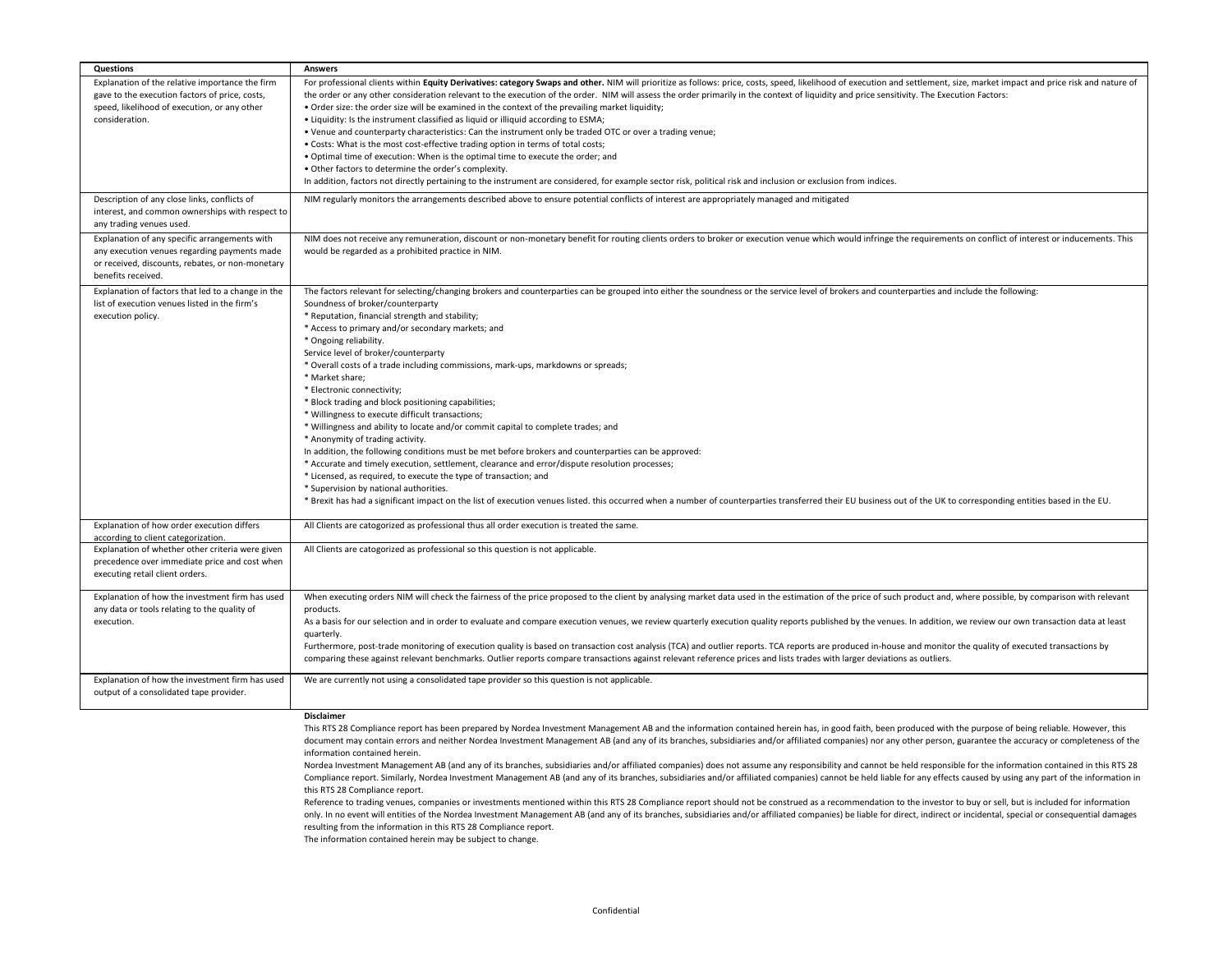## **Nordea Investment Management AB Jan 01, 2021 to Dec 31, 2021**

N/A N/A N/A N/A N/A N/A | N/A | N/A | N/A | N/A

| <b>Investment Service - Portfolio Management/Execution</b>                                |                                  |                     |            |                           |               |
|-------------------------------------------------------------------------------------------|----------------------------------|---------------------|------------|---------------------------|---------------|
| <b>Professional Clients - RTS 28</b>                                                      |                                  |                     |            |                           |               |
| Class of Instrument                                                                       | <b>Exchange traded products</b>  |                     |            |                           |               |
| Notification if <1 average trade per business day in the previous year                    | N                                |                     |            |                           |               |
| Top five execution venues ranked in terms of trading volumes (descending                  | Proportion of                    | Proportion of       | Percentage | Percentage                | Percentage    |
| order)                                                                                    | volume traded as orders executed |                     | of Passive | of Aggressive of Directed |               |
|                                                                                           | a percentage of                  | as percentage of    | orders     | orders                    | orders        |
|                                                                                           | total in that class              | total in that class |            |                           |               |
|                                                                                           |                                  |                     |            |                           |               |
| Nordea Bank Abp 529900ODI3047E2LIV03                                                      | 62,10%                           | 55,72%              | N/A        | N/A                       | N/A           |
| Jane Street Netherlands B.V BREXIT 549300AE0DWETJDYFB29                                   | 15,14%                           | 6,10%               | N/A        | N/A                       | N/A           |
| Goldman Sachs Bank Europe SE BREXIT 8IBZUGJ7JPLH368JE346                                  | 5,96%                            | 2,13%               | N/A        | N/A                       | N/A           |
| Skandinaviska Enskilda Banken AB (publ) F3JS33DEI6XQ4ZBPTN86                              | 5,06%                            | 4,26%               | N/A        | N/A                       | N/A           |
| Flow Traders BV 549300CLJI9XDH12XV51                                                      | 4,79%                            | 4,94%               | N/A        | N/A                       | N/A           |
| <b>Investment Service - Portfolio Management/Reception and Transmission</b><br>Art - 65.6 |                                  |                     |            |                           |               |
| Class of Instrument                                                                       | <b>Exchange traded products</b>  |                     |            |                           |               |
| Notification if <1 average trade per business day in the previous year                    |                                  |                     |            |                           |               |
| Top five execution venues ranked in terms of trading volumes (descending                  | Proportion of                    | Proportion of       | Percentage | Percentage                | Percentage    |
| order)                                                                                    | volume traded as                 | orders executed     | of Passive | of Aggressive             | of Directed   |
|                                                                                           | a percentage of                  | as percentage of    | orders     | orders                    | <b>orders</b> |
|                                                                                           | total in that class              | total in that class |            |                           |               |
|                                                                                           | N/A                              | N/A                 | N/A        | N/A                       | N/A           |
|                                                                                           | N/A                              | N/A                 | N/A        | N/A                       | N/A           |
|                                                                                           | N/A                              | N/A                 | N/A        | N/A                       | N/A           |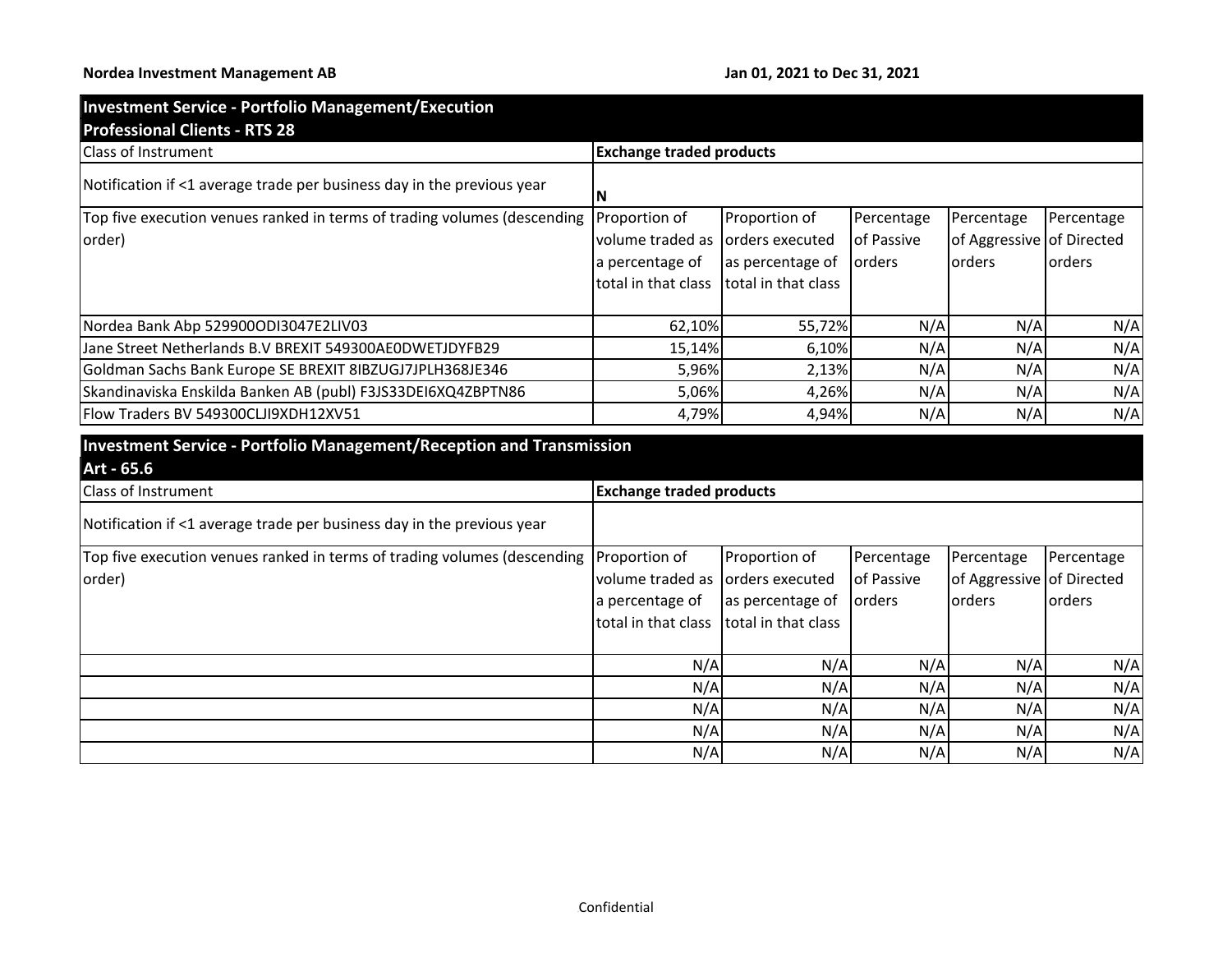| Questions                                                                                                                                                               | <b>Answers</b>                                                                                                                                                                                                                                                                                                                                                                                                                                                                                                                                                                                                                                                                                                                                                                                                                                                                                                                                                                                                                                                                                                                                                                                                                                                                                                                                                                                                                                                                                                                                     |
|-------------------------------------------------------------------------------------------------------------------------------------------------------------------------|----------------------------------------------------------------------------------------------------------------------------------------------------------------------------------------------------------------------------------------------------------------------------------------------------------------------------------------------------------------------------------------------------------------------------------------------------------------------------------------------------------------------------------------------------------------------------------------------------------------------------------------------------------------------------------------------------------------------------------------------------------------------------------------------------------------------------------------------------------------------------------------------------------------------------------------------------------------------------------------------------------------------------------------------------------------------------------------------------------------------------------------------------------------------------------------------------------------------------------------------------------------------------------------------------------------------------------------------------------------------------------------------------------------------------------------------------------------------------------------------------------------------------------------------------|
| Explanation of the relative importance the firm<br>gave to the execution factors of price, costs,<br>speed, likelihood of execution, or any other<br>consideration.     | For professional clients within Exchange traded products. NIM will prioritize as follows: price, costs, speed, likelihood of execution and settlement, size, market impact and price risk and nature of the order or any<br>other consideration relevant to the execution of the order.                                                                                                                                                                                                                                                                                                                                                                                                                                                                                                                                                                                                                                                                                                                                                                                                                                                                                                                                                                                                                                                                                                                                                                                                                                                            |
| Description of any close links, conflicts of<br>interest, and common ownerships with respect to<br>any trading venues used.                                             | NIM does execute transactions with Nordea Bank Abp which is an affiliated entity. NIM regularly monitors the arrangements described above to ensure potential conflicts of interest are appropriately managed and<br>mitigated.                                                                                                                                                                                                                                                                                                                                                                                                                                                                                                                                                                                                                                                                                                                                                                                                                                                                                                                                                                                                                                                                                                                                                                                                                                                                                                                    |
| Explanation of any specific arrangements with<br>any execution venues regarding payments made<br>or received, discounts, rebates, or non-monetary<br>benefits received. | NIM does not receive any remuneration, discount or non-monetary benefit for routing clients orders to broker or execution venue which would infringe the requirements on conflict of interest or inducements. This<br>would be regarded as a prohibited practice in NIM.                                                                                                                                                                                                                                                                                                                                                                                                                                                                                                                                                                                                                                                                                                                                                                                                                                                                                                                                                                                                                                                                                                                                                                                                                                                                           |
| Explanation of factors that led to a change in the<br>list of execution venues listed in the firm's<br>execution policy.                                                | The factors relevant for selecting/changing brokers and counterparties can be grouped into either the soundness or the service level of brokers and counterparties and include the following:<br>Soundness of broker/counterparty<br>* Reputation, financial strength and stability;<br>* Access to primary and/or secondary markets; and<br>* Ongoing reliability.<br>Service level of broker/counterparty<br>* Overall costs of a trade including commissions, mark-ups, markdowns or spreads;<br>* Market share;<br>* Electronic connectivity;<br>* Block trading and block positioning capabilities;<br>* Willingness to execute difficult transactions;<br>* Willingness and ability to locate and/or commit capital to complete trades; and<br>* Anonymity of trading activity.<br>In addition, the following conditions must be met before brokers and counterparties can be approved:<br>* Accurate and timely execution, settlement, clearance and error/dispute resolution processes;<br>* Licensed, as required, to execute the type of transaction; and<br>* Supervision by national authorities.<br>* Brexit has had a significant impact on the list of execution venues listed. this occurred when a number of counterparties transferred their EU business out of the UK to corresponding entities based in the EU.                                                                                                                                                                                                                |
| Explanation of how order execution differs<br>according to client categorization.                                                                                       | All Clients are catogorized as professional thus all order execution is treated the same.                                                                                                                                                                                                                                                                                                                                                                                                                                                                                                                                                                                                                                                                                                                                                                                                                                                                                                                                                                                                                                                                                                                                                                                                                                                                                                                                                                                                                                                          |
| Explanation of whether other criteria were given<br>precedence over immediate price and cost when<br>executing retail client orders.                                    | All Clients are catogorized as professional so this question is not applicable.                                                                                                                                                                                                                                                                                                                                                                                                                                                                                                                                                                                                                                                                                                                                                                                                                                                                                                                                                                                                                                                                                                                                                                                                                                                                                                                                                                                                                                                                    |
| Explanation of how the investment firm has used<br>any data or tools relating to the quality of<br>execution.                                                           | When executing orders NIM will check the fairness of the price proposed to the client by analysing market data used in the estimation of the price of such product and, where possible, by comparison with relevant<br>products.<br>As a basis for our selection and in order to evaluate and compare execution venues, we review quarterly execution quality reports published by the venues. In addition, we review our own transaction data at least<br>quarterly.<br>Furthermore, post-trade monitoring of execution quality is based on transaction cost analysis (TCA) and outlier reports. TCA reports are produced in-house and monitor the quality of executed transactions by<br>comparing these against relevant benchmarks. Outlier reports compare transactions against relevant reference prices and lists trades with larger deviations as outliers.                                                                                                                                                                                                                                                                                                                                                                                                                                                                                                                                                                                                                                                                                |
| Explanation of how the investment firm has used<br>output of a consolidated tape provider.                                                                              | We are currently not using a consolidated tape provider so this question is not applicable.                                                                                                                                                                                                                                                                                                                                                                                                                                                                                                                                                                                                                                                                                                                                                                                                                                                                                                                                                                                                                                                                                                                                                                                                                                                                                                                                                                                                                                                        |
|                                                                                                                                                                         | Disclaimer<br>This RTS 28 Compliance report has been prepared by Nordea Investment Management AB and the information contained herein has, in good faith, been produced with the purpose of being reliable. However, this<br>document may contain errors and neither Nordea Investment Management AB (and any of its branches, subsidiaries and/or affiliated companies) nor any other person, guarantee the accuracy or completeness of the<br>information contained herein.<br>Nordea Investment Management AB (and any of its branches, subsidiaries and/or affiliated companies) does not assume any responsibility and cannot be held responsible for the information contained in this RTS 28<br>Compliance report. Similarly, Nordea Investment Management AB (and any of its branches, subsidiaries and/or affiliated companies) cannot be held liable for any effects caused by using any part of the information in<br>this RTS 28 Compliance report.<br>Reference to trading venues, companies or investments mentioned within this RTS 28 Compliance report should not be construed as a recommendation to the investor to buy or sell, but is included for information<br>only. In no event will entities of the Nordea Investment Management AB (and any of its branches, subsidiaries and/or affiliated companies) be liable for direct, indirect or incidental, special or consequential damages<br>resulting from the information in this RTS 28 Compliance report.<br>The information contained herein may be subject to change. |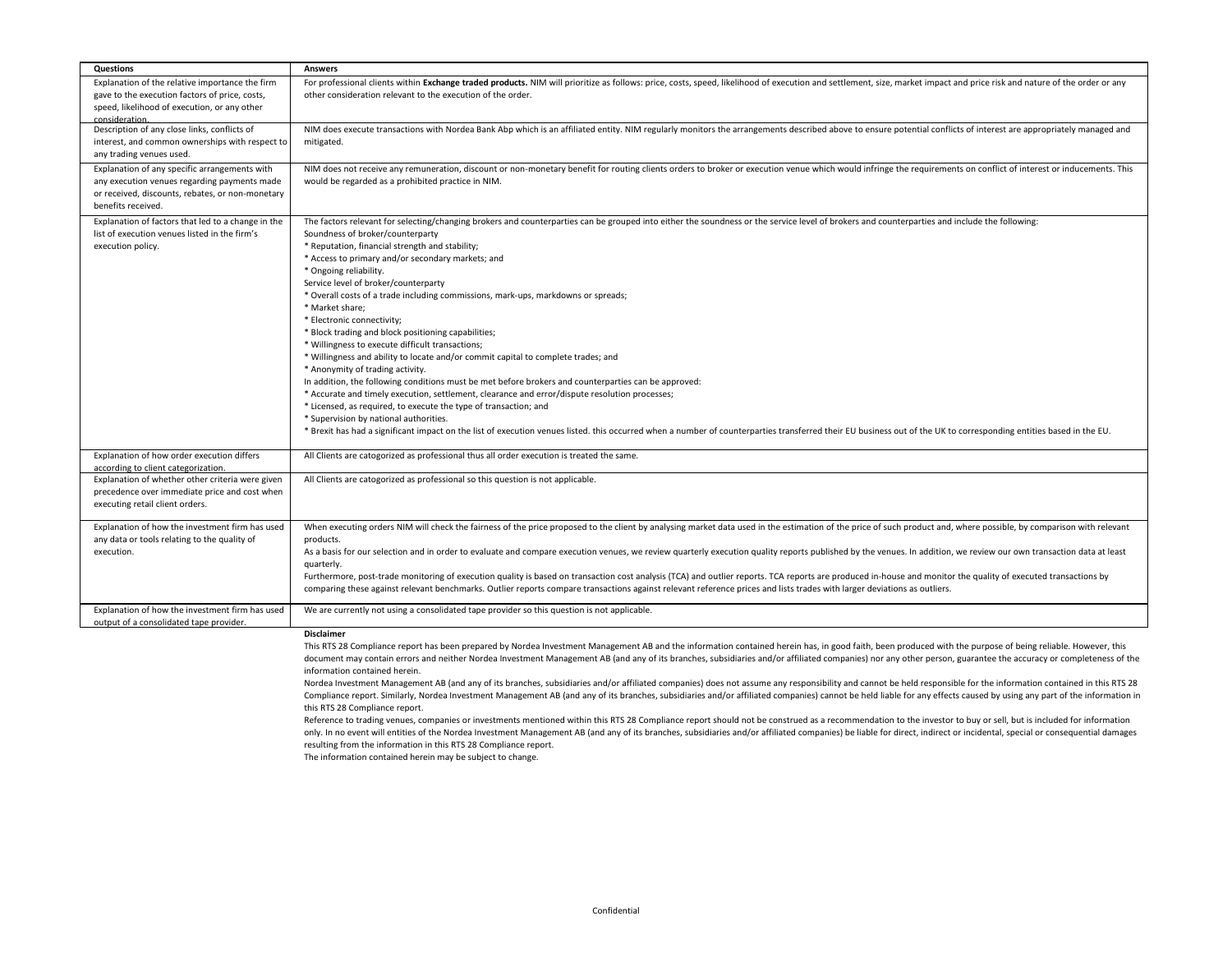| <b>Investment Service - Portfolio Management/Execution</b><br><b>Professional Clients - RTS 28</b> |                                                                                                                   |                                          |                          |                                                          |                              |
|----------------------------------------------------------------------------------------------------|-------------------------------------------------------------------------------------------------------------------|------------------------------------------|--------------------------|----------------------------------------------------------|------------------------------|
| <b>Class of Instrument</b>                                                                         | <b>Other instruments</b>                                                                                          |                                          |                          |                                                          |                              |
| Notification if <1 average trade per business day in the previous year                             |                                                                                                                   |                                          |                          |                                                          |                              |
| Top five execution venues ranked in terms of trading volumes (descending order)                    | Proportion of<br>volume traded as lorders executed<br>a percentage of<br>total in that class Itotal in that class | Proportion of<br>as percentage of orders | Percentage<br>of Passive | Percentage<br>of Aggressive of Directed<br><b>orders</b> | Percentage<br><b>lorders</b> |
| N/A                                                                                                | N/A                                                                                                               | N/A                                      | N/A                      | N/A                                                      | N/A                          |
| N/A                                                                                                | N/A                                                                                                               | N/A                                      | N/A                      | N/A                                                      | N/A                          |
| N/A                                                                                                | N/A                                                                                                               | N/A                                      | N/A                      | N/A                                                      | N/A                          |
| N/A                                                                                                | N/A                                                                                                               | N/A                                      | N/A                      | N/A                                                      | N/A                          |
| N/A                                                                                                | N/A                                                                                                               | N/A                                      | N/A                      | N/A                                                      | N/A                          |

| <b>Investment Service - Portfolio Management/Reception and Transmission</b>     |                                          |                  |            |                           |                |
|---------------------------------------------------------------------------------|------------------------------------------|------------------|------------|---------------------------|----------------|
| Art - 65.6                                                                      |                                          |                  |            |                           |                |
| <b>Class of Instrument</b>                                                      | <b>Other instruments</b>                 |                  |            |                           |                |
| Notification if <1 average trade per business day in the previous year          |                                          |                  |            |                           |                |
| Top five execution venues ranked in terms of trading volumes (descending order) | Proportion of                            | Proportion of    | Percentage | Percentage                | Percentage     |
|                                                                                 | volume traded as lorders executed        |                  | of Passive | of Aggressive of Directed |                |
|                                                                                 | a percentage of                          | as percentage of | lorders    | orders                    | <b>lorders</b> |
|                                                                                 | total in that class Itotal in that class |                  |            |                           |                |
|                                                                                 |                                          |                  |            |                           |                |
| J.P. Morgan AG 549300ZK53CNGEEI6A29                                             | 29,85%                                   | 24,33%           | N/A        | N/A                       | N/A            |
| UBS Europe SE 5299007QVIQ7IO64NX37                                              | 17,23%                                   | 7,73%            | N/A        | N/A                       | N/A            |
| Morgan Stanley Europe SE 54930056FHWP7GIWYY08                                   | 11,03%                                   | 19,79%           | N/A        | N/A                       | N/A            |
| Credit Suisse Securities, Sociedad de Valores S.A BREXIT 959800TMGPWX7NYM4R72   | 10,92%                                   | 15,88%           | N/A        | N/A                       | N/A            |
| CLSA Europe BV BREXIT 213800DPWK1AXSAJZM30                                      | 10,17%                                   | 15,77%           | N/A        | N/A                       | N/A            |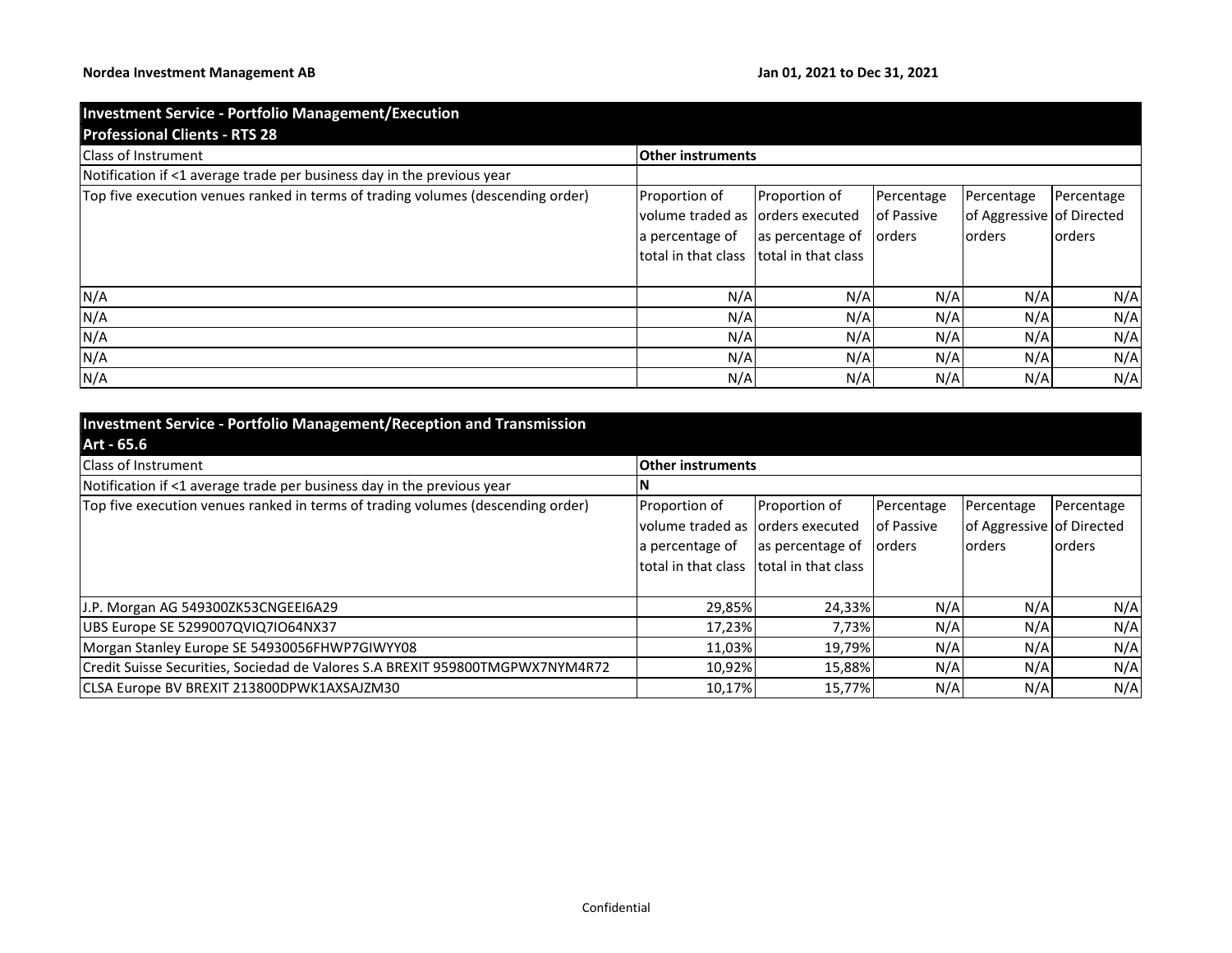| Questions                                                                                                                                                               | <b>Answers</b>                                                                                                                                                                                                                                                                                                                                                                                                                                                                                                                                                                                                                                                                                                                                                                                                                                                                                                                                                                                                                                                                                                                                                                                                                                                                                                                                                                                                                                                                                                                                     |
|-------------------------------------------------------------------------------------------------------------------------------------------------------------------------|----------------------------------------------------------------------------------------------------------------------------------------------------------------------------------------------------------------------------------------------------------------------------------------------------------------------------------------------------------------------------------------------------------------------------------------------------------------------------------------------------------------------------------------------------------------------------------------------------------------------------------------------------------------------------------------------------------------------------------------------------------------------------------------------------------------------------------------------------------------------------------------------------------------------------------------------------------------------------------------------------------------------------------------------------------------------------------------------------------------------------------------------------------------------------------------------------------------------------------------------------------------------------------------------------------------------------------------------------------------------------------------------------------------------------------------------------------------------------------------------------------------------------------------------------|
| Explanation of the relative importance the firm<br>gave to the execution factors of price, costs,<br>speed, likelihood of execution, or any other<br>consideration.     | For professional clients, NIM will prioritize as follows: price, costs, speed, likelihood of execution and settlement, size, market impact and price risk and nature of the order or any other consideration relevant to the<br>execution of the order.                                                                                                                                                                                                                                                                                                                                                                                                                                                                                                                                                                                                                                                                                                                                                                                                                                                                                                                                                                                                                                                                                                                                                                                                                                                                                            |
| Description of any close links, conflicts of<br>interest, and common ownerships with respect to<br>any trading venues used.                                             | NIM does execute transactions with Nordea Bank Abp which is an affiliated entity. NIM regularly monitors the arrangements described above to ensure potential conflicts of interest are appropriately managed and<br>mitigated.                                                                                                                                                                                                                                                                                                                                                                                                                                                                                                                                                                                                                                                                                                                                                                                                                                                                                                                                                                                                                                                                                                                                                                                                                                                                                                                    |
| Explanation of any specific arrangements with<br>any execution venues regarding payments made<br>or received, discounts, rebates, or non-monetary<br>benefits received. | NIM does not receive any remuneration, discount or non-monetary benefit for routing clients orders to broker or execution venue which would infringe the requirements on conflict of interest or inducements. This<br>would be regarded as a prohibited practice in NIM.                                                                                                                                                                                                                                                                                                                                                                                                                                                                                                                                                                                                                                                                                                                                                                                                                                                                                                                                                                                                                                                                                                                                                                                                                                                                           |
| Explanation of factors that led to a change in the<br>list of execution venues listed in the firm's<br>execution policy.                                                | The factors relevant for selecting/changing brokers and counterparties can be grouped into either the soundness or the service level of brokers and counterparties and include the following:<br>Soundness of broker/counterparty<br>* Reputation, financial strength and stability;<br>* Access to primary and/or secondary markets; and<br>* Ongoing reliability.<br>Service level of broker/counterparty<br>* Overall costs of a trade including commissions, mark-ups, markdowns or spreads;<br>* Market share;<br>* Electronic connectivity;<br>* Block trading and block positioning capabilities;<br>* Willingness to execute difficult transactions;<br>* Willingness and ability to locate and/or commit capital to complete trades; and<br>* Anonymity of trading activity.<br>In addition, the following conditions must be met before brokers and counterparties can be approved:<br>* Accurate and timely execution, settlement, clearance and error/dispute resolution processes;<br>* Licensed, as required, to execute the type of transaction; and<br>* Supervision by national authorities.<br>* Brexit has had a significant impact on the list of execution venues listed. this occurred when a number of counterparties transferred their EU business out of the UK to corresponding entities based in the EU.                                                                                                                                                                                                                |
| Explanation of how order execution differs<br>according to client categorization.                                                                                       | All Clients are catogorized as professional thus all order execution is treated the same.                                                                                                                                                                                                                                                                                                                                                                                                                                                                                                                                                                                                                                                                                                                                                                                                                                                                                                                                                                                                                                                                                                                                                                                                                                                                                                                                                                                                                                                          |
| Explanation of whether other criteria were given<br>precedence over immediate price and cost when<br>executing retail client orders.                                    | All Clients are catogorized as professional so this question is not applicable.                                                                                                                                                                                                                                                                                                                                                                                                                                                                                                                                                                                                                                                                                                                                                                                                                                                                                                                                                                                                                                                                                                                                                                                                                                                                                                                                                                                                                                                                    |
| Explanation of how the investment firm has used<br>any data or tools relating to the quality of<br>execution.                                                           | When executing orders NIM will check the fairness of the price proposed to the client by analysing market data used in the estimation of the price of such product and, where possible, by comparison with relevant<br>products.<br>As a basis for our selection and in order to evaluate and compare execution venues, we review quarterly execution quality reports published by the venues. In addition, we review our own transaction data at least<br>quarterly.<br>Furthermore, post-trade monitoring of execution quality is based on transaction cost analysis (TCA) and outlier reports. TCA reports are produced in-house and monitor the quality of executed transactions by<br>comparing these against relevant benchmarks. Outlier reports compare transactions against relevant reference prices and lists trades with larger deviations as outliers.                                                                                                                                                                                                                                                                                                                                                                                                                                                                                                                                                                                                                                                                                |
| Explanation of how the investment firm has used<br>output of a consolidated tape provider.                                                                              | We are currently not using a consolidated tape provider so this question is not applicable.                                                                                                                                                                                                                                                                                                                                                                                                                                                                                                                                                                                                                                                                                                                                                                                                                                                                                                                                                                                                                                                                                                                                                                                                                                                                                                                                                                                                                                                        |
|                                                                                                                                                                         | Disclaimer<br>This RTS 28 Compliance report has been prepared by Nordea Investment Management AB and the information contained herein has, in good faith, been produced with the purpose of being reliable. However, this<br>document may contain errors and neither Nordea Investment Management AB (and any of its branches, subsidiaries and/or affiliated companies) nor any other person, guarantee the accuracy or completeness of the<br>information contained herein.<br>Nordea Investment Management AB (and any of its branches, subsidiaries and/or affiliated companies) does not assume any responsibility and cannot be held responsible for the information contained in this RTS 28<br>Compliance report. Similarly, Nordea Investment Management AB (and any of its branches, subsidiaries and/or affiliated companies) cannot be held liable for any effects caused by using any part of the information in<br>this RTS 28 Compliance report.<br>Reference to trading venues, companies or investments mentioned within this RTS 28 Compliance report should not be construed as a recommendation to the investor to buy or sell, but is included for information<br>only. In no event will entities of the Nordea Investment Management AB (and any of its branches, subsidiaries and/or affiliated companies) be liable for direct, indirect or incidental, special or consequential damages<br>resulting from the information in this RTS 28 Compliance report.<br>The information contained herein may be subject to change. |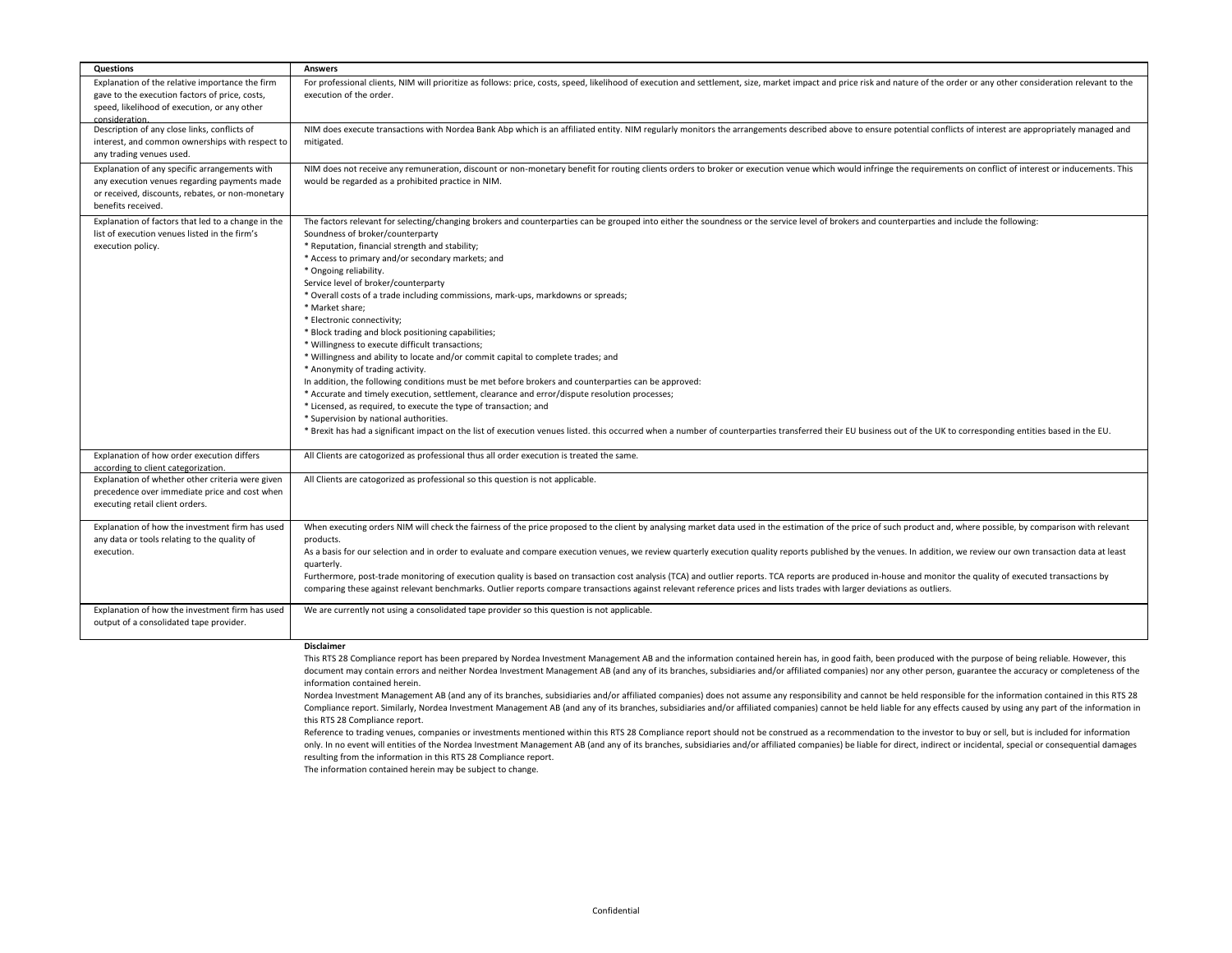| <b>Investment Service - Portfolio Management/Execution</b><br><b>Securities Financing Transactions - RTS 28</b> |                     |                     |            |                           |            |  |  |
|-----------------------------------------------------------------------------------------------------------------|---------------------|---------------------|------------|---------------------------|------------|--|--|
| <b>Class of Instrument</b>                                                                                      | N/A                 |                     |            |                           |            |  |  |
| Notification if <1 average trade per business day in the previous year                                          | N                   |                     |            |                           |            |  |  |
| Top five execution venues ranked in terms of trading volumes (descending                                        | Proportion of       | Proportion of       | Percentage | Percentage                | Percentage |  |  |
| order)                                                                                                          | volume traded as    | orders executed     | of Passive | of Aggressive of Directed |            |  |  |
|                                                                                                                 | a percentage of     | as percentage of    | orders     | lorders                   | lorders    |  |  |
|                                                                                                                 | total in that class | total in that class |            |                           |            |  |  |
|                                                                                                                 |                     |                     |            |                           |            |  |  |
| Nordea Bank Abp 529900ODI3047E2LIV03                                                                            | 28,51%              | 20,69%              | N/A        | N/A                       | N/A        |  |  |
| Danske Bank AS MAES062Z21O4RZ2U7M96                                                                             | 20,77%              | 16,33%              | N/A        | N/A                       | N/A        |  |  |
| Deutsche Bank AG 7LTWFZYICNSX8D621K86                                                                           | 14,05%              | 22,11%              | N/A        | N/A                       | N/A        |  |  |
| J.P. Morgan AG 549300ZK53CNGEEI6A29                                                                             | 10,67%              | 13,41%              | N/A        | N/A                       | N/A        |  |  |
| DNB BANK ASA 549300GKFG0RYRRQ1414                                                                               | 9,22%               | 8,79%               | N/A        | N/A                       | N/A        |  |  |